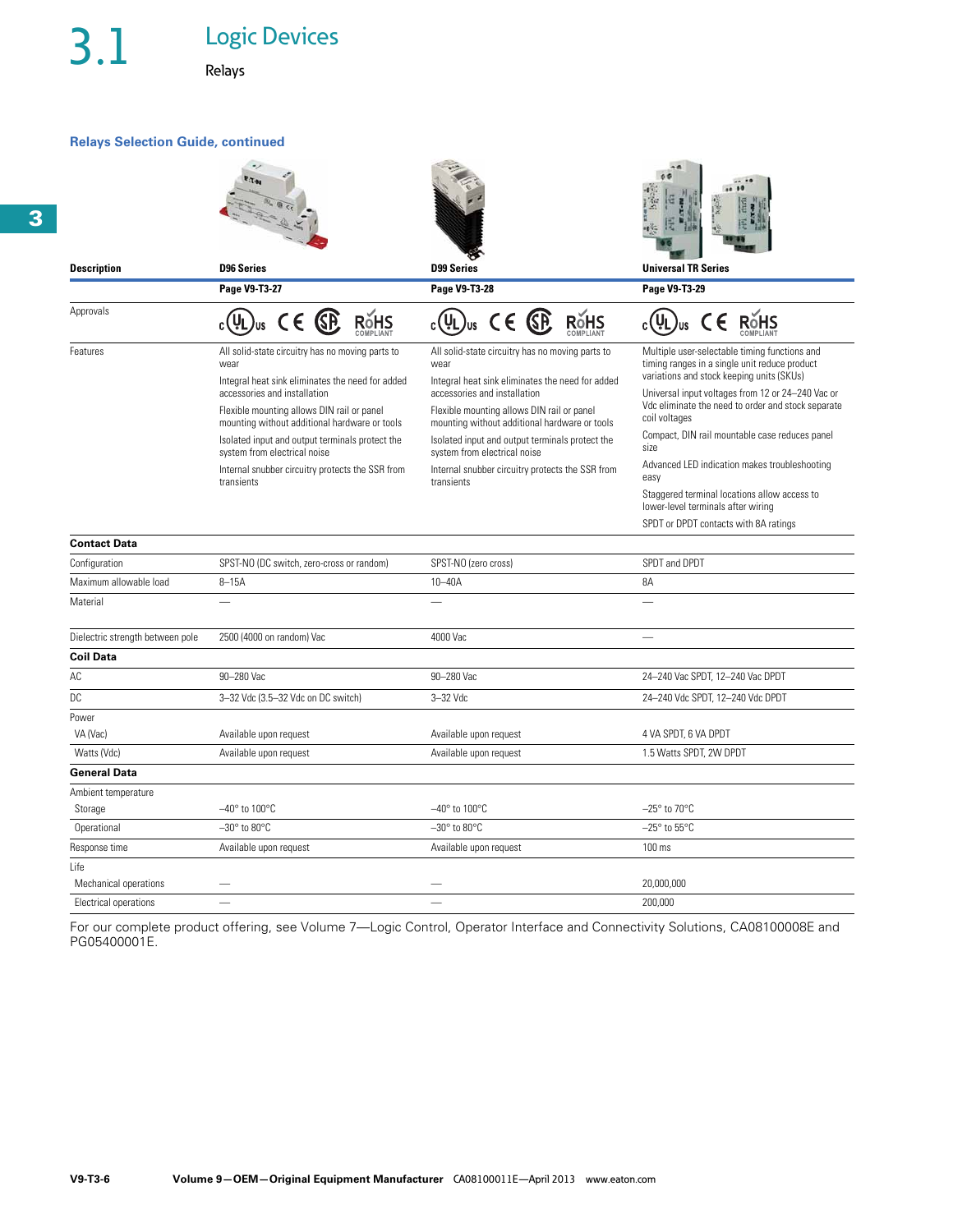Relays

| <b>Relays Selection Guide, continued</b> |                                                                                                                                                                        |                                                                                                                                                                                                                                                                                                                                                                                                                 |                                                                                                                                                                                                                                                                                                                                                                                                                                                                                                                                                                                                                                |
|------------------------------------------|------------------------------------------------------------------------------------------------------------------------------------------------------------------------|-----------------------------------------------------------------------------------------------------------------------------------------------------------------------------------------------------------------------------------------------------------------------------------------------------------------------------------------------------------------------------------------------------------------|--------------------------------------------------------------------------------------------------------------------------------------------------------------------------------------------------------------------------------------------------------------------------------------------------------------------------------------------------------------------------------------------------------------------------------------------------------------------------------------------------------------------------------------------------------------------------------------------------------------------------------|
|                                          |                                                                                                                                                                        |                                                                                                                                                                                                                                                                                                                                                                                                                 |                                                                                                                                                                                                                                                                                                                                                                                                                                                                                                                                                                                                                                |
| <b>Description</b>                       | <b>TMR5 Series</b>                                                                                                                                                     | <b>TMR6 Series</b>                                                                                                                                                                                                                                                                                                                                                                                              | <b>TMRP Series</b>                                                                                                                                                                                                                                                                                                                                                                                                                                                                                                                                                                                                             |
|                                          | Page V9-T3-30                                                                                                                                                          | Page V9-T3-31                                                                                                                                                                                                                                                                                                                                                                                                   | Page V9-T3-32                                                                                                                                                                                                                                                                                                                                                                                                                                                                                                                                                                                                                  |
| Approvals                                | ROHS CE<br>$_{\rm c}$ RV $_{\rm us}$ (UL                                                                                                                               | RoHS CE<br>(Ų <sub>L</sub><br>$_{\circ}$ UR                                                                                                                                                                                                                                                                                                                                                                     | ROHS CE<br>(Ų <sub>L</sub><br>$_{\circ}$ UR <sub>3</sub>                                                                                                                                                                                                                                                                                                                                                                                                                                                                                                                                                                       |
| Features                                 | Various configurations available with fixed or<br>adjustable time delays<br>Single operating voltage for simple set-up<br>Plugs in standard 8- or 11-pin octal sockets | Provides OFF delay function without requiring<br>input voltage during OFF time delay<br>Duplicates operation of pneumatic OFF delay<br>timers<br>Each unit has eight timing ranges built in, covering<br>0.05 seconds to 30 minutes<br>Selecting a range is easy using a rotary switch<br>(no math is required or DIP switches to set)<br>Uses industry-standard 8-pin octal socket<br>10A DPDT output contacts | Multiple user-selectable timing functions and timing<br>ranges in a single unit reduce product variations and<br>stock keeping units (SKUs)<br>Universal input voltages from 12-240 Vac/Vdc<br>eliminate the need to order and stock separate coil<br>voltages<br>Timing ranges up to 9990 hours<br>Dual LED indication makes troubleshooting easy<br>Flexible design for backpanel, through-panel<br>(45 mm x 45 mm cutout), or DIN rail mounting<br>SPDT or DPDT contacts with 12A ratings<br>Plastic dust cover keeps out contaminants and<br>eliminates accidental set point changes<br>Use with standard Eaton D3 sockets |
| <b>Contact Data</b>                      |                                                                                                                                                                        |                                                                                                                                                                                                                                                                                                                                                                                                                 |                                                                                                                                                                                                                                                                                                                                                                                                                                                                                                                                                                                                                                |
| Configuration                            | <b>DPDT</b>                                                                                                                                                            | <b>DPDT</b>                                                                                                                                                                                                                                                                                                                                                                                                     | SPDT and DPDT                                                                                                                                                                                                                                                                                                                                                                                                                                                                                                                                                                                                                  |
| Maximum allowable load                   | 10A                                                                                                                                                                    | 10A                                                                                                                                                                                                                                                                                                                                                                                                             | 12A                                                                                                                                                                                                                                                                                                                                                                                                                                                                                                                                                                                                                            |
| Material                                 |                                                                                                                                                                        |                                                                                                                                                                                                                                                                                                                                                                                                                 |                                                                                                                                                                                                                                                                                                                                                                                                                                                                                                                                                                                                                                |
| Dielectric strength between pole         | 2000V                                                                                                                                                                  | 2000V                                                                                                                                                                                                                                                                                                                                                                                                           |                                                                                                                                                                                                                                                                                                                                                                                                                                                                                                                                                                                                                                |
| <b>Coil Data</b>                         |                                                                                                                                                                        |                                                                                                                                                                                                                                                                                                                                                                                                                 |                                                                                                                                                                                                                                                                                                                                                                                                                                                                                                                                                                                                                                |
| AC                                       | 12-240 Vac                                                                                                                                                             | 24, 120 or 240 Vac                                                                                                                                                                                                                                                                                                                                                                                              | 12-240 Vac                                                                                                                                                                                                                                                                                                                                                                                                                                                                                                                                                                                                                     |
| DC                                       | 12-240 Vdc                                                                                                                                                             | 24, 120 or 240 Vdc                                                                                                                                                                                                                                                                                                                                                                                              | 12-240 Vdc                                                                                                                                                                                                                                                                                                                                                                                                                                                                                                                                                                                                                     |
| Power                                    |                                                                                                                                                                        |                                                                                                                                                                                                                                                                                                                                                                                                                 |                                                                                                                                                                                                                                                                                                                                                                                                                                                                                                                                                                                                                                |
| VA (Vac)                                 | 2 VA                                                                                                                                                                   | 2 VA                                                                                                                                                                                                                                                                                                                                                                                                            | 2.5 VA                                                                                                                                                                                                                                                                                                                                                                                                                                                                                                                                                                                                                         |
| Watts (Vdc)                              |                                                                                                                                                                        |                                                                                                                                                                                                                                                                                                                                                                                                                 | 2 Watts                                                                                                                                                                                                                                                                                                                                                                                                                                                                                                                                                                                                                        |
| <b>General Data</b>                      |                                                                                                                                                                        |                                                                                                                                                                                                                                                                                                                                                                                                                 |                                                                                                                                                                                                                                                                                                                                                                                                                                                                                                                                                                                                                                |
| Ambient temperature<br>Storage           |                                                                                                                                                                        |                                                                                                                                                                                                                                                                                                                                                                                                                 | $-40^\circ$ to 85 $\degree$ C                                                                                                                                                                                                                                                                                                                                                                                                                                                                                                                                                                                                  |
| Operational                              | -4° to 149°F (-20° to 65°C)                                                                                                                                            | $-18^{\circ}$ to 150°F (-28° to 65°C)                                                                                                                                                                                                                                                                                                                                                                           | $-10^{\circ}$ to 55 $^{\circ}$ C                                                                                                                                                                                                                                                                                                                                                                                                                                                                                                                                                                                               |
| Response time                            | 100 milliseconds                                                                                                                                                       |                                                                                                                                                                                                                                                                                                                                                                                                                 | 25 milliseconds                                                                                                                                                                                                                                                                                                                                                                                                                                                                                                                                                                                                                |
| Life                                     |                                                                                                                                                                        |                                                                                                                                                                                                                                                                                                                                                                                                                 |                                                                                                                                                                                                                                                                                                                                                                                                                                                                                                                                                                                                                                |
| Mechanical operations                    | 10 million                                                                                                                                                             | 2,000,000                                                                                                                                                                                                                                                                                                                                                                                                       | 10 million                                                                                                                                                                                                                                                                                                                                                                                                                                                                                                                                                                                                                     |
| Electrical operations                    | 100,000                                                                                                                                                                | 100,000                                                                                                                                                                                                                                                                                                                                                                                                         | 100000                                                                                                                                                                                                                                                                                                                                                                                                                                                                                                                                                                                                                         |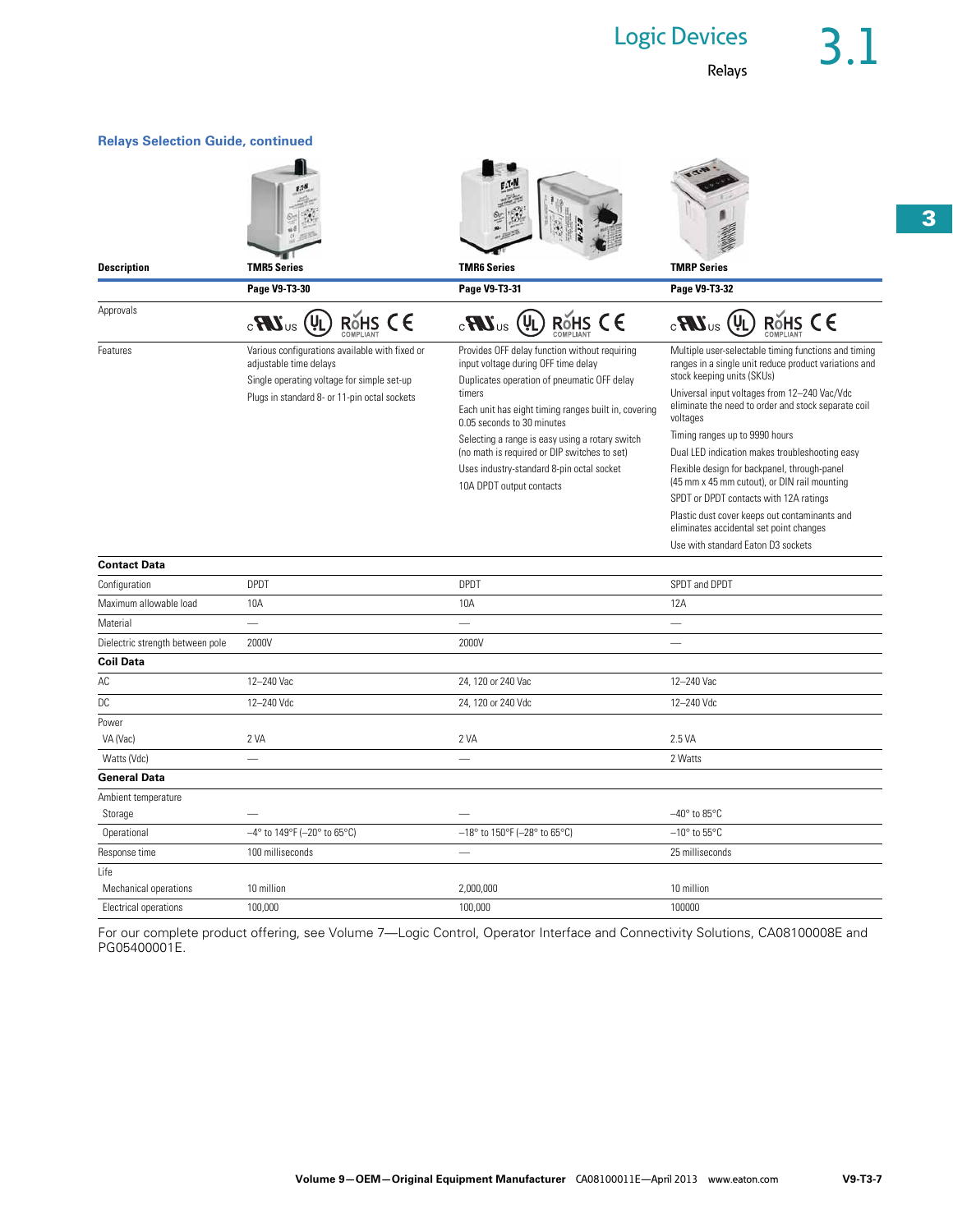3.1 Logic Devices

Relays

**Terminal Block Relays Features**



- Pluggable relay allows for field replacement
- Functional plug-in bridges
- LED status indication
- Only 6.2 mm wide for single pole versions, 14 mm wide for double pole

## **Catalog Number Selection**

## **Terminal Block Relays**

## **Terminal Block Relays**



## **Product Selection**

## **Standard Terminal Block Relays**

| <b>Contacts</b>                    | <b>Rated Current</b> | <b>Supply Voltage</b> | <b>Standard Pack</b> | <b>Catalog Number</b> |
|------------------------------------|----------------------|-----------------------|----------------------|-----------------------|
| <b>1PDT Screw Connection</b>       |                      |                       |                      |                       |
| No                                 | 6A                   | 12 Vdc                | 10                   | <b>XRU1D12</b>        |
| No                                 | 6A                   | 120 Vac/110 Vdc       | 10                   | <b>XRU1D120U</b>      |
| Yes                                | 6A                   | 120 Vac/110 Vdc       | 10                   | <b>XRU1D120UG</b>     |
| No                                 | 6A                   | 24 Vdc                | 10                   | <b>XRU1D24</b>        |
| No                                 | 6A                   | 24 Vac/Vdc            | 10                   | XRU1D24U              |
| Yes                                | 6A                   | 24 Vac/Vdc            | 10                   | XRU1D24UG             |
| <b>1PDT Spring-Cage Connection</b> |                      |                       |                      |                       |
| No                                 | 6A                   | 12 Vdc                | 10                   | <b>XRP1D12</b>        |
| No                                 | 6A                   | 120 Vac/110 Vdc       | 10                   | <b>XRP1D120U</b>      |
| No                                 | 6A                   | 24 Vdc                | 10                   | <b>XRP1D24</b>        |
| No                                 | 6A                   | 24 Vac/Vdc            | 10                   | <b>XRP1D24U</b>       |
| <b>DPDT Screw Connection</b>       |                      |                       |                      |                       |
| No                                 | 6A                   | 12 Vdc                | 10                   | <b>XRU2D12</b>        |
| No                                 | 6A                   | 120 Vac/110 Vdc       | 10                   | <b>XRU2D120U</b>      |
| No                                 | 6A                   | 24 Vdc                | 10                   | <b>XRU2D24</b>        |
| No                                 | 6A                   | 24 Vac/Vdc            | 10                   | XRU2D24U              |

**3**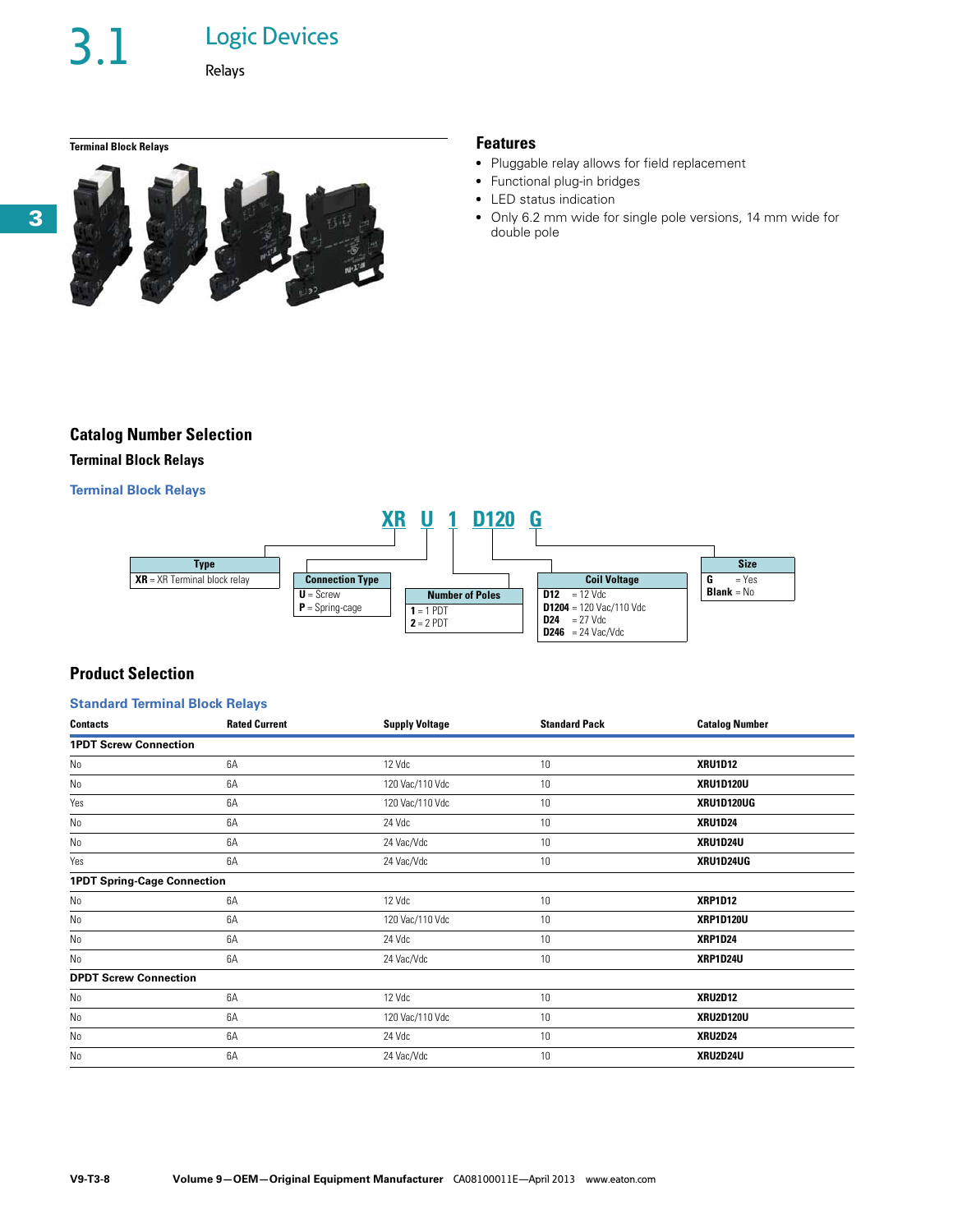## **Logic Devices**

## **General Purpose Plug-In Relays—D1 Series Features**



button

- Compact relay capable of breaking relatively large load currents
- The contact operation can be easily checked by push-to-test
- Panel and DIN rail mounting
- Flag indicator shows relay status in manual or powered condition
- LED status lamp shows coil "ON" or "OFF" status—ideal for use in low light applications
- Push-to-test button allows for manual operation of relay without the need for coil power
- Lock-down door holds pushbutton and contacts in the operate position when activated
- Finger-grip cover allows operator to remove relays from sockets easily
- ID tag/write label to identify relays in multiple-relay circuits
- Bi-polar LED allows for reverse polarity applications

## **Catalog Number Selection**

## **General Purpose Plug-In Relays**

## **D1 Series**  $0$



### *Note*

 $\circledcirc$  For deciphering catalog numbers. Do not use for ordering as not all combinations are readily available.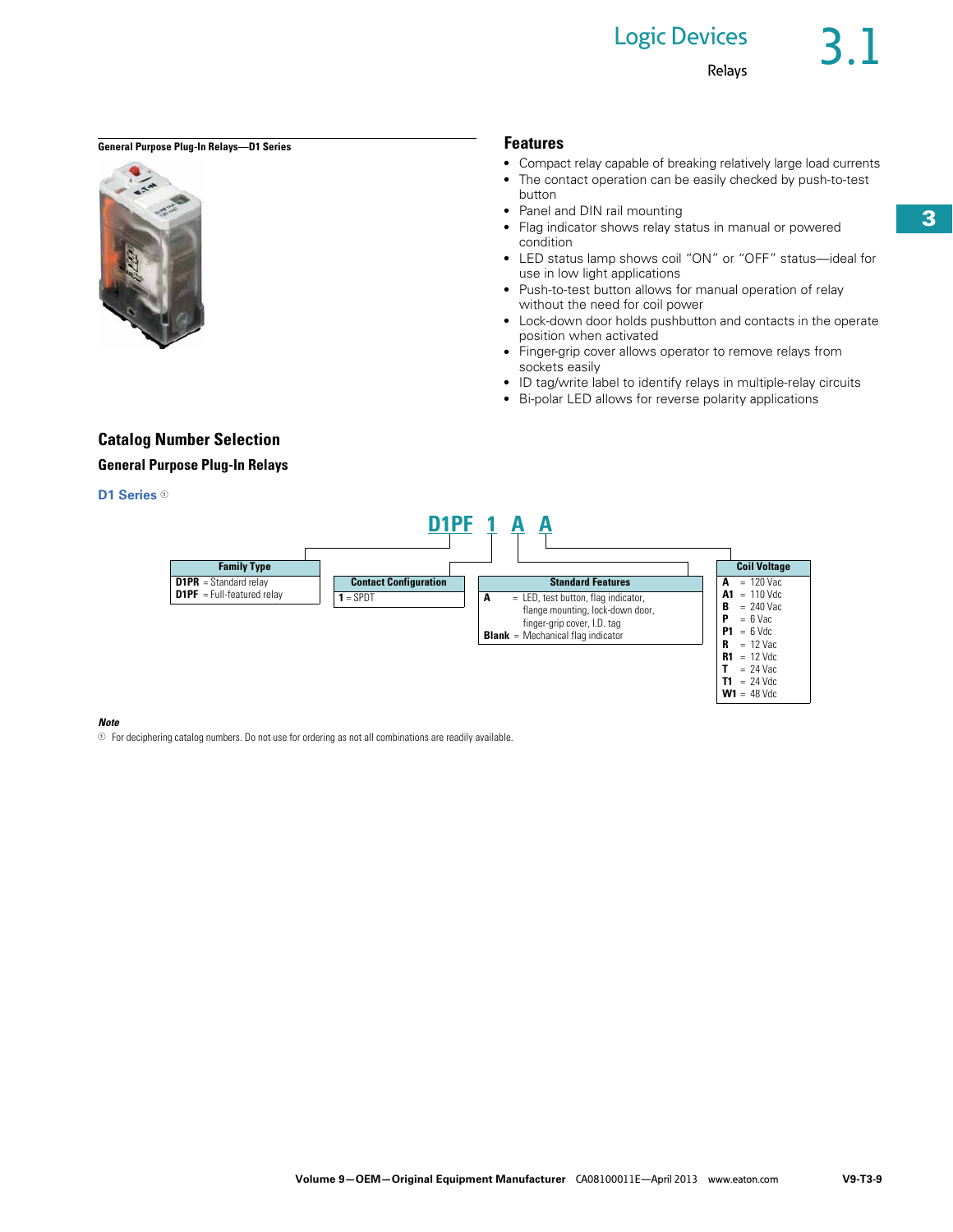## **Product Selection**

## **General Purpose Plug-In Relays—D1PR/D1PF**

| Coil<br><b>Voltage</b> | Contact<br>Configuration | <b>Coil Resistance</b><br>(Ohms) | Catalog<br>Number | Coil<br>Voltage    | <b>Contact</b><br><b>Configuration</b> | <b>Coil Resistance</b><br>(Ohms) | Catalog<br>Number |
|------------------------|--------------------------|----------------------------------|-------------------|--------------------|----------------------------------------|----------------------------------|-------------------|
| <b>Full Featured</b>   |                          |                                  |                   | <b>Plain Cover</b> |                                        |                                  |                   |
| 6 Vac                  | SPDT                     | 12.2                             | D1PF1AP           | 6 Vac              | SPDT                                   | 12.2                             | D1PR1P            |
| 6 Vdc                  | SPDT                     | 47                               | D1PF1AP1          | 6 Vac              | SPDT                                   | 47                               | <b>D1PR1P1</b>    |
| 12 Vac                 | <b>SPDT</b>              | 46                               | D1PF1AR           | 12 Vac             | SPDT                                   | 46                               | D1PR1R            |
| 12 Vdc                 | SPDT                     | 188                              | D1PF1AR1          | 12 Vac             | SPDT                                   | 188                              | D1PR1R1           |
| 24 Vac 50/60 Hz        | <b>SPDT</b>              | 180                              | D1PF1AT           | 24 Vac             | SPDT                                   | 750                              | <b>D1PR1T1</b>    |
| 24 Vdc                 | SPDT                     | 750                              | D1PF1AT1          | 48 Vac             | SPDT                                   | 720                              | D1PR1W            |
| 48 Vac                 | SPDT                     | 720                              | D1PF1AW           | 48 Vac             | SPDT                                   | 2,600                            | D1PR1W1           |
| 48 Vdc                 | SPDT                     | 2,600                            | D1PF1AW1          | 110 Vdc            | SPDT                                   | 13,800                           | D1PR1A1           |
| 110 Vdc                | <b>SPDT</b>              | 13,800                           | D1PF1AA1          | 120 Vac 50/60 Hz   | SPDT                                   | 4,430                            | D1PR1A            |
| 120 Vac 50/60 Hz       | <b>SPDT</b>              | 4,430                            | D1PF1AA           | 240 Vac            | SPDT                                   | 15,270                           | D1PR1B            |
| 240 Vac 50/60 Hz       | <b>SPDT</b>              | 15,720                           | D1PF1AB           |                    |                                        |                                  |                   |
|                        |                          |                                  |                   |                    |                                        |                                  |                   |

| Coil<br><b>Voltage</b> | Contact<br>Configuration | <b>Coil Resistance</b><br>(Ohms) | Catalog<br>Number |
|------------------------|--------------------------|----------------------------------|-------------------|
| <b>Plain Cover</b>     |                          |                                  |                   |
| 6 Vac                  | SPDT                     | 12.2                             | D1PR1P            |
| 6 Vac                  | SPDT                     | 47                               | D1PR1P1           |
| 12 Vac                 | SPDT                     | 46                               | D1PR1R            |
| 12 Vac                 | SPDT                     | 188                              | <b>D1PR1R1</b>    |
| 24 Vac                 | SPDT                     | 750                              | <b>D1PR1T1</b>    |
| 48 Vac                 | SPDT                     | 720                              | D1PR1W            |
| 48 Vac                 | SPDT                     | 2.600                            | D1PR1W1           |
| 110 Vdc                | SPDT                     | 13.800                           | <b>D1PR1A1</b>    |
| 120 Vac 50/60 Hz       | SPDT                     | 4.430                            | D1PR1A            |
| 240 Vac                | SPDT                     | 15.270                           | D1PR1B            |

## **Accessories**

## **D1PR/D1PF Socket and Accessories**

| Type                 | <b>Standard</b><br>Pack | <b>Catalog</b><br><b>Number</b> |
|----------------------|-------------------------|---------------------------------|
| Socket               | 10                      | D1PAA                           |
| Flange mount adapter | 25                      | <b>PFC-D11</b>                  |
| Metal spring clip    | 25                      | <b>PMC-1781</b>                 |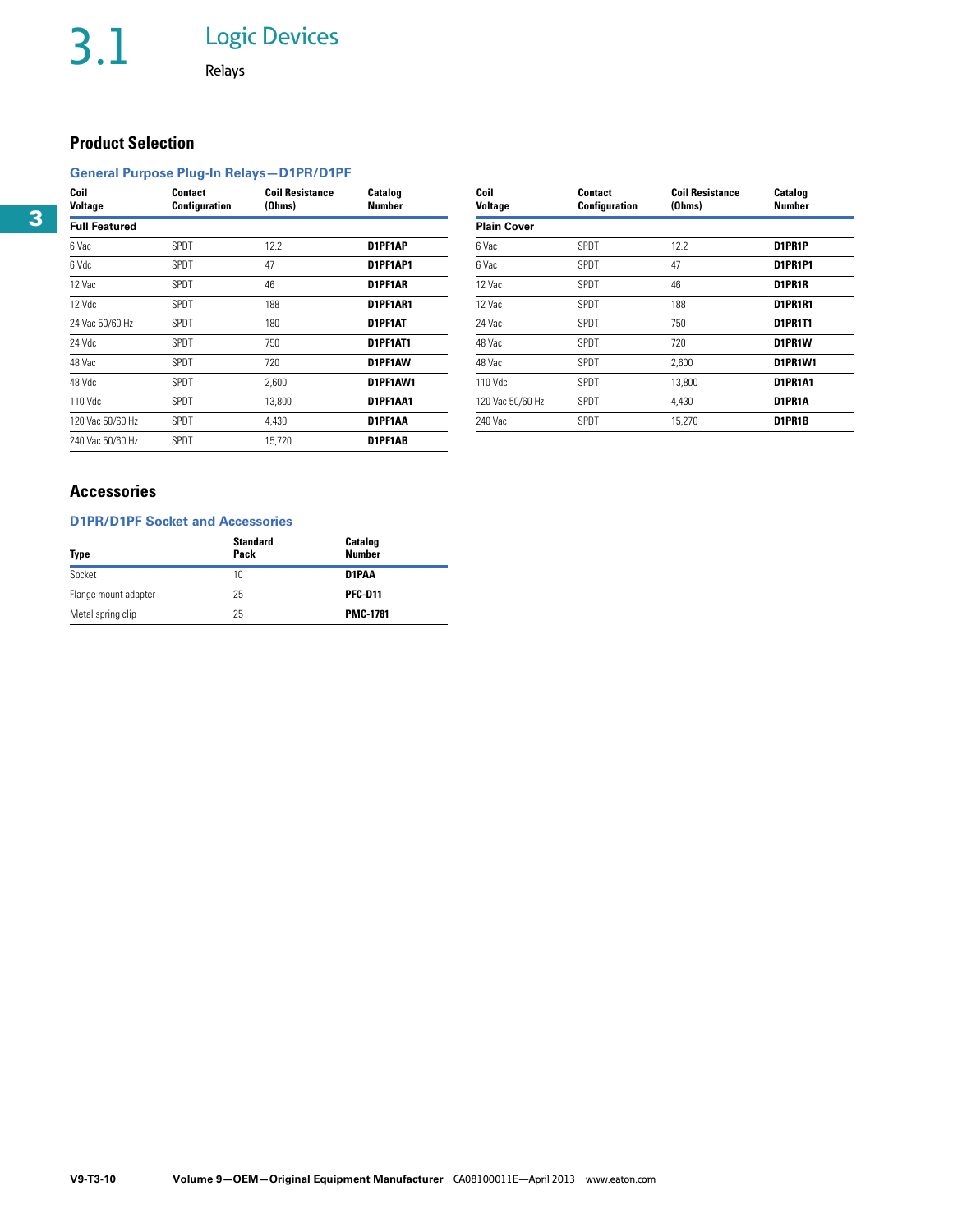● Designed small, two-pole type break 5A load and four-pole

• Ultra-high sensitivity relay with quick response

● Panel, DIN rail and flange mounting

type, 3A load ● High reliability, long life

• Small size

Relays

 $T = 24$  Vac **T1** = 24 Vdc  $W = 48$  Vac **W1** = 48 Vdc

## **General Purpose Plug-In Relays—D2 Series Features**



## **Catalog Number Selection**

**General Purpose Plug-In Relays**

## **D2 Series <sup>1</sup>**



## **Product Selection**

## **D2PF/D2PR Relay/Socket Quick Reference**

| <b>Relay Type</b>              | <b>Socket</b>                  | Clip     |
|--------------------------------|--------------------------------|----------|
| D <sub>2</sub> PR <sub>2</sub> | D <sub>2</sub> PAI             | PWC-D24  |
| D2PF2                          |                                | PQC-1782 |
|                                | D <sub>2</sub> PA <sub>6</sub> | POC-1342 |
| D2PR4                          | D <sub>2</sub> PAP             | PWC-D24  |
| D <sub>2</sub> PF4             |                                | PQC-1782 |
|                                | D <sub>2</sub> PA <sub>7</sub> | PWC-D24  |
|                                |                                | PQC-1782 |
|                                | D <sub>2</sub> PA <sub>6</sub> | PQC-1342 |
| D2PR5                          | D <sub>2</sub> PA4             | PYC-A1   |

## *Note*

<sup>1</sup> For deciphering catalog numbers.

Do not use for ordering as not all combinations are readily available.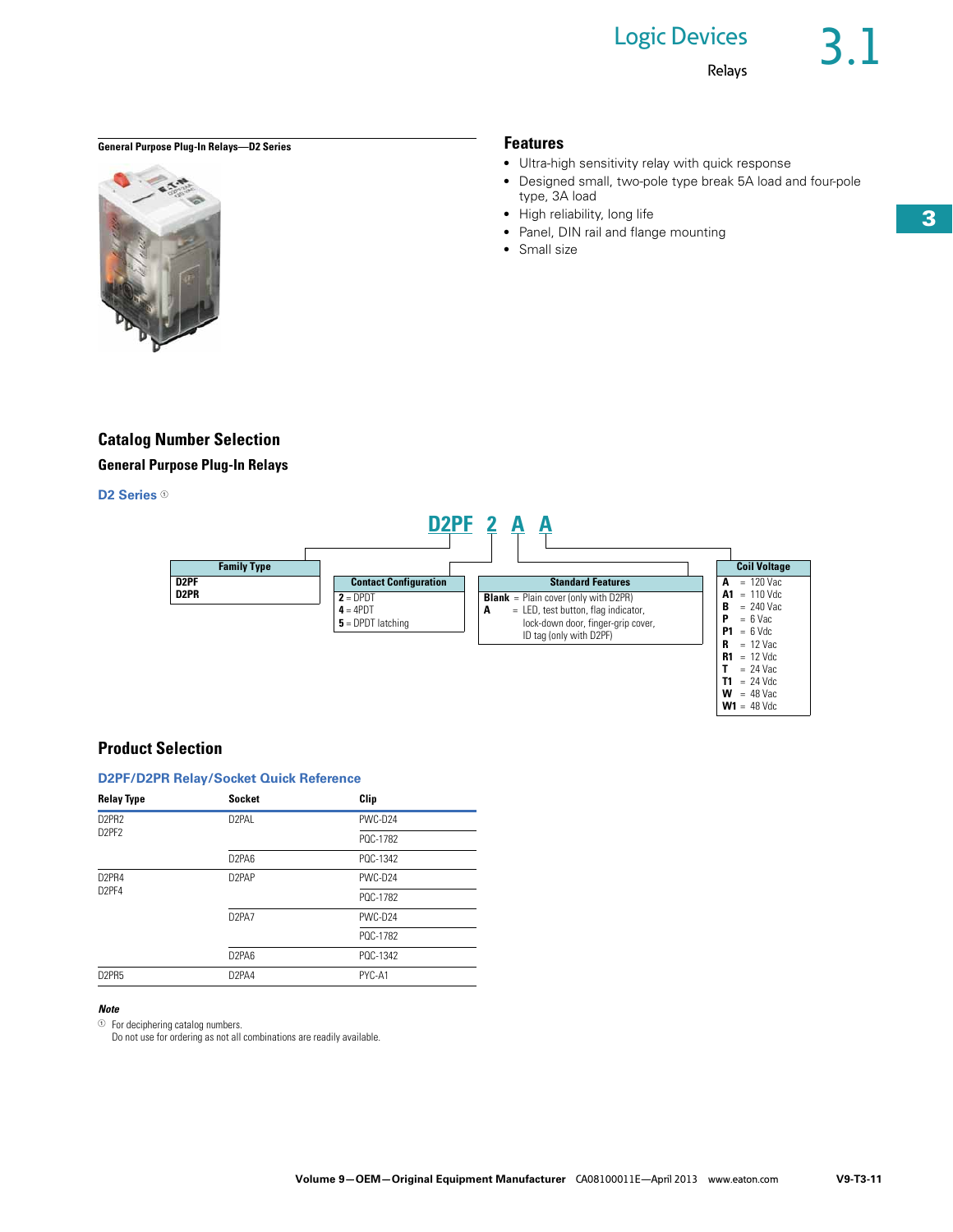# 3.1 Logic Devices

Relays

## **General Purpose Plug-In Relays—D2PR/D2PF**

| Coil<br><b>Voltage</b>     | Contact<br>Configuration | <b>Coil Resistance</b><br>(Ohms) | <b>Catalog</b><br><b>Number</b> | Coil<br>Voltage          | Contact<br>Configuration | <b>Coil Resistance</b><br>(Ohms) | Catalog<br><b>Number</b> |
|----------------------------|--------------------------|----------------------------------|---------------------------------|--------------------------|--------------------------|----------------------------------|--------------------------|
| <b>Full Featured Style</b> |                          |                                  |                                 | <b>Plain Cover Style</b> |                          |                                  |                          |
| 6 Vac                      | <b>DPDT</b>              | 9.6                              | D2PF2AP                         | 6 Vdc                    | <b>DPDT</b>              | 40                               | D2PR2P1                  |
| 6 Vdc                      | <b>DPDT</b>              | 40                               | D2PF2AP1                        | 12 Vdc                   | <b>DPDT</b>              | 160                              | D2PR2R1                  |
| 12 Vac                     | <b>DPDT</b>              | 46                               | D2PF2AR                         | 24 Vac                   | <b>DPDT</b>              | 180                              | D2PR2T                   |
| 12 Vdc                     | <b>DPDT</b>              | 160                              | D2PF2AR1                        | 24 Vdc                   | <b>DPDT</b>              | 650                              | D2PR2T1                  |
| 24 Vac                     | <b>DPDT</b>              | 180                              | D2PF2AT                         | 48 Vdc                   | <b>DPDT</b>              | 2,600                            | D2PR2W1                  |
| 24 Vdc                     | <b>DPDT</b>              | 650                              | D2PF2AT1                        | 110/125 Vdc              | <b>DPDT</b>              | 11,000                           | D2PR2A1                  |
| 48 Vdc                     | <b>DPDT</b>              | 2,600                            | D2PF2AW1                        | 120 Vac                  | <b>DPDT</b>              | 4,430                            | D2PR2A                   |
| 110/125 Vdc                | <b>DPDT</b>              | 11,000                           | D2PF2AA1                        | 220/240 Vac              | <b>DPDT</b>              | 15,720                           | D2PR2B                   |
| 120 Vac                    | <b>DPDT</b>              | 4,430                            | D2PF2AA                         | 6 Vac                    | 4PDT                     | 9.6                              | D2PR4P                   |
| 220/240 Vac                | <b>DPDT</b>              | 15,720                           | D2PF2AB                         | 6 Vdc                    | 4PDT                     | 40                               | D2PR4P1                  |
| 12 Vac                     | 4PDT                     | 46                               | D2PF4AR                         | 12 Vac                   | 4PDT                     | 46                               | D2PR4R                   |
| 12 Vdc                     | 4PDT                     | 160                              | D2PF4AR1                        | 12 Vdc                   | 4PDT                     | 160                              | D2PR4R1                  |
| 24 Vac                     | 4PDT                     | 180                              | D2PF4AT                         | 24 Vac                   | 4PDT                     | 180                              | D2PR4T                   |
| 24 Vdc                     | 4PDT                     | 650                              | D2PF4AT1                        | 24 Vdc                   | 4PDT                     | 650                              | D2PR4T1                  |
| 48 Vdc                     | 4PDT                     | 2,600                            | D2PF4AW1                        | 110/125 Vdc              | 4PDT                     | 11,000                           | D2PR4A1                  |
| 110/125 Vdc                | 4PDT                     | 11,000                           | D2PF4AA1                        | 120 Vac                  | 4PDT                     | 4,430                            | D2PR4A                   |
| 120 Vac                    | 4PDT                     | 4,430                            | D2PF4AA                         | 220/240 Vac              | 4PDT                     | 15,720                           | D2PR4B                   |
| 220/240 Vac                | 4PDT                     | 15,720                           | D2PF4AB                         |                          |                          |                                  |                          |

| Coil<br><b>Voltage</b>   | <b>Contact</b><br>Configuration | <b>Coil Resistance</b><br>(Ohms) | Catalog<br><b>Number</b> |
|--------------------------|---------------------------------|----------------------------------|--------------------------|
| <b>Plain Cover Style</b> |                                 |                                  |                          |
| 6 Vdc                    | <b>DPDT</b>                     | 40                               | D2PR2P1                  |
| 12 Vdc                   | DPDT                            | 160                              | D2PR2R1                  |
| 24 Vac                   | <b>DPDT</b>                     | 180                              | D2PR2T                   |
| 24 Vdc                   | DPDT                            | 650                              | <b>D2PR2T1</b>           |
| 48 Vdc                   | <b>DPDT</b>                     | 2,600                            | D2PR2W1                  |
| 110/125 Vdc              | DPDT                            | 11,000                           | <b>D2PR2A1</b>           |
| 120 Vac                  | <b>DPDT</b>                     | 4.430                            | D2PR2A                   |
| 220/240 Vac              | <b>DPDT</b>                     | 15,720                           | D2PR2B                   |
| 6 Vac                    | 4PDT                            | 9.6                              | D2PR4P                   |
| 6 Vdc                    | 4PDT                            | 40                               | D2PR4P1                  |
| 12 Vac                   | 4PDT                            | 46                               | D2PR4R                   |
| $12$ Vdc                 | 4PDT                            | 160                              | <b>D2PR4R1</b>           |
| 24 Vac                   | 4PDT                            | 180                              | D2PR4T                   |
| 24 Vdc                   | 4PDT                            | 650                              | <b>D2PR4T1</b>           |
| 110/125 Vdc              | 4PDT                            | 11,000                           | D2PR4A1                  |
| 120 Vac                  | 4PDT                            | 4,430                            | D2PR4A                   |
| 220/240 Vac              | 4PDT                            | 15,720                           | D2PR4B                   |

## **Accessories**

## **D2PF/D2PR Sockets and Accessories**

| <b>Type</b>          | <b>Standard</b><br>Pack | Catalog<br><b>Number</b>       |
|----------------------|-------------------------|--------------------------------|
| Socket               |                         | D2PAL <sup>1</sup>             |
| Socket               | 10                      | D <sub>2</sub> PA <sub>6</sub> |
| Socket               | 1                       | D2PAP $\, \circledcirc$        |
| Socket               | 10                      | D2PA7 $\circ$                  |
| Socket               | 5                       | D <sub>2</sub> PA <sub>4</sub> |
| Flange mount adapter | 25                      | <b>PFC-D2D72</b>               |
| Plastic ejector clip | 10                      | <b>PWC-D24</b>                 |
| Metal spring clip    | 25                      | <b>POC 1782</b>                |
| Metal spring clip    | 25                      | POC-1342                       |
| Hold-down spring     | 100                     | PYC-A1                         |

## *Note*

<sup>1</sup> Protection category (finger safe), EN 60529 IP20.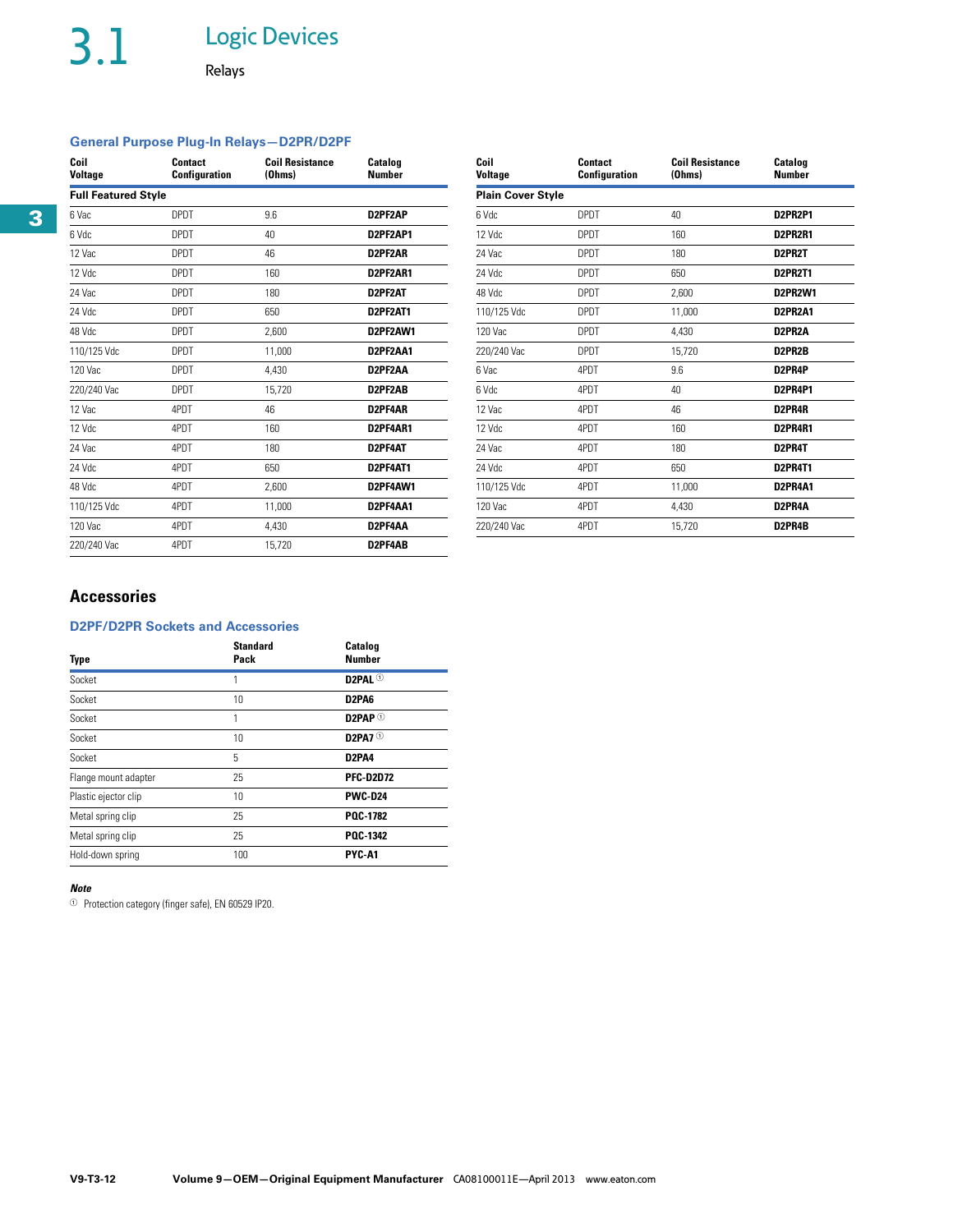## Logic Devices

Relays

 $W = 48$  Vac **W1** = 48 Vdc

## **General Purpose Plug-In Relays—D3 Series Features**



## **Catalog Number Selection**

**General Purpose Plug-In Relays**

## **D3 Series**  $0$



## **Product Selection**

## **D3 Relay/Socket Quick Reference**

| <b>Relay Type</b> | <b>Socket</b> | Clip     |  |
|-------------------|---------------|----------|--|
| D3PR2             | D3PA6         | POC-1332 |  |
| D3PF2             | D3PAL8        | POC-1351 |  |
|                   | D3PA2         | POC-1351 |  |
| D3PR3             | D3PA7         | POC-1332 |  |
| D3PF3             | D3PAI 11      | PQC-1351 |  |
|                   | D3PA3         | POC-1351 |  |
| D3PR5             | D3PA7         | POC-1351 |  |
|                   | D3PAI 11      | PQC-1351 |  |
|                   | D3PA3         | PQC-1351 |  |

### *Notes*

<sup>1</sup> For deciphering catalog numbers.

Do not use for ordering as not all combinations are readily available.

<sup>2</sup> D3PR only.

**3**

- Compact relay capable of breaking relatively large load currents
- The contact operation can be easily checked by push-to-test button
- Panel and DIN rail mounting
- 8- or 11-pin octal plug-in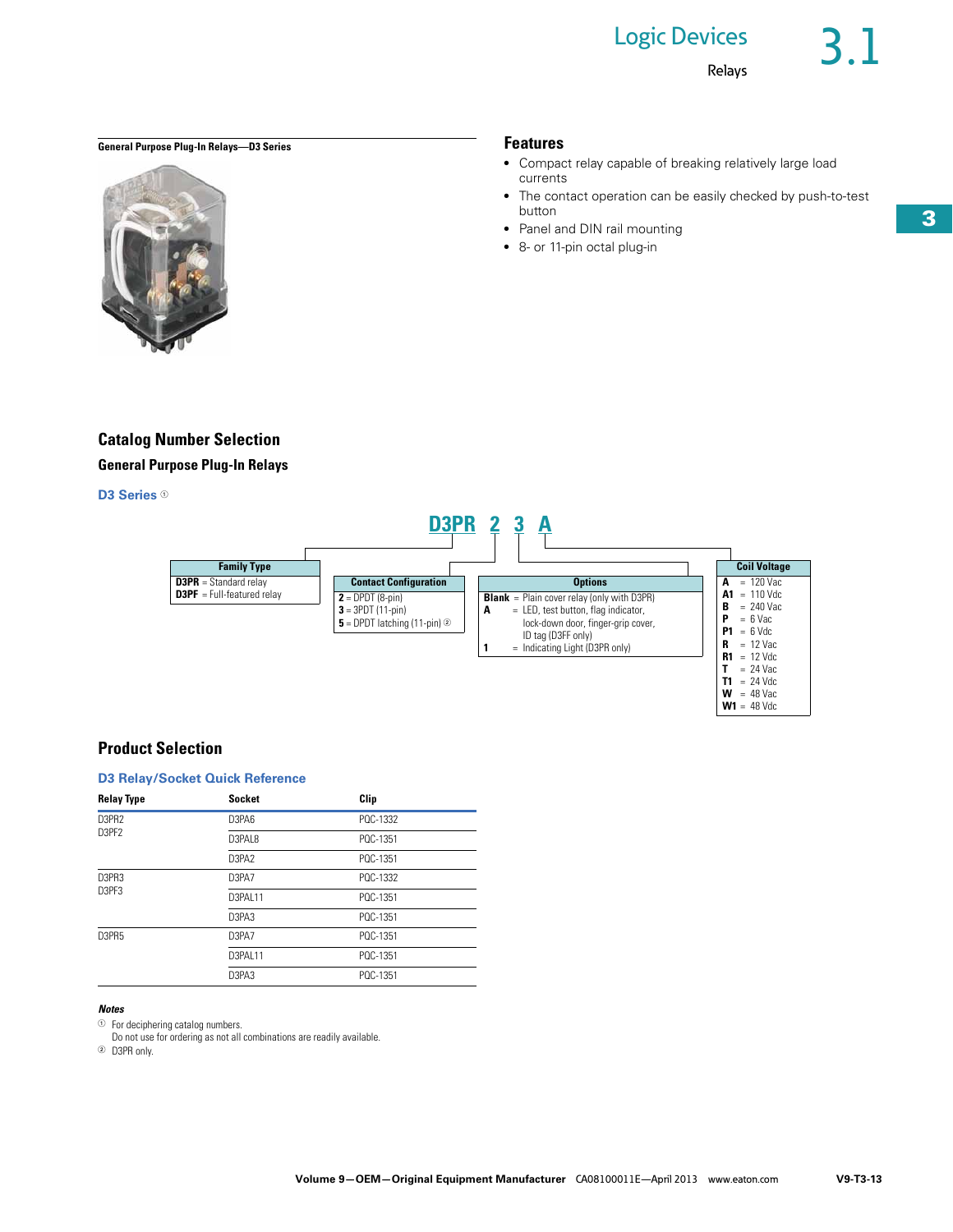# 3.1 Logic Devices

Relays

## **General Purpose Plug-In Relays—D3PR/D2PF**

| Coil<br><b>Voltage</b>     | <b>Contact</b><br><b>Configuration</b> | <b>Coil Resistance</b><br>(Ohms) | <b>Catalog</b><br><b>Number</b> | Coil<br>Voltage | <b>Contact</b><br>Configuration | <b>Coil Resistance</b><br>(Ohms) | <b>Catalog</b><br><b>Number</b> |
|----------------------------|----------------------------------------|----------------------------------|---------------------------------|-----------------|---------------------------------|----------------------------------|---------------------------------|
| <b>Full Featured Style</b> |                                        |                                  |                                 |                 | Plain Cover Style, continued    |                                  |                                 |
| 120 Vac                    | <b>DPDT</b>                            | 1,700                            | D3PF2AA                         | 6 Vdc           | <b>DPDT</b>                     | 32                               | <b>D3PR2P1</b>                  |
| 240 Vac                    | <b>DPDT</b>                            | 7,200                            | D3PF2AB                         | 12 Vac          | <b>DPDT</b>                     | 18                               | D3PR2R                          |
| 12 Vdc                     | <b>DPDT</b>                            | 120                              | D3PF2AR1                        | 12 Vdc          | <b>DPDT</b>                     | 120                              | D3PR2R1                         |
| 24 Vdc                     | <b>DPDT</b>                            | 470                              | D3PF2AT1                        | 24 Vac          | <b>DPDT</b>                     | 72                               | D3PR2T                          |
| 48 Vdc                     | <b>DPDT</b>                            | 1,800                            | D3PF2AW1                        | 24 Vdc          | <b>DPDT</b>                     | 470                              | D3PR2T1                         |
| 120 Vac                    | 3PDT                                   | 1,700                            | D3PF3AA                         | 48 Vac          | <b>DPDT</b>                     | 290                              | D3PR2W                          |
| 220/240 Vac                | 3PDT                                   | 7,200                            | D3PF3AB                         | 48 Vdc          | <b>DPDT</b>                     | 1,800                            | D3PR2W1                         |
| 6 Vdc                      | 3PDT                                   | 32                               | D3PF3AP1                        | 120 Vac         | 3PDT                            | 1,700                            | D3PR3A                          |
| 24 Vac                     | 3PDT                                   | 72                               | D3PF3AT                         | 110/125 Vdc     | 3PDT                            | 10,000                           | D3PR3A1                         |
| 24 Vdc                     | 3PDT                                   | 470                              | D3PF3AT1                        | 220/240 Vac     | 3PDT                            | 7,200                            | D3PR3B                          |
| 48 Vdc                     | 3PDT                                   | 1,800                            | D3PF3AW1                        | 12 Vac          | 3PDT                            | 18                               | D3PR3R                          |
| <b>Plain Cover Style</b>   |                                        |                                  |                                 | 12 Vdc          | 3PDT                            | 120                              | D3PR3R1                         |
| 120 Vac                    | <b>DPDT</b>                            | 1,700                            | D3PR2A                          | 24 Vac          | 3PDT                            | 72                               | D3PR3T                          |
| 110/125 Vdc                | <b>DPDT</b>                            | 10,000                           | D3PR2A1                         | 24 Vdc          | 3PDT                            | 470                              | D3PR3T1                         |
| 220/240 Vac                | <b>DPDT</b>                            | 7,200                            | D3PR2B                          | 48 Vdc          | 3PDT                            | 1,800                            | D3PR3W1                         |
| 6 Vac                      | <b>DPDT</b>                            | 4.2                              | D3PR2P                          |                 |                                 |                                  |                                 |

| Coil<br>Voltage                     | Contact<br>Configuration | <b>Coil Resistance</b><br>(Ohms) | Catalog<br><b>Number</b> |
|-------------------------------------|--------------------------|----------------------------------|--------------------------|
| <b>Plain Cover Style, continued</b> |                          |                                  |                          |
| 6 Vdc                               | <b>DPDT</b>              | 32                               | D3PR2P1                  |
| 12 Vac                              | <b>DPDT</b>              | 18                               | D3PR2R                   |
| 12 Vdc                              | <b>DPDT</b>              | 120                              | D3PR2R1                  |
| 24 Vac                              | <b>DPDT</b>              | 72                               | D3PR2T                   |
| 24 Vdc                              | <b>DPDT</b>              | 470                              | D3PR2T1                  |
| 48 Vac                              | <b>DPDT</b>              | 290                              | D3PR2W                   |
| 48 Vdc                              | <b>DPDT</b>              | 1,800                            | <b>D3PR2W1</b>           |
| 120 Vac                             | 3PDT                     | 1,700                            | D3PR3A                   |
| 110/125 Vdc                         | 3PDT                     | 10,000                           | D3PR3A1                  |
| 220/240 Vac                         | 3PDT                     | 7,200                            | D3PR3B                   |
| 12 Vac                              | 3PDT                     | 18                               | D3PR3R                   |
| 12 Vdc                              | 3PDT                     | 120                              | D3PR3R1                  |
| 24 Vac                              | 3PDT                     | 72                               | D3PR3T                   |
| 24 Vdc                              | 3PDT                     | 470                              | D3PR3T1                  |
| 48 Vdc                              | 3PDT                     | 1,800                            | <b>D3PR3W1</b>           |

## **Accessories**

## **D2PF/D2PR Sockets and Accessories**

| Type              | <b>Standard</b><br>Pack | Catalog<br><b>Number</b> |
|-------------------|-------------------------|--------------------------|
| Socket            | 1                       | D3PA6 <sup>1</sup>       |
| Socket            | 10                      | D3PAL8 <sup>1</sup>      |
| Socket            | 10                      | D3PA2                    |
| Socket            | 1                       | D3PA7 <sup>1</sup>       |
| Socket            | 10                      | D3PAL11 <sup>①</sup>     |
| Socket            | 10                      | D3PA3                    |
| Metal spring clip | 25                      | POC-1332                 |
| Metal spring clip | 10                      | POC 1351                 |

## *Note*

 $10$  Protection category (finger safe) EN 60529 IP20.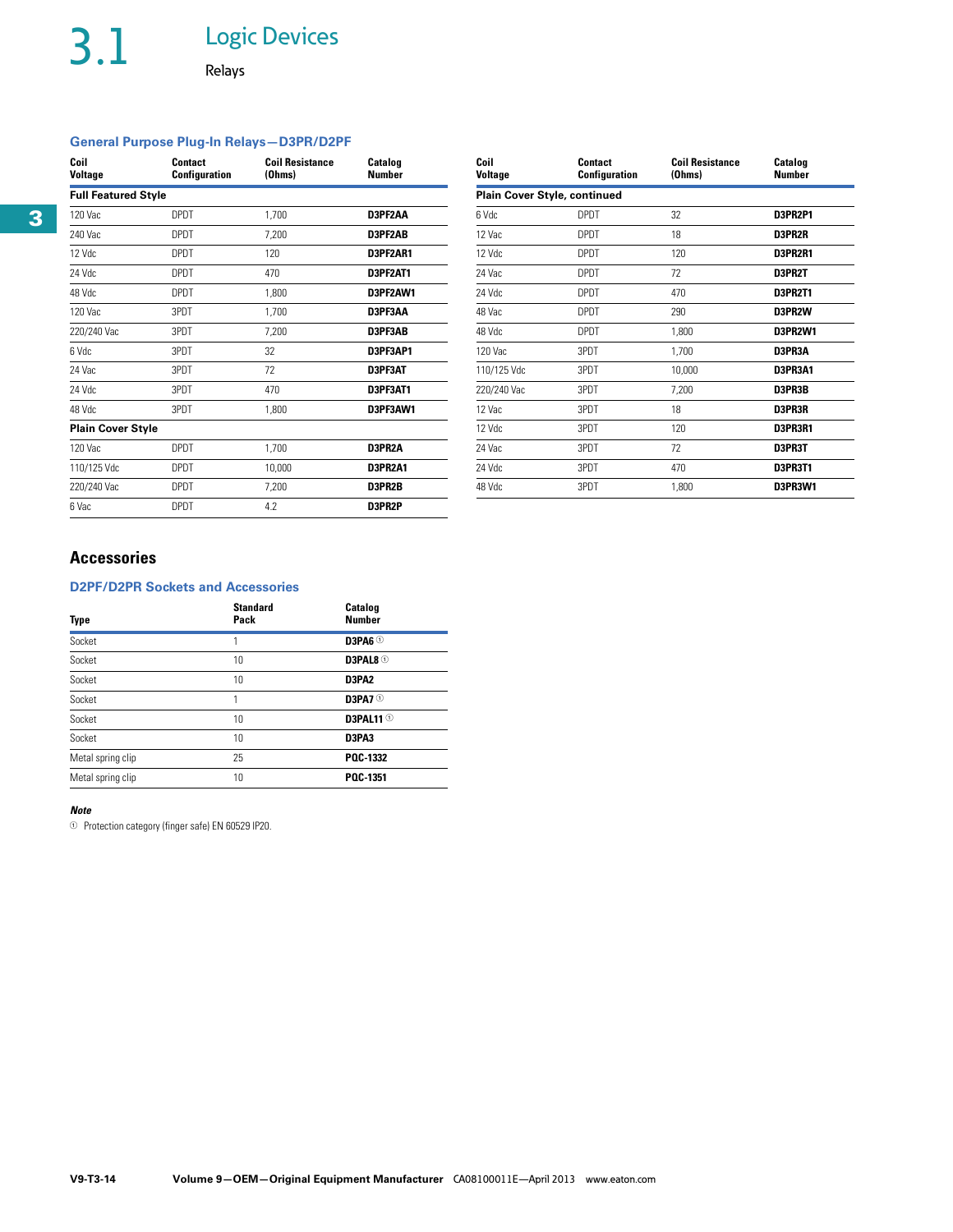## Logic Devices

• Slim-styled power relay

• Socket has built-in hold-down clip ● Panel or DIN rail mounting

Relays

## **General Purpose Plug-In Relays—D4 Series Features**



## **Catalog Number Selection**

**General Purpose Plug-In Relays—D4 Series**

## **D4 Series**  $0$



## **Product Selection**

| <b>D4 Relay/Socket Quick Reference</b> |                   |                       |  |  |
|----------------------------------------|-------------------|-----------------------|--|--|
| <b>Relay Type</b>                      | Socket            | <b>Hold Down Clip</b> |  |  |
| D <sub>4</sub> PR <sub>1</sub>         | D4PA1             | $^\mathrm{(2)}$       |  |  |
| D <sub>4</sub> PR <sub>2</sub>         | D4PA <sub>2</sub> | $\bf{(2)}$            |  |  |

## **D4 Series**

| Coil Voltage <sup>3</sup>         | Catalog<br><b>Number</b> | <b>Coil Voltage <sup>3</sup></b>  | <b>Catalog</b><br><b>Number</b> | <b>Coil Voltage <sup>3</sup></b> | Catalog<br><b>Number</b> |
|-----------------------------------|--------------------------|-----------------------------------|---------------------------------|----------------------------------|--------------------------|
| <b>Standard SPDT</b>              |                          | <b>Standard DPDT</b>              |                                 | <b>DIN Rail Sockets</b>          |                          |
| 24 Vac                            | D4PR1T                   | 24 Vac                            | D4PR2T                          | Single-Pole                      | D4PA1                    |
| 120 Vac                           | D4PR1A                   | 120 Vac                           | D4PR2A                          | Two-Pole                         | D4PA2                    |
| 24 Vdc                            | <b>D4PR1T1</b>           | 12 Vdc                            | D4PR2R1                         | <b>Accessories</b>               |                          |
| <b>SPDT with Indicating Light</b> |                          | 24 Vdc                            | D4PR2T1                         | DIN rail end stop                | <b>PFP-M</b>             |
| 24 Vac                            | D4PR11T                  | <b>DPDT</b> with Indicating Light |                                 |                                  |                          |
| 120 Vac                           | D4PR11A                  | 120 Vac                           | D4PR21A                         |                                  |                          |
| 24 Vdc                            | <b>D4PR11T1</b>          | 24 Vdc                            | <b>D4PR21T1</b>                 |                                  |                          |

## *Notes*

 $10$  For deciphering catalog numbers. Do not use for ordering as not all combinations are readily available.

<sup>2</sup> Socket has built-in hold down spring.

<sup>3</sup> Additional coil voltages available—consult sales office or customer support center.

**T1** = 24 Vdc **W1** = 48 Vdc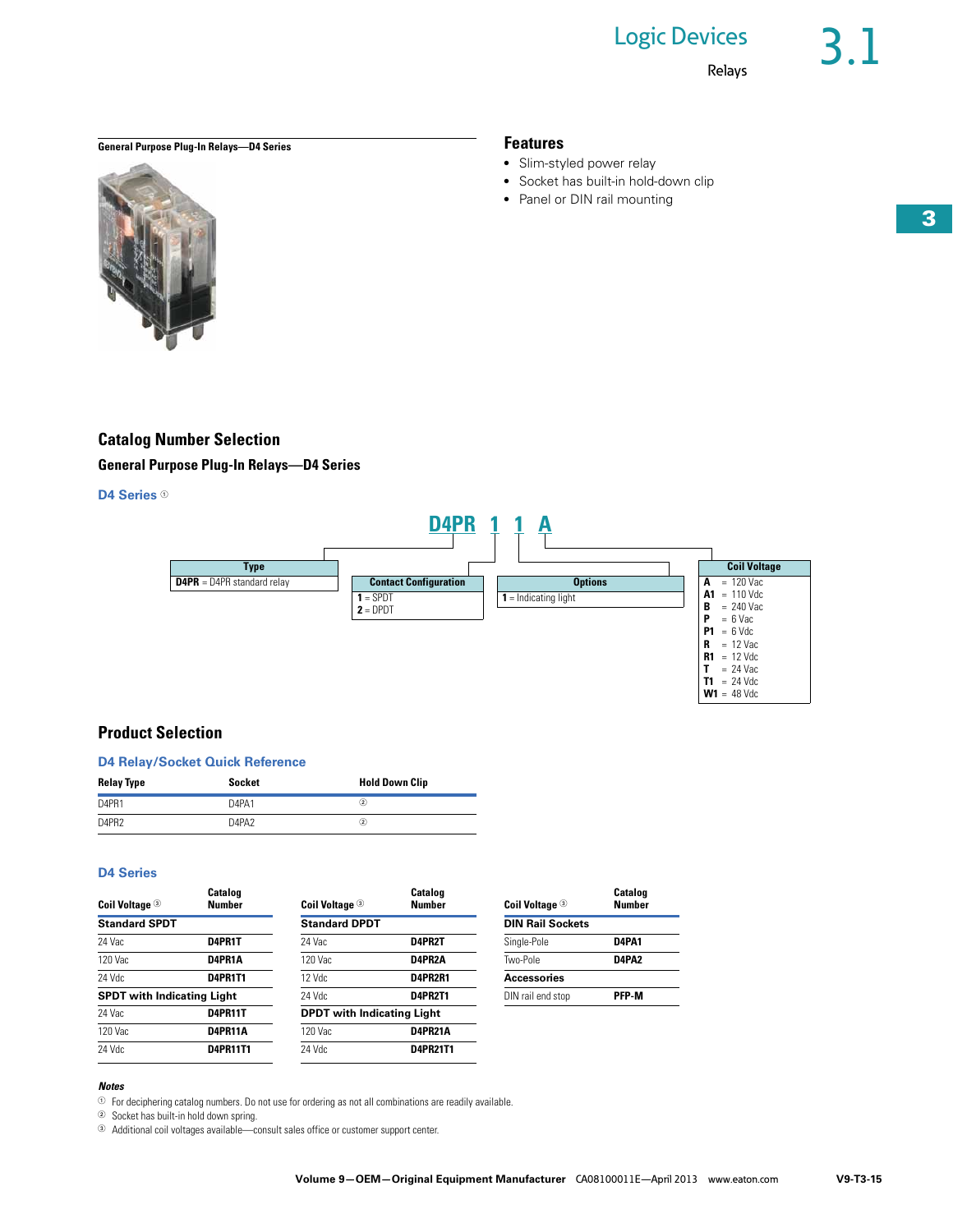Relays

## **General Purpose Plug-In Relays—D5 Series Features**



## **Catalog Number Selection**

**General Purpose Plug-In Relays—D5 Series**

## **D5 Series**  $0$



## **Product Selection**

## **D5 Relay/Socket Quick Reference**

| <b>Relay Type</b> | <b>Socket</b>                  | Clip     |
|-------------------|--------------------------------|----------|
| D5PR2             | D5PAI                          | POC-1351 |
| D5PF2             | D <sub>5</sub> PA <sub>2</sub> | POC-1351 |
| D5PR3             | D5PA3L                         | POC-1351 |
| D5PF3             | D5PA3S                         | POC-1351 |

## *Note*

 $\circledcirc$  For deciphering catalog numbers.

Do not use for ordering as not all combinations are readily available.

• Industrial rated 300V, 15A relay in two-pole and three-pole configurations

**W1** = 48 Vdc

• Compact design can be panel or DIN rail mounted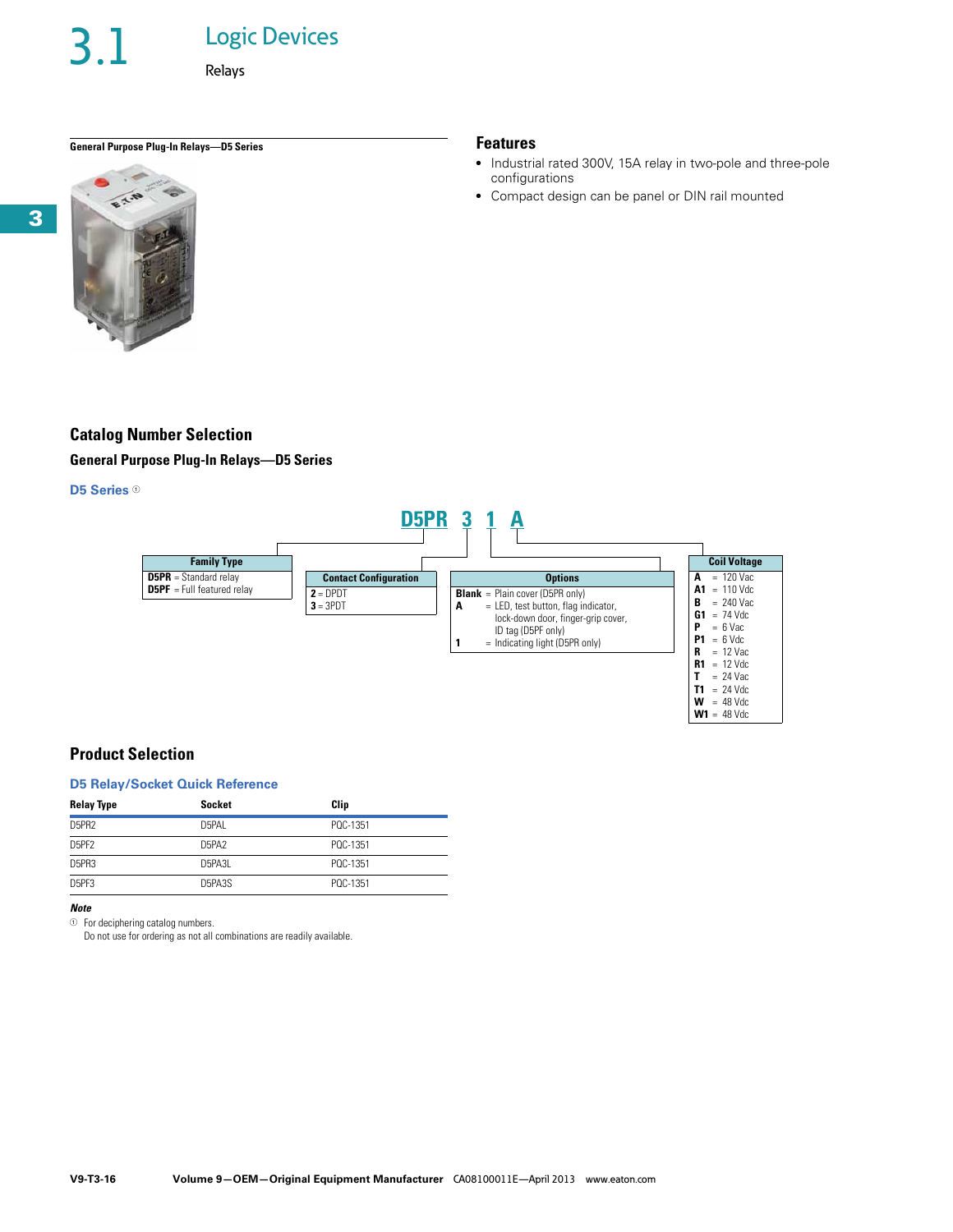# Logic Devices 3.1

## Relays

## **General Purpose Plug-In Relays—D5**

| Coil<br>Voltage      | <b>Contact</b><br>Configuration | <b>Coil Resistance</b><br>(Ohms) | Catalog<br><b>Number</b> | Coil<br><b>Voltage</b>        | <b>Contact</b><br><b>Configuration</b> | <b>Coil Resistance</b><br>(Ohms) | Catalog<br><b>Number</b> |
|----------------------|---------------------------------|----------------------------------|--------------------------|-------------------------------|----------------------------------------|----------------------------------|--------------------------|
| <b>Full Featured</b> |                                 |                                  |                          | <b>Plain Cover, continued</b> |                                        |                                  |                          |
| 120 Vac              | <b>DPDT</b>                     | 1,700                            | D5PF2AA                  | 6 Vdc                         | <b>DPDT</b>                            | 32                               | D5PR2P1                  |
| 110/125 Vdc          | <b>DPDT</b>                     | 10,000                           | D5PF2AA1                 | 12 Vac                        | <b>DPDT</b>                            | 18                               | D5PR2R                   |
| 220/240 Vac          | <b>DPDT</b>                     | 7.200                            | D5PF2AB                  | 12 Vdc                        | <b>DPDT</b>                            | 120                              | D5PR2R1                  |
| 12 Vdc               | <b>DPDT</b>                     | 120                              | D5PF2AR1                 | 24 Vac                        | <b>DPDT</b>                            | 72                               | D5PR2T                   |
| 24 Vac               | <b>DPDT</b>                     | 72                               | D5PF2AT                  | 24 Vdc                        | <b>DPDT</b>                            | 470                              | D5PR2T1                  |
| 24 Vdc               | <b>DPDT</b>                     | 470                              | D5PF2AT1                 | 48 Vac                        | <b>DPDT</b>                            | 290                              | D5PR2W                   |
| 48 Vdc               | <b>DPDT</b>                     | 1,800                            | D5PF2AW1                 | 48 Vdc                        | <b>DPDT</b>                            | 1,800                            | D5PR2W1                  |
| 120 Vac              | 3PDT                            | 1.700                            | D5PF3AA                  | 120 Vac                       | 3PDT                                   | 1.700                            | D5PR3A                   |
| 110/125 Vdc          | 3PDT                            | 10,000                           | D5PF3AA1                 | 110/125 Vdc                   | 3PDT                                   | 10,000                           | D5PR3A1                  |
| 220/240 Vac          | 3PDT                            | 7,200                            | D5PF3AB                  | 220/240 Vac                   | 3PDT                                   | 7200                             | D5PR3B                   |
| 12 Vdc               | 3PDT                            | 120                              | D5PF3AR1                 | 74 Vdc                        | 3PDT                                   | 4,800                            | <b>D5PR3G1</b>           |
| 24 Vac               | 3PDT                            | 72                               | D5PF3AT                  | 6 Vac                         | 3PDT                                   | 4.2                              | D5PR3P                   |
| <b>Plain Cover</b>   |                                 |                                  |                          | 6 Vdc                         | 3PDT                                   | 32                               | D5PR3P1                  |
| 120 Vac              | <b>DPDT</b>                     | 1.700                            | D5PR2A                   | 12 Vac                        | 3PDT                                   | 18                               | D5PR3R                   |
| 110/125 Vdc          | <b>DPDT</b>                     | 10,000                           | D5PR2A1                  | 12 Vdc                        | 3PDT                                   | 120                              | D5PR3R1                  |
| 220/240 Vac          | <b>DPDT</b>                     | 7.200                            | D5PR2B                   | 24 Vac                        | 3PDT                                   | 72                               | D5PR3T                   |
| 74 Vdc               | <b>DPDT</b>                     | 4,800                            | <b>D5PR2G1</b>           | 24 Vdc                        | 3PDT                                   | 470                              | D5PR3T1                  |
| 6 Vac                | <b>DPDT</b>                     | 4.2                              | D5PR2P                   | 48 Vdc                        | 3PDT                                   | 1,800                            | D5PR3W                   |

| Coil<br><b>Voltage</b>        | <b>Contact</b><br><b>Coil Resistance</b><br>Configuration<br>(Ohms) |        | Catalog<br><b>Number</b> |
|-------------------------------|---------------------------------------------------------------------|--------|--------------------------|
| <b>Plain Cover, continued</b> |                                                                     |        |                          |
| 6 Vdc                         | <b>DPDT</b>                                                         | 32     | <b>D5PR2P1</b>           |
| 12 Vac                        | <b>DPDT</b>                                                         | 18     | D5PR2R                   |
| 12 Vdc                        | <b>DPDT</b>                                                         | 120    | <b>D5PR2R1</b>           |
| 24 Vac                        | <b>DPDT</b>                                                         | 72     | D5PR2T                   |
| 24 Vdc                        | <b>DPDT</b>                                                         | 470    | D5PR2T1                  |
| 48 Vac                        | <b>DPDT</b>                                                         | 290    | D5PR2W                   |
| 48 Vdc                        | <b>DPDT</b>                                                         | 1,800  | <b>D5PR2W1</b>           |
| 120 Vac                       | 3PDT                                                                | 1.700  | D5PR3A                   |
| 110/125 Vdc                   | 3PDT                                                                | 10,000 | <b>D5PR3A1</b>           |
| 220/240 Vac                   | 3PDT                                                                | 7200   | D5PR3B                   |
| 74 Vdc                        | 3PDT                                                                | 4.800  | <b>D5PR3G1</b>           |
| 6 Vac                         | 3PDT                                                                | 4.2    | D5PR3P                   |
| 6 Vdc                         | 3PDT                                                                | 32     | <b>D5PR3P1</b>           |
| 12 Vac                        | 3PDT                                                                | 18     | D5PR3R                   |
| 12 Vdc                        | 3PDT                                                                | 120    | D5PR3R1                  |
| 24 Vac                        | 3PDT                                                                | 72     | D5PR3T                   |
| 24 Vdc                        | 3PDT                                                                | 470    | <b>D5PR3T1</b>           |
| 48 Vdc                        | 3PDT                                                                | 1.800  | D5PR3W                   |

## **Accessories**

## **D5 Sockets and Accessories**

| <b>Description</b> | <b>Standard</b><br>Pack | Catalog<br><b>Number</b> |
|--------------------|-------------------------|--------------------------|
| Socket             | 10                      | D5PAL <sup>1</sup>       |
| Socket             | 10                      | <b>D5PA2</b>             |
| Socket             | 10                      | D5PA3L                   |
| Socket             | 10                      | D5PA3S                   |
| Metal spring clip  | 10                      | POC-1351                 |

## *Note*

<sup>1</sup> Protection category (finger safe), EN 60529 IP20.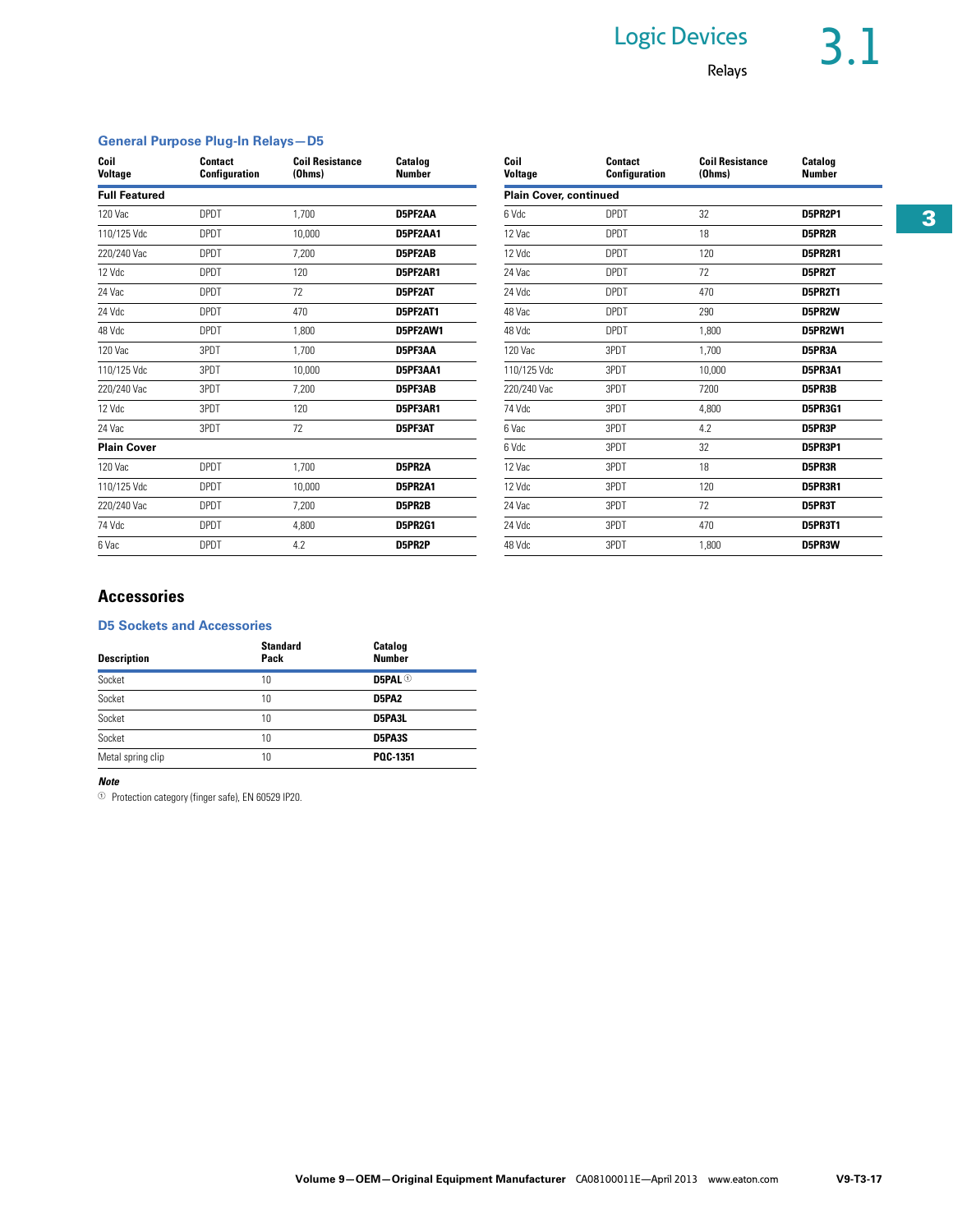## Logic Devices

Relays

## **General Purpose Plug-In Relays—D7 Series Features**



## **Catalog Number Selection**

**General Purpose Plug-In Relays—D7 Series**

## **D7 Series**  $0$



## **Product Selection**

## **D7 Relay/Socket Quick Reference**

| <b>Relay Type</b> | Socket/Adapter | Clip     |
|-------------------|----------------|----------|
| D7PR1             | D7PAA          | PQC-1342 |
| D7PR2             |                | PQC-1349 |
| D7PF1             | D7PA9          | POC-1342 |
| D7PF2             | PFC-D2D72      |          |
| D7PR3             | D7PAB          | PQC-1783 |
|                   |                | PMC-1783 |
| D7PF3             | PFC-D73        |          |
| D7PR4             | D7PAD          | PQC-1784 |
|                   |                | PMC-1784 |
| D7PF4             | PFC-D74        |          |

## *Note*

 $\circledcirc$  For deciphering catalog numbers.

Do not use for ordering as not all combinations are readily available.

• Arc barrier equipped relay with high dielectric strength

**T1** = 24 Vdc **W** = 48 Vdc **W1** = 48 Vdc

● Panel, DIN rail and flange mounting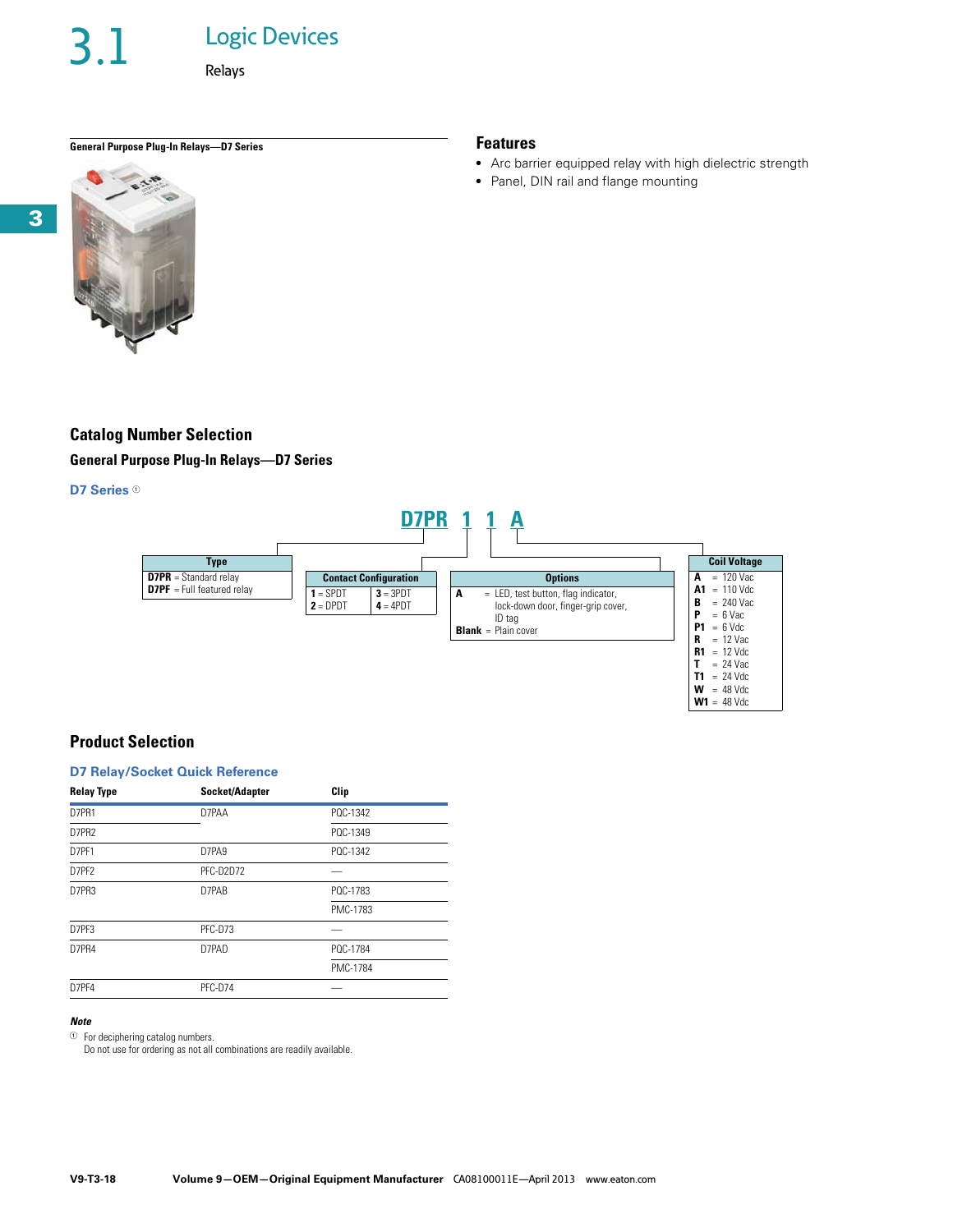# Logic Devices 3.1

## Relays

## **General Purpose Plug-In Relays—D7**

| Coil<br><b>Voltage</b> | <b>Contact</b><br><b>Configuration</b> | <b>Coil Resistance</b><br>(Ohms) | Catalog<br><b>Number</b> | Coil<br><b>Voltage</b> | <b>Contact</b><br><b>Configuration</b> | <b>Coil Resistance</b><br>(Ohms) | Catalog<br><b>Number</b> |
|------------------------|----------------------------------------|----------------------------------|--------------------------|------------------------|----------------------------------------|----------------------------------|--------------------------|
| <b>Full Featured</b>   |                                        |                                  |                          | <b>Plain Cover</b>     |                                        |                                  |                          |
| 120 Vac                | SPDT                                   | 4,430                            | D7PF1AA                  | 120 Vac                | SPDT                                   | 4,430                            | D7PR1A                   |
| 6 Vac                  | SPDT                                   | 9.6                              | D7PF1AP                  | 110/125 Vdc            | SPDT                                   | 11,000                           | D7PR1A1                  |
| 6 Vdc                  | SPDT                                   | 40                               | D7PF1AP1                 | 220/240 Vac            | SPDT                                   | 15.720                           | D7PR1B                   |
| 12 Vac                 | SPDT                                   | 46                               | D7PF1AR                  | 6 Vac                  | SPDT                                   | 9.6                              | D7PR1P                   |
| 24 Vdc                 | SPDT                                   | 650                              | D7PF1AT1                 | 12 dc                  | SPDT                                   | 160                              | <b>D7PR1R1</b>           |
| 48 Vac                 | SPDT                                   | 788                              | D7PF1AW                  | 24 Vac                 | SPDT                                   | 180                              | D7PR1T                   |
| 48 Vdc                 | SPDT                                   | 2,600                            | D7PF1AW1                 | 24 Vdc                 | SPDT                                   | 650                              | <b>D7PR1T1</b>           |
| 120 Vac                | <b>DPDT</b>                            | 4,430                            | D7PF2AA                  | 48 Vdc                 | SPDT                                   | 2600                             | D7PR1W1                  |
| 110/125 Vdc            | <b>DPDT</b>                            | 11,000                           | D7PF2AA1                 | 120 Vac                | <b>DPDT</b>                            | 4,430                            | D7PR2A                   |
| 220/240 Vac            | <b>DPDT</b>                            | 15,720                           | D7PF2AB                  | 110/125 Vdc            | <b>DPDT</b>                            | 11,000                           | D7PR2A1                  |
| 6 Vac                  | <b>DPDT</b>                            | 9.6                              | D7PF2AP                  | 220/240 Vac            | <b>DPDT</b>                            | 15,720                           | D7PR2B                   |
| 6 Vdc                  | <b>DPDT</b>                            | 40                               | D7PF2AP1                 | 6 Vac                  | <b>DPDT</b>                            | 9.6                              | D7PR2P                   |
| 12 Vac                 | <b>DPDT</b>                            | 46                               | D7PF2AR                  | 6 Vdc                  | <b>DPDT</b>                            | 40                               | D7PR2P1                  |
| 12 Vdc                 | <b>DPDT</b>                            | 160                              | D7PF2AR1                 | 12 Vac                 | <b>DPDT</b>                            | 46                               | D7PR2R                   |
| 24 Vac                 | <b>DPDT</b>                            | 180                              | D7PF2AT                  | 12 Vdc                 | <b>DPDT</b>                            | 160                              | D7PR2R1                  |
| 24 Vdc                 | <b>DPDT</b>                            | 650                              | D7PF2AT1                 | 24 Vac                 | <b>DPDT</b>                            | 180                              | D7PR2T                   |
| 48 Vac                 | <b>DPDT</b>                            | 788                              | D7PF2AW                  | 24 Vdc                 | <b>DPDT</b>                            | 650                              | <b>D7PR2T1</b>           |
| 48 Vdc                 | <b>DPDT</b>                            | 2,600                            | D7PF2AW1                 | 120 Vac                | 3PDT                                   | 2,770                            | D7PR3A                   |
| 120 Vac                | 3PDT                                   | 2,770                            | D7PF3AA                  | 240 Vac                | 3PDT                                   | 12,100                           | D7PR3B                   |
| 6 Vac                  | 3PDT                                   | 6                                | D7PF3AP                  | 6 Vac                  | 3PDT                                   | $6\phantom{a}$                   | D7PR3P                   |
| 6 Vdc                  | 3PDT                                   | 25                               | D7PF3AP1                 | 12 Vac                 | 3PDT                                   | 25.3                             | D7PR3R                   |
| 12 Vac                 | 3PDT                                   | 25.3                             | D7PF3AR                  | 12 Vdc                 | 3PDT                                   | 100                              | D7PR3R1                  |
| 24 Vac                 | 3PDT                                   | 103                              | D7PF3AT                  | 24 Vac                 | 3PDT                                   | 103                              | D7PR3T                   |
| 24 Vdc                 | 3PDT                                   | 400                              | D7PF3AT1                 | 24 Vdc                 | 3PDT                                   | 400                              | <b>D7PR3T1</b>           |
| 48 Vac                 | 3PDT                                   | 412                              | D7PF3AW                  | 48 Vdc                 | 3PDT                                   | 1,600                            | D7PR3W1                  |
| 48 Vdc                 | 3PDT                                   | 1,600                            | D7PF3AW1                 | 120 Vac                | 4PDT                                   | 2,220                            | D7PR4A                   |
| 120 Vac                | 4PDT                                   | 2,220                            | D7PF4AA                  | 110/125 Vdc            | 4PDT                                   | 7,340                            | D7PR4A1                  |
| 110/125 Vdc            | 4PDT                                   | 7,340                            | D7PF4AA1                 | 240 Vac                | 4PDT                                   | 9,120                            | D7PR4B                   |
| 240 Vac                | 4PDT                                   | 9,120                            | D7PF4AB                  | 6 Vac                  | 4PDT                                   | 5.4                              | D7PR4P                   |
| 6 Vac                  | 4PDT                                   | 5.4                              | D7PF4AP                  | 24 Vac                 | 4PDT                                   | 84.5                             | D7PR4T                   |
| 6 Vdc                  | 4PDT                                   | 24                               | D7PF4AP1                 | 24 Vdc                 | 4PDT                                   | 388                              | <b>D7PR4T1</b>           |
| 12 Vac                 | 4PDT                                   | 21.2                             | D7PF4AR                  | 48 Vdc                 | 4PDT                                   | 1,550                            | D7PR4W1                  |
| 12 Vdc                 | 4PDT                                   | 96                               | D7PF4AR1                 |                        |                                        |                                  |                          |
| 24 Vac                 | 4PDT                                   | 84.5                             | D7PF4AT                  |                        |                                        |                                  |                          |
| 24 Vdc                 | 4PDT                                   | 388                              | D7PF4AT1                 |                        |                                        |                                  |                          |
| 48 Vdc                 | 4PDT                                   | 1,550                            | D7PF4AW                  |                        |                                        |                                  |                          |
| 48 Vac                 | 4PDT                                   | 410                              | D7PF4AW1                 |                        |                                        |                                  |                          |

| 12 <sub>dc</sub> | SPDT        | 160    | <b>D7PR1R1</b> |
|------------------|-------------|--------|----------------|
| 24 Vac           | SPDT        | 180    | D7PR1T         |
| 24 Vdc           | <b>SPDT</b> | 650    | <b>D7PR1T1</b> |
| 48 Vdc           | SPDT        | 2600   | <b>D7PR1W1</b> |
| 120 Vac          | <b>DPDT</b> | 4,430  | D7PR2A         |
| 110/125 Vdc      | <b>DPDT</b> | 11,000 | <b>D7PR2A1</b> |
| 220/240 Vac      | <b>DPDT</b> | 15,720 | D7PR2B         |
| 6 Vac            | <b>DPDT</b> | 9.6    | D7PR2P         |
| 6 Vdc            | <b>DPDT</b> | 40     | <b>D7PR2P1</b> |
| 12 Vac           | <b>DPDT</b> | 46     | D7PR2R         |
| 12 Vdc           | <b>DPDT</b> | 160    | <b>D7PR2R1</b> |
| 24 Vac           | <b>DPDT</b> | 180    | D7PR2T         |
| 24 Vdc           | <b>DPDT</b> | 650    | <b>D7PR2T1</b> |
| 120 Vac          | 3PDT        | 2,770  | D7PR3A         |
| 240 Vac          | 3PDT        | 12,100 | D7PR3B         |
| 6 Vac            | 3PDT        | 6      | D7PR3P         |
| 12 Vac           | 3PDT        | 25.3   | D7PR3R         |
| 12 Vdc           | 3PDT        | 100    | D7PR3R1        |
| 24 Vac           | 3PDT        | 103    | D7PR3T         |
| 24 Vdc           | 3PDT        | 400    | D7PR3T1        |
| 48 Vdc           | 3PDT        | 1,600  | <b>D7PR3W1</b> |
| 120 Vac          | 4PDT        | 2,220  | D7PR4A         |
| 110/125 Vdc      | 4PDT        | 7,340  | D7PR4A1        |
| 240 Vac          | 4PDT        | 9,120  | D7PR4B         |
| 6 Vac            | 4PDT        | 5.4    | D7PR4P         |
| 24 Vac           | 4PDT        | 84.5   | D7PR4T         |
| 24 Vdc           | 4PDT        | 388    | <b>D7PR4T1</b> |
| 48 Vdc           | 4PDT        | 1.550  | <b>D7PR4W1</b> |

## **Accessories**

## **D7 Sockets and Accessories**

| Type                 | Standard<br>Pack | <b>Catalog</b><br><b>Number</b> | Type              | <b>Standard</b><br>Pack | Catalog<br><b>Number</b> |
|----------------------|------------------|---------------------------------|-------------------|-------------------------|--------------------------|
| Socket               |                  | D7PAA <sup>1</sup>              | Metal spring clip | 25                      | POC-1342                 |
| Socket               |                  | D7PA9                           | Plastic ID clip   | 10                      | PQC-1349                 |
| Socket               | —                | D7PAD ①                         | Metal spring clip | 25                      | PQC-1784                 |
| Socket               |                  | D7PAB <sup>①</sup>              | Plastic ID clip   | 10                      | PMC-1784                 |
| Flange mount adapter | 25               | PFC-D2D72                       | Hold-down spring  | 25                      | PYC-B2                   |
| Flange mount adapter | 25               | PFC-D73                         | Metal spring clip | 10                      | PQC-1783                 |
| Flange mount adapter | 25               | PFC-D74                         | Plastic ID clip   | 10                      | PMC-1783                 |

### *Note*

<sup>1</sup> Protection category (finger safe) EN 60529 IP20.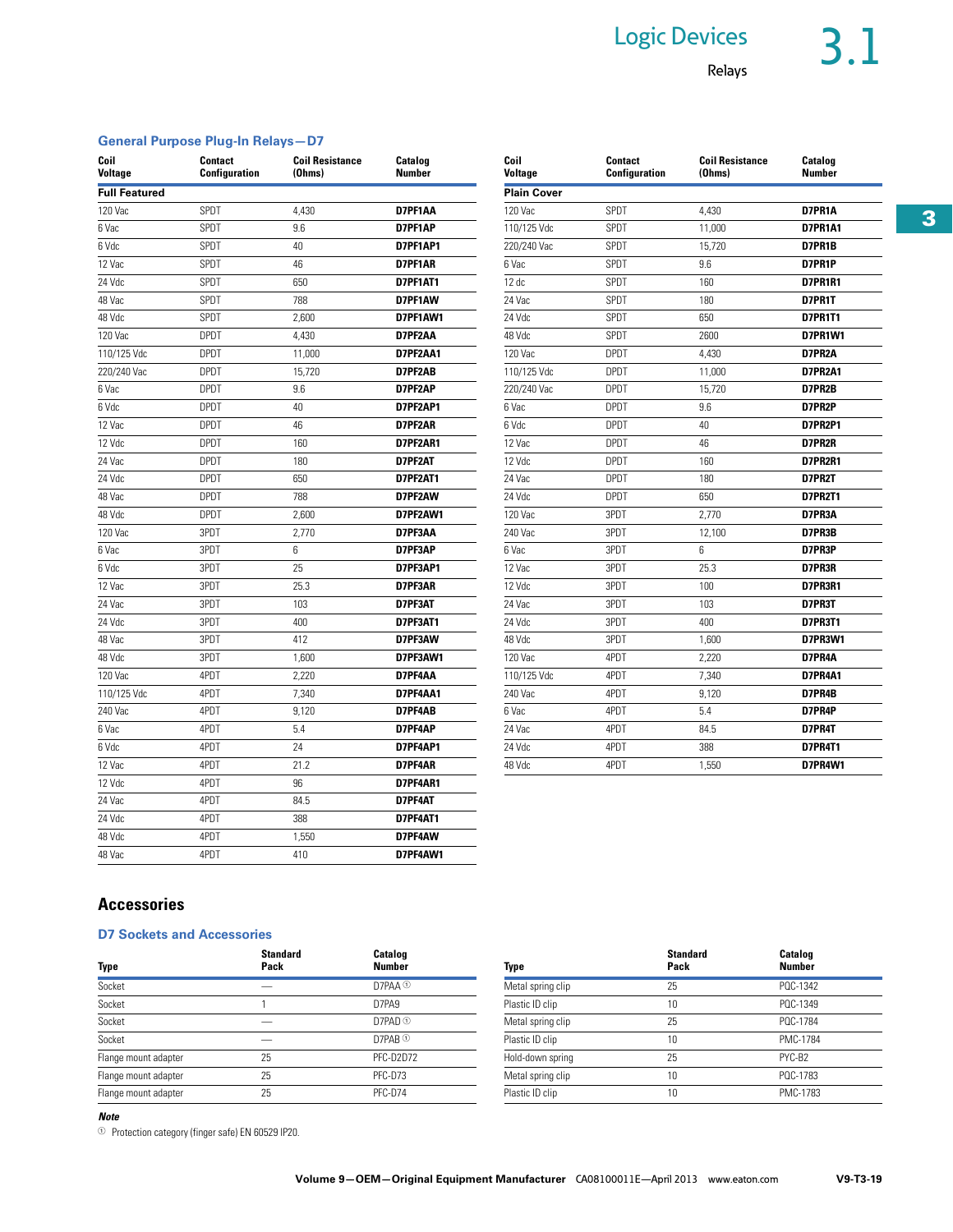## Logic Devices

Relays

## **General Purpose Plug-In Relays—D8 Series Features**



- Allows switching of 25A and 30A loads
- A high-capacity, high-withstand voltage relay compatible with momentary voltage drops
- No contact chattering for momentary voltage drops up to 50% of rated voltage

## **Catalog Number Selection**

**General Purpose Plug-In Relays—D8 Series**

## **D8 Series**  $0$



## **Product Selection**

## **D8 Relay/Socket Quick Reference**

| <b>Relay Type</b> | <b>Mounting</b><br><b>Bracket</b> | <b>Adapter Track/</b><br><b>Panel Mount</b> | <b>Front Connecting</b><br>Sockets Track/<br><b>Panel Mount</b> |
|-------------------|-----------------------------------|---------------------------------------------|-----------------------------------------------------------------|
| D8PR6TE           | D8PA5                             | D8PA1                                       | D8PA <sub>2</sub>                                               |
| D8PR7TE           | D8PA5                             | D8PA1                                       | D8PA2                                                           |

## *Note*

 $\odot$  For deciphering catalog numbers.

Do not use for ordering as not all combinations are readily available.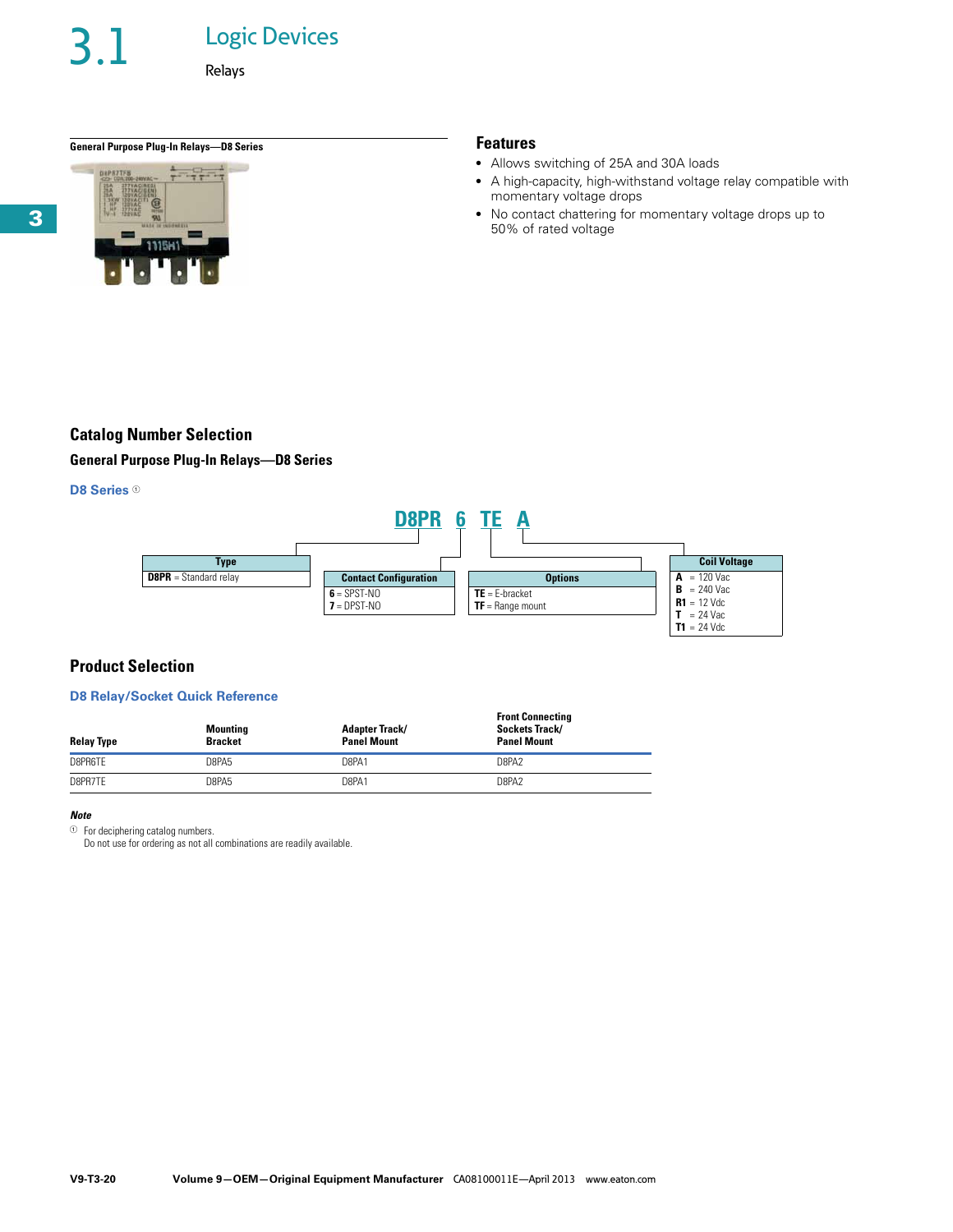## **D8 Series**

| <b>Coil Voltage</b>      | Catalog<br>Number |
|--------------------------|-------------------|
| <b>SPST E-Bracket</b>    |                   |
| 24 Vac                   | <b>D8PR6TET</b>   |
| 24 Vdc                   | D8PR6TET1         |
| <b>SPST Flange Mount</b> |                   |
| 120 Vac                  | <b>D8PR6TFA</b>   |
| 24 Vdc                   | D8PR6TFT1         |
| <b>DPST E-Bracket</b>    |                   |
| 120 Vac                  | <b>D8PR7TEA</b>   |
| <b>DPST Flange Mount</b> |                   |
| 120 Vac                  | <b>D8PR7TFA</b>   |
| 24 Vdc                   | D8PR7TFT1         |
|                          |                   |

## **Accessories**

## **D8 Series Sockets and Accessories**

| Description            | <b>Standard</b><br>Pack | Catalog<br><b>Number</b> |  |
|------------------------|-------------------------|--------------------------|--|
| Sockets                |                         |                          |  |
| DIN rail adapter       | 10                      | D8PA1                    |  |
| Screw terminal adapter | 10                      | D8PA2                    |  |
| Bracket adapter        | 10                      | D8PA5                    |  |
| Accessory              |                         |                          |  |
| DIN rail end stop      | 100                     | <b>PFP-M</b>             |  |
|                        |                         |                          |  |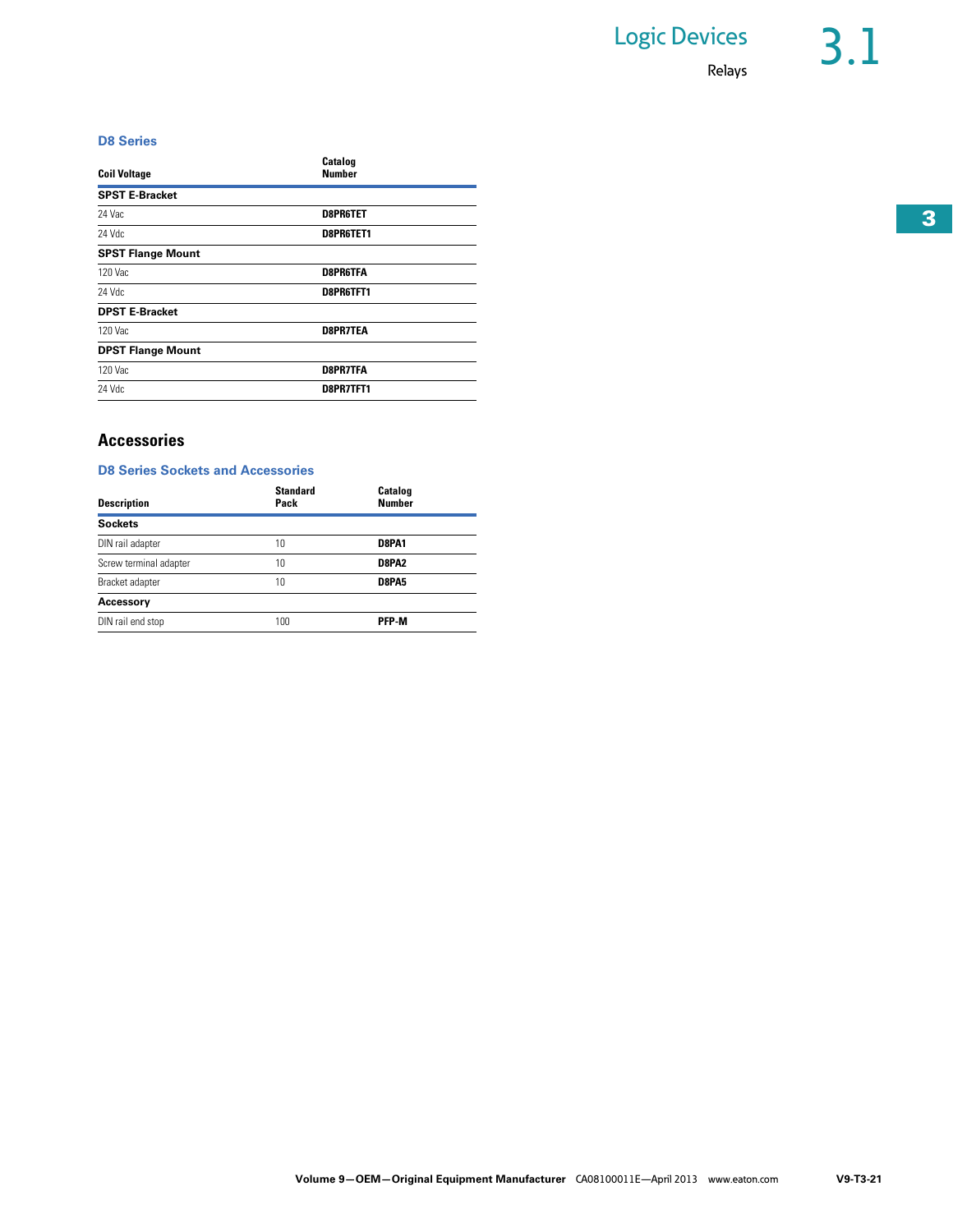3.1 Logic Devices

Relays

## **General Purpose Plug-In Relays—D9 Series Features**



- Ideal for three-phase motor control applications
- No contact chattering for momentary voltage drops up to 50% of rated voltage
- Push-to-test button is a standard feature to check contact operation

## **Catalog Number Selection**

**General Purpose Plug-In Relays—D9 Series**

## **D9 Series**  $0$



## **Product Selection**

### **D9 Series**

| <b>Coil Voltage</b>         | <b>Catalog Number</b> |
|-----------------------------|-----------------------|
| 4PST-NO Power Relay         |                       |
| 24 Vac                      | D9PR8BT               |
| 120 Vac                     | D9PR8BA               |
| 240 Vac                     | D9PR8BB               |
| 24 Vdc                      | D9PR8BT1              |
| 3PST-NO/SPST-NC Power Relay |                       |
| 120 Vac                     | D9PR9BA               |
| DPST-NO/DPST-NC Power Relay |                       |
| 24 Vac                      | D9PR10BT              |
| 120 Vac                     | D9PR10BA              |
| 24 Vdc                      | D9PR10BT1             |

### *Note*

 $\odot$  For deciphering catalog numbers.

Do not use for ordering as not all combinations are readily available.

**3**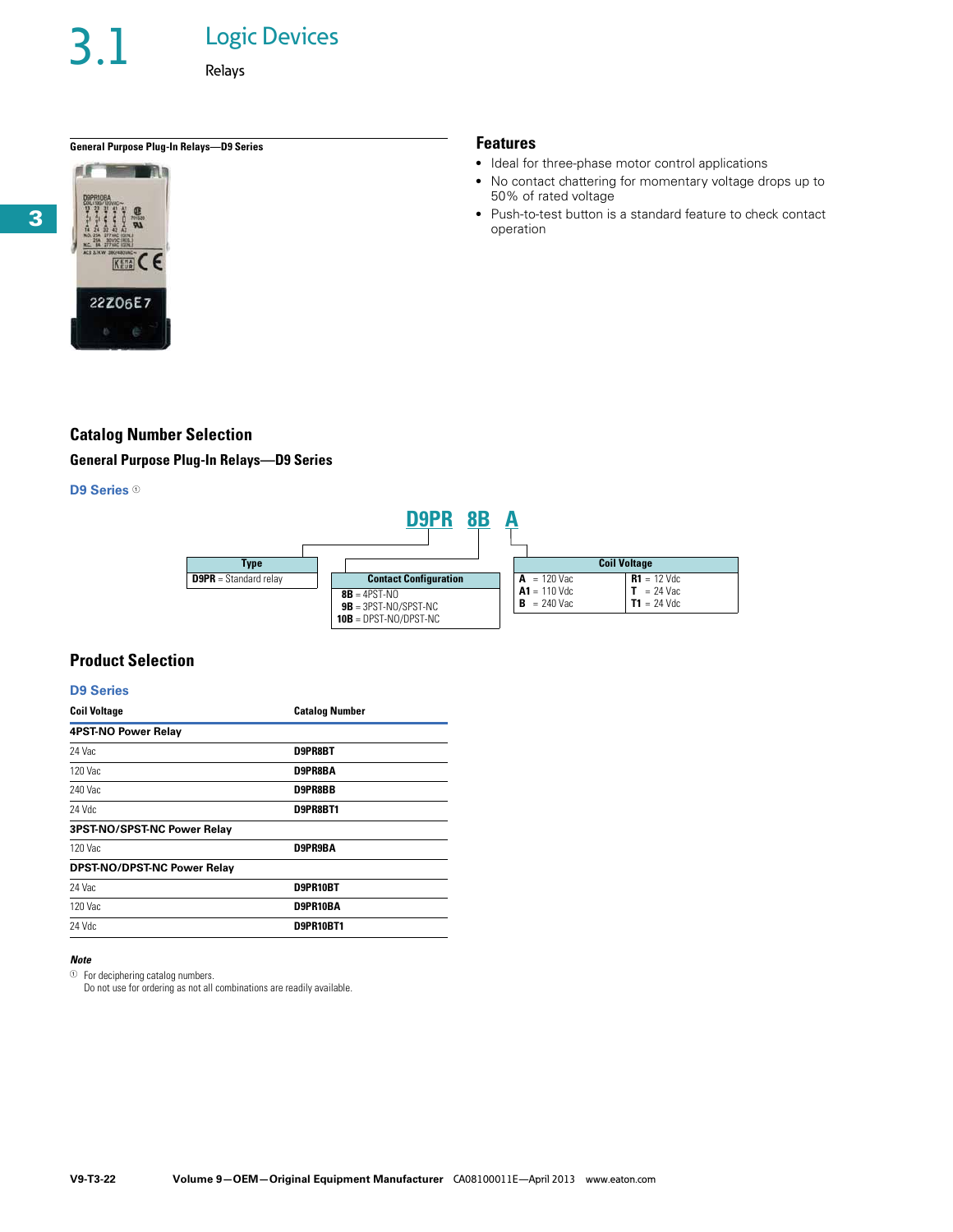## **General Purpose Type AA Relays Features**



- Type AA panel mounted relays are rated (each pole) 40A up to 300 Vac, 50/60 Hz; 5A at 480/600 Vac, 50/60 Hz and 40A at 28 Vdc
- 9575H Series 3000 relays are ideal for applications when controlling smaller loads such as single-phase motors

## **Catalog Number Selection**

**General Purpose Type AA Relays**

## **Type AA**



## **Product Selection**

## **Type AA Relays**

| <b>Relay Style</b>                              | <b>Catalog Number</b> <sup>①</sup> |
|-------------------------------------------------|------------------------------------|
| Relay (DPDT)                                    | 9575H3 000                         |
| Relay with auxiliary switch                     | 9575H3 010                         |
| Relay with blowout magnets                      | 9575H3 100                         |
| Relay with auxiliary switch and blowout magnets | 9575H3 110                         |

## **Coil Voltage Selection Table**

| <b>Coil Voltage</b> | Hz    | <b>Suffix Code</b> | <b>Coil Voltage</b> | Hz | <b>Suffix Code</b> |
|---------------------|-------|--------------------|---------------------|----|--------------------|
| <b>Volts AC</b>     |       |                    | <b>Volts DC</b>     |    |                    |
| 120                 | 50/60 | A                  | 110                 |    | P                  |
| 240                 | 50/60 | В                  | 220                 |    | Q                  |
| 480/440             | 60/50 |                    |                     |    | R                  |
| 600/550             | 60/50 | D                  | 12                  |    | s                  |
| 208                 | 50/60 | Е                  | 24                  |    |                    |
| 277                 | 50/60 | н                  | 48                  |    | W                  |
| 6                   | 50/60 |                    |                     |    |                    |
| 12                  | 50/60 | к                  |                     |    |                    |
| 24                  | 50/60 |                    |                     |    |                    |
| 48                  | 50/60 | M                  |                     |    |                    |
|                     |       |                    |                     |    |                    |

| <b>Coil Voltage</b> | Hz | <b>Suffix Code</b> |
|---------------------|----|--------------------|
| <b>Volts DC</b>     |    |                    |
| 110                 |    | P                  |
| 220                 |    | 0                  |
| 6                   |    | R                  |
| 12                  |    | S                  |
| 24                  |    |                    |
| 48                  |    | w                  |

*Note*

 $10$  Underscore ( $_$ ) indicates missing coil voltage suffix code. See table above.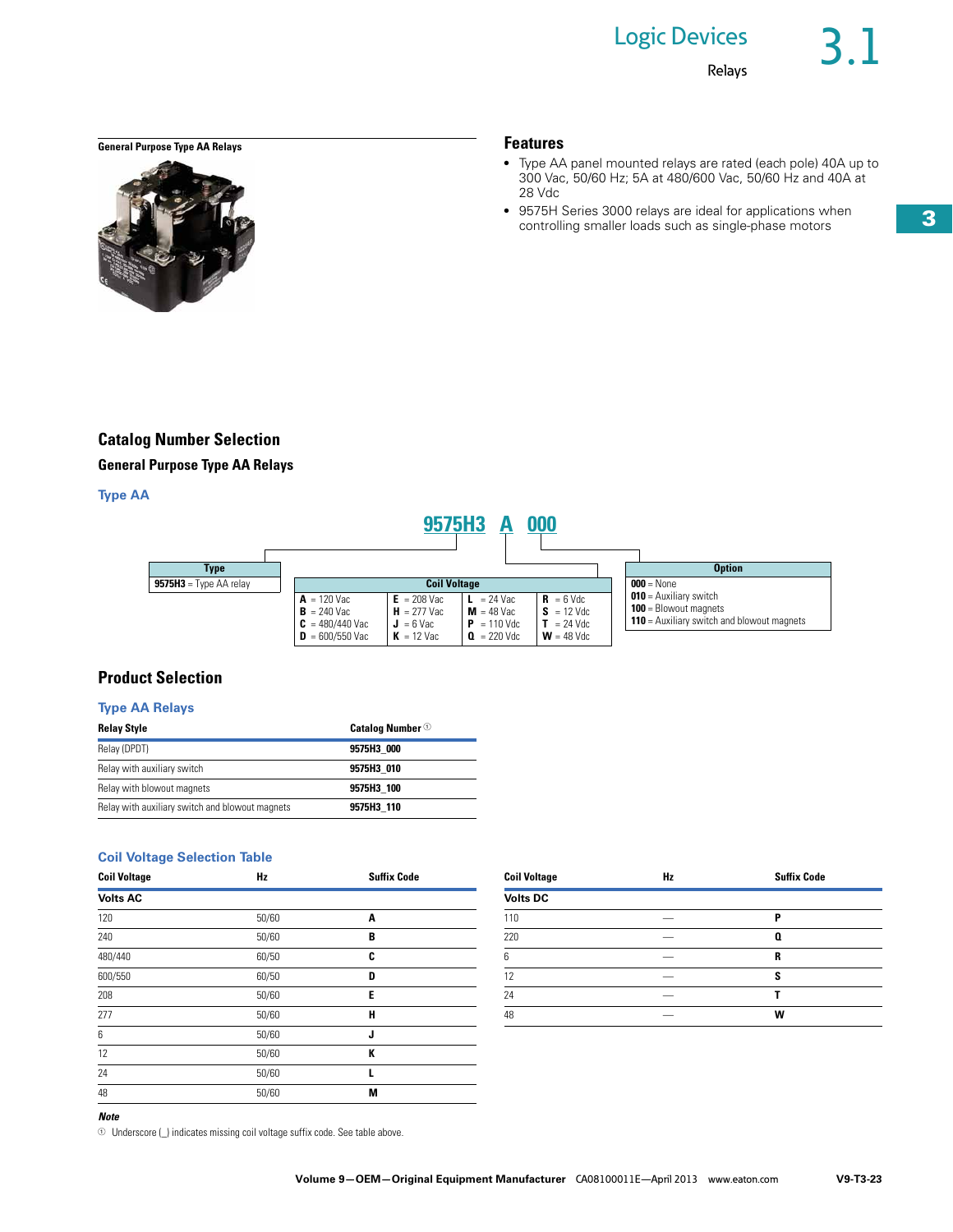# 3.1 Logic Devices

Relays

## **XTRE Control Relays Features**



- 16A conventional thermal current (open at  $60^{\circ}C I_{th}$ )
- Four-pole configurations
	- 4NO
	- 3NO-1NC
	- 2NO-2NC
- Expandable to eight-pole with add-on front-mount auxiliary contacts
- Built-in surge suppression on DC coils

## **Catalog Number Selection**

## **XTRE Control Relays**

## **XTRE Relays**



## **Product Selection**

## **XTRE Control Relays**

| Conventional                                                |                          |          | Rated Operational Current AC-15 I. (A) |      |                                                                                           |                                                               |
|-------------------------------------------------------------|--------------------------|----------|----------------------------------------|------|-------------------------------------------------------------------------------------------|---------------------------------------------------------------|
| <b>Thermal Current</b><br>$I_{\text{th}}$ (A), Open at 60°C | Contact<br>Configuration | 220-240V | 380-414V                               | 500V | <b>Circuit</b><br>Symbol                                                                  | <b>Catalog Number-</b><br><b>Screw Terminals <sup>1</sup></b> |
| 16                                                          | 4N <sub>0</sub>          | 6        | 4                                      | 1.5  | A1, 13, 23, 33, 43<br>A2 14 24 34 44                                                      | XTRE10B40                                                     |
| 16                                                          | 3NO-1NC                  | 6        | 4                                      | 1.5  | A1,13,21,33,43<br>A214223444                                                              | XTRE10B31                                                     |
| 16                                                          | 2NO-2NC                  | 6        | 4                                      | 1.5  | A1,13,21,31,43<br>–<br>A2 <sup>1</sup> 14 <sup>1</sup> 22 <sup>1</sup> 32 <sup>1</sup> 44 | <b>XTRE10B22</b> <sup>2</sup>                                 |

## **Coil Voltage Suffix**

| <b>Suffix</b><br>Code<br><b>Coil Voltage</b> |     | <b>Coil Voltage</b>    | <b>Suffix</b><br>Code |                        | <b>Suffix</b><br>Code |  |
|----------------------------------------------|-----|------------------------|-----------------------|------------------------|-----------------------|--|
| 110V 50 Hz, 120V 60 Hz <b>A</b>              |     | 24 Vdc                 | TD                    | 550V 50 Hz, 600V 60 Hz | D                     |  |
| 220V 50 Hz, 240V 60 Hz                       | - B | 415V 50 Hz, 480V 60 Hz | - C                   | 208V 60 Hz             |                       |  |
| 24V 50/60 Hz                                 |     |                        |                       |                        |                       |  |

### *Notes*

 $\odot$  Underscore ( $\Box$ ) indicates magnet coil suffix required. See table above.

<sup>2</sup> DC operated control relays XTRE(C)10B22\_ can only be combined with two-pole auxiliary contacts.

**3**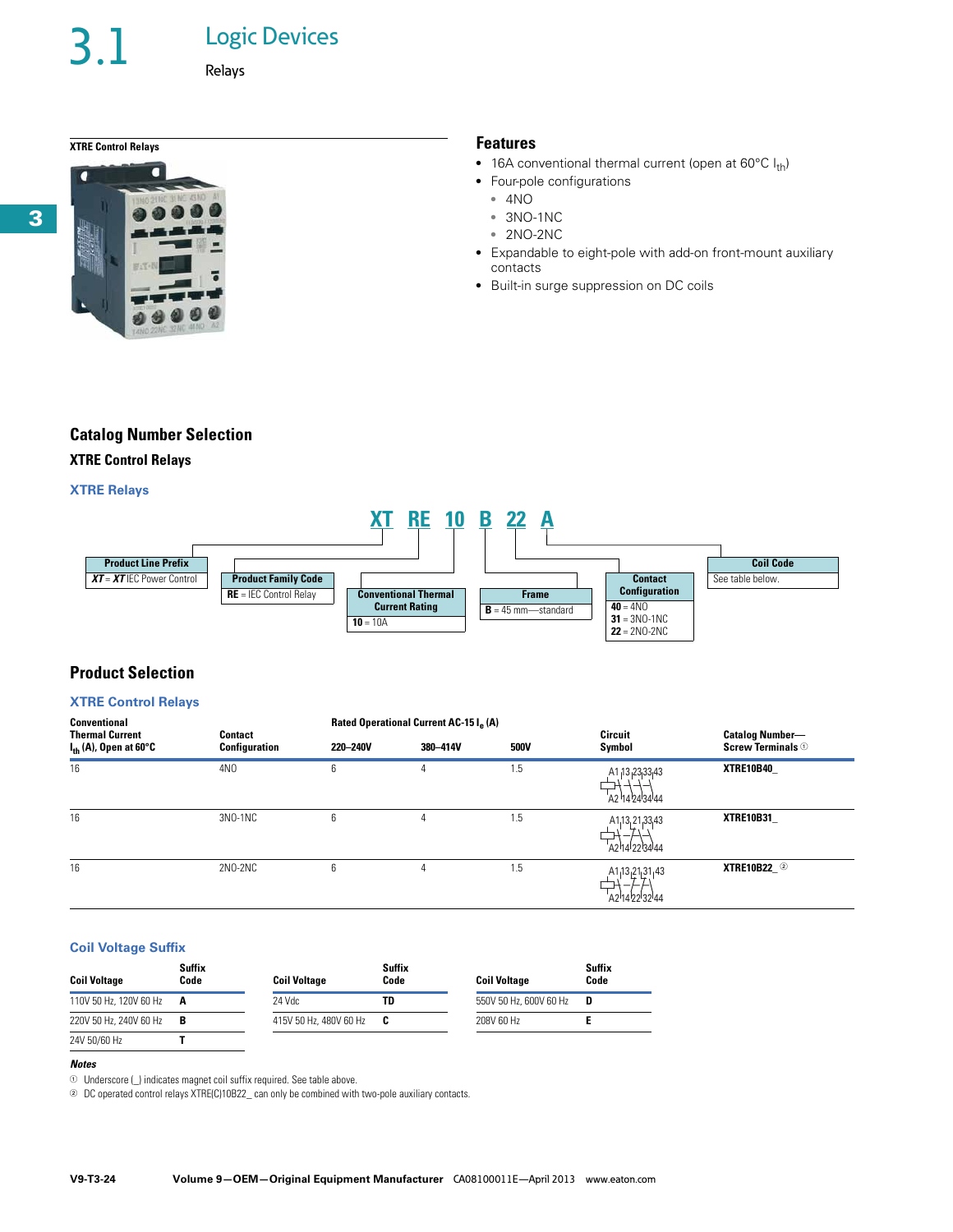## **Front Mount Auxiliary Contacts for Use with XTRE Control Relays** <sup>1</sup>

|                                                                                    |                |                                           |                      | Rated Operational Current AC-15 I. (A) |                                 |                              |                            |                                                  |
|------------------------------------------------------------------------------------|----------------|-------------------------------------------|----------------------|----------------------------------------|---------------------------------|------------------------------|----------------------------|--------------------------------------------------|
| <b>Conventional</b><br><b>Thermal Current</b><br>l <sub>th</sub> (A), Open at 60°C | <b>Poles</b>   | <b>220V</b><br><b>230V</b><br><b>240V</b> | 380V<br>400V<br>415V | 500V                                   | <b>Contact</b><br>Configuration | <b>Circuit</b><br>Symbol     | Package<br><b>Quantity</b> | <b>Catalog Number-</b><br><b>Screw Terminals</b> |
| 16                                                                                 | 2              | 6                                         | 3                    | 1.5                                    | 2NO                             | 53,63<br>5464                | 5                          | XTCEXFAC20v                                      |
| 16                                                                                 | $\overline{c}$ | 6                                         | 3                    | 1.5                                    | 1NC-1NC                         | 53,61<br>--+--<br>5462       | 5                          | XTCEXFAC11                                       |
| 16                                                                                 | 4              | 6                                         | 3                    | 1.5                                    | 4NO                             | 53,63,73,83<br>-<br>54647484 | 5                          | XTCEXFAC40                                       |
| 16                                                                                 | 4              | 6                                         | 3                    | 1.5                                    | 2NO-2NC                         | 53,61,73,83<br>5462174184    | 5                          | XTCEXFAC22                                       |

## *Note*

⊙ Interlocked opposing contacts, to IEC/EN 60947-5-1 Annex L (positively driven), within the auxiliary contact modules (not NOE and NCL contacts) and between the auxiliary contacts and built-in<br>contacts of the XTRE contro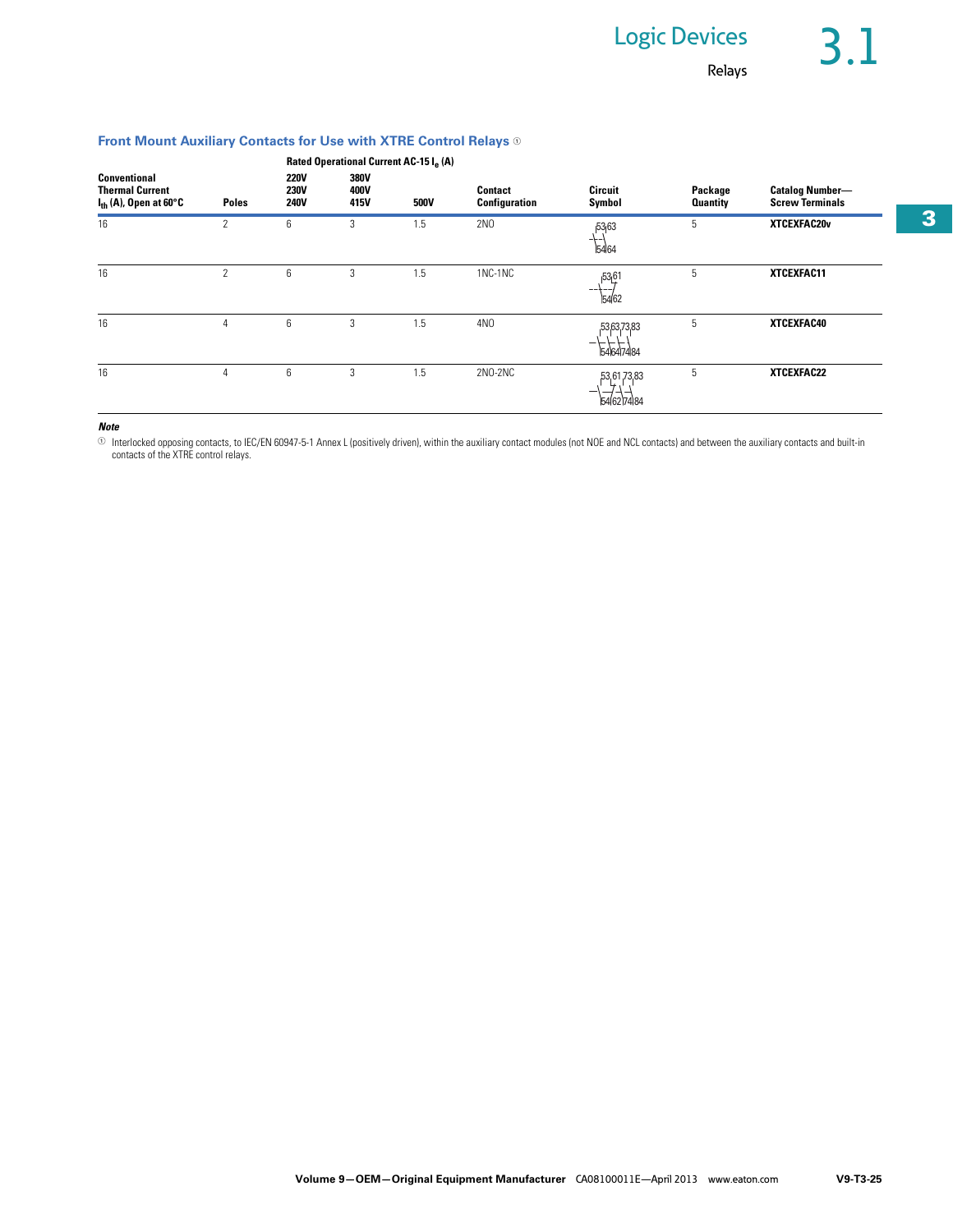3.1 Logic Devices

Relays

## **Solid-State Relays—D93 Series Features**



- All solid-state circuitry with no moving parts to wear
- Compact, panel mounting for flexible installation
- Isolated input and output terminals to protect the system from electrical noise
- Internal snubber circuitry to protect the SSR from transients
- UL®/cUL® listed—UL 508
- CSA® certified
- CE marked
- RoHS compliant

## **Catalog Number Selection**

**Solid-State Relays—D93 Series**

## **D93 Series**



## **Product Selection**

## **D93 Series**

| <b>Input Voltage</b> | <b>Output Voltage</b> | <b>Contact Configuration</b> | <b>Switching Type</b> | <b>Rated Current Load (A)</b> | <b>Catalog Number</b> |
|----------------------|-----------------------|------------------------------|-----------------------|-------------------------------|-----------------------|
| 90-280 Vac           | 24-280 Vac            | SPST-NO                      | Zero cross            | 10                            | D93210ACZ1            |
| 3-32 Vdc             | 24-280 Vac            | SPST-NO                      | Zero cross            | 10                            | D93210ACZ2            |
| $3-32$ Vdc           | 24-280 Vac            | SPST-NO                      | Triac                 | 10                            | D93210ATZ2            |
| 90-280 Vac           | 24-280 Vac            | SPST-NO                      | Zero cross            | 25                            | D93225ACZ1            |
| $3 - 32$ Vdc         | 24-280 Vac            | SPST-NO                      | Zero cross            | 25                            | D93225ACZ2            |
| $3-32$ Vdc           | 24-280 Vac            | SPST-NO                      | Triac                 | 25                            | D93225ATZ2            |
| 90-280 Vac           | 24-280 Vac            | SPST-NO                      | Zero cross            | 40                            | D93240ACZ1            |
| $3 - 32$ Vdc         | 24-280 Vac            | SPST-NO                      | Zero cross            | 40                            | D93240ACZ2            |
| $3 - 32$ $Vdc$       | 24-280 Vac            | SPST-NO                      | Triac                 | 40                            | D93240ATZ2            |
| 90-280 Vac           | 24-280 Vac            | SPST-NO                      | Zero cross            | 50                            | D93250ACZ1            |
| $3-32$ Vdc           | 24-280 Vac            | SPST-NO                      | Zero cross            | 50                            | D93250ACZ2            |
| 90-280 Vac           | 24-280 Vac            | SPST-NO                      | Zero cross            | 75                            | D93275ACZ1            |
| $3 - 32$ Vdc         | 24-280 Vac            | SPST-NO                      | Zero cross            | 75                            | D93275ACZ2            |
| $3-32$ Vdc           | 3-200 Vdc             | SPST-NO                      | <b>MOSFET</b>         | 12                            | D93312AMD2            |
| $3 - 32$ Vdc         | 3-200 Vdc             | SPST-NO                      | <b>MOSFET</b>         | 25                            | D93325AMD2            |
| $3-32$ Vdc           | 3-200 Vdc             | SPST-NO                      | <b>MOSFET</b>         | 40                            | D93340AMD2            |

## **Accessory**

### **Heat Sink Accessory**

| <b>Description</b> | <b>Catalog Number</b> |
|--------------------|-----------------------|
| Heat sink          | <b>D93HS1</b>         |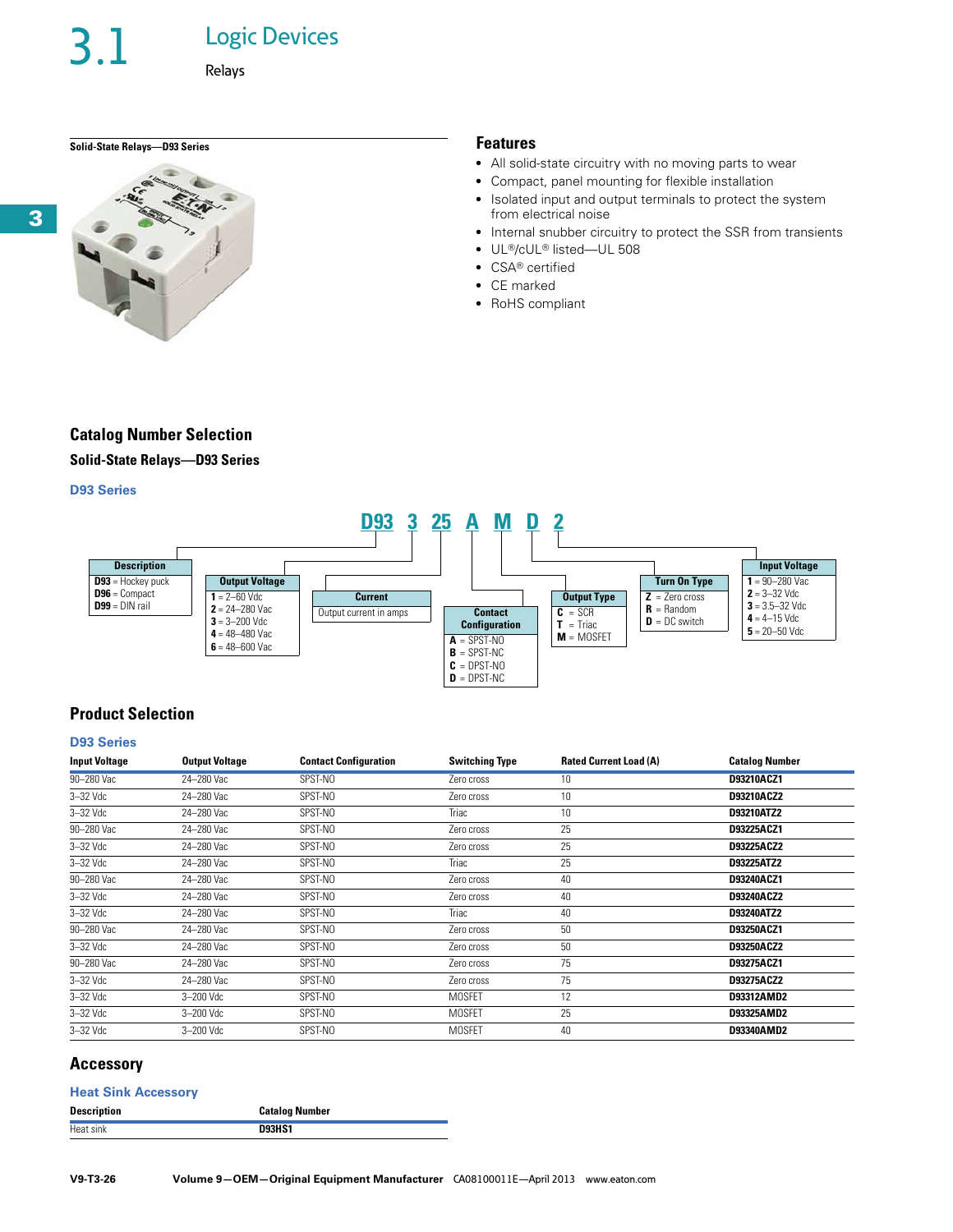## Logic Devices

## **Solid-State Relays—D96 Series Features**



- All solid-state circuitry has no moving parts to wear
- Integral heat sink eliminates the need for added accessories and installation
- Flexible mounting allows DIN rail or panel mounting without additional hardware or tools
- Isolated input and output terminals protect the system from electrical noise
- Internal snubber circuitry protects the SSR from transients
- UL/cUL listed—UL 508
- CSA certified
- CE marked
- RoHS compliant

## **Product Selection**

## **Solid-State Relays—D96 Series**

## **D96 Series**

| <b>Input Voltage</b> | <b>Output Voltage</b> | <b>Contact Configuration</b> | <b>Switching Type</b> | <b>Rated Current Load (A)</b> | <b>Catalog Number</b> |
|----------------------|-----------------------|------------------------------|-----------------------|-------------------------------|-----------------------|
| 3.5-32 Vdc           | $3 - 50$ Vdc          | SPST-NO                      | DC switch             | 15                            | D96115ACZ3            |
| 3.5-32 Vdc           | $3-150$ Vac           | SPST-NO                      | DC switch             | 8                             | D96208ACZ3            |
| 90-280 Vac           | 24-280 Vac            | SPST-NO                      | Random                | 10                            | D96210ACR1            |
| $3-32$ Vdc           | 24-280 Vac            | SPST-NO                      | Random                | 10                            | <b>D96210ACR2</b>     |
| 90-280 Vac           | 24-280 Vac            | SPST-NO                      | Zero cross            | 10                            | D96210ACZ1            |
| $3-32$ Vdc           | 24-280 Vac            | SPST-NO                      | Zero cross            | 10                            | D96210ACZ2            |
| $3-32$ Vdc           | 24-280 Vac            | SPST-NC                      | Random                | 10                            | D96210BCR2            |
| 90-280 Vac           | 48-480 Vac            | SPST-NO                      | Random                | 10                            | D96410ACR1            |
| $3-32$ Vdc           | 48-480 Vac            | SPST-NO                      | Random                | 10                            | <b>D96410ACR2</b>     |
| 90-280 Vac           | 48-480 Vac            | SPST-NO                      | Zero cross            | 10                            | D96410ACZ1            |
| $3-32$ Vdc           | 48-480 Vac            | SPST-NO                      | Zero cross            | 10                            | D96410ACZ2            |
| 90-280 Vac           | 48-600 Vac            | SPST-NO                      | Random                | 10                            | D96610ACR1            |
| 90-280 Vac           | 48-600 Vac            | SPST-NO                      | Zero cross            | 10                            | D96610ACZ1            |
| $3-32$ Vdc           | 48-600 Vac            | SPST-NO                      | Zero cross            | 10                            | D96610ACZ2            |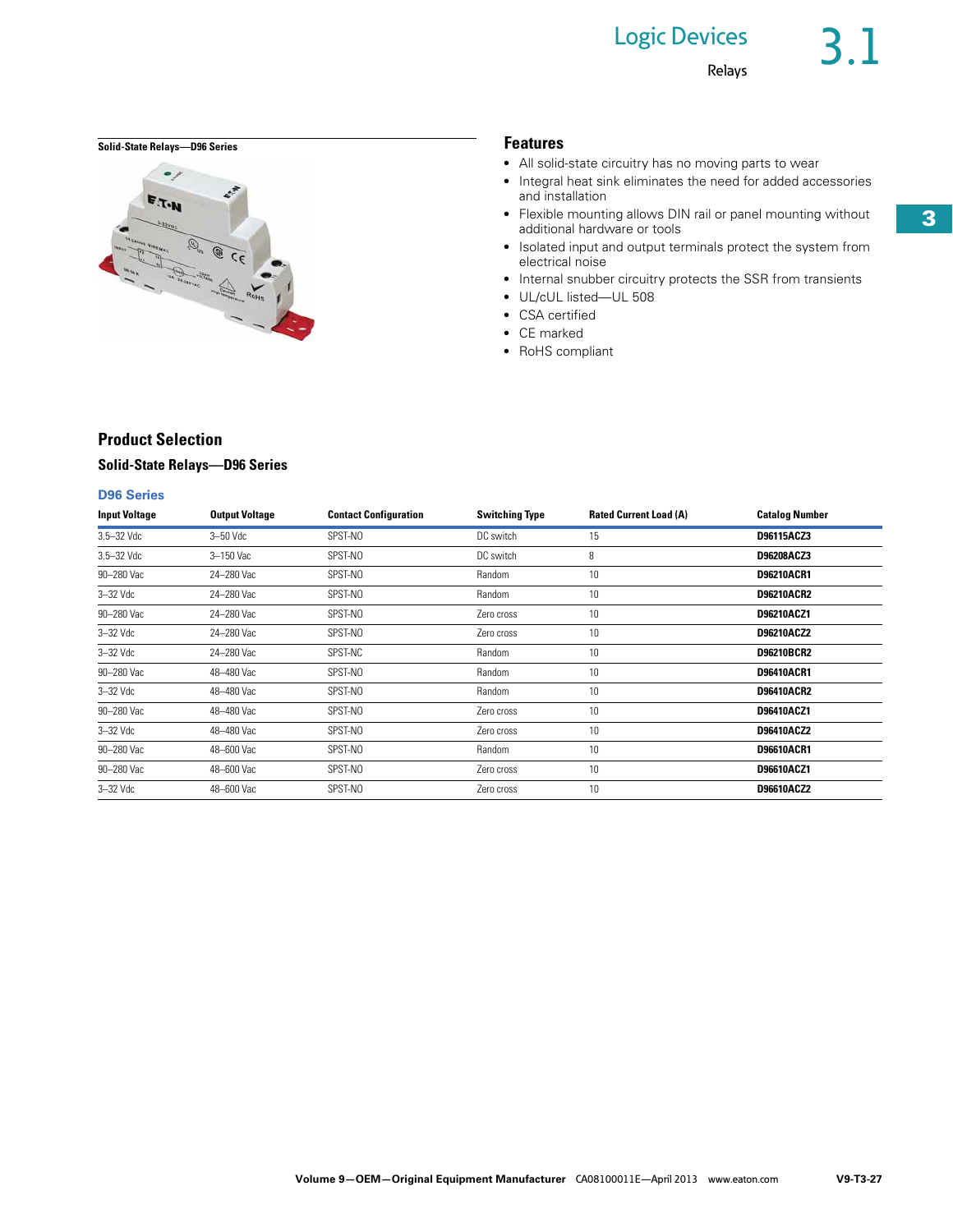3.1 Logic Devices

Relays

## **Solid-State Relays—D99 Series Features**



## **Product Selection**

## **Solid-State Relays—D99 Series**

## **D99 Series**

| <b>Input Voltage</b> | <b>Output Voltage</b> | <b>Contact Configuration</b> | <b>Switching Type</b> | <b>Rated Current Load (A)</b> | <b>Catalog Number</b> |
|----------------------|-----------------------|------------------------------|-----------------------|-------------------------------|-----------------------|
| 90-280 Vac           | 24-280 Vac            | SPST-NO                      | Zero cross            | 10                            | D99210ACZ1            |
| $3 - 32$ Vdc         | 24-280 Vac            | SPST-NO                      | Zero cross            | 10                            | D99210ACZ2            |
| 90-280 Vac           | 24-280 Vac            | SPST-NO                      | Zero cross            | 25                            | D99225ACZ1            |
| $3-32$ Vdc           | 24-280 Vac            | SPST-NO                      | Zero cross            | 25                            | D99225ACZ2            |
| 90-280 Vac           | 24-280 Vac            | SPST-NO                      | Zero cross            | 40                            | D99240ACZ1            |
| $3-32$ Vdc           | 24-280 Vac            | SPST-NO                      | Zero cross            | 40                            | D99240ACZ2            |
| 90-280 Vac           | 48-600 Vac            | SPST-NO                      | Zero cross            | 10                            | D99610ACZ1            |
| $3-32$ Vdc           | 48-600 Vac            | SPST-NO                      | Zero cross            | 10                            | D99610ACZ2            |
| 90-280 Vac           | 48-600 Vac            | SPST-NO                      | Zero cross            | 25                            | D99625ACZ1            |
| $3-32$ Vdc           | 48-600 Vac            | SPST-NO                      | Zero cross            | 25                            | D99625ACZ2            |
| 90-280 Vac           | 48-600 Vac            | SPST-NO                      | Zero cross            | 40                            | D99640ACZ1            |
| $3-32$ Vdc           | 48-600 Vac            | SPST-NO                      | Zero cross            | 40                            | D99640ACZ2            |

- All solid-state circuitry has no moving parts to wear
- Integral heat sink eliminates the need for added accessories and installation
- Flexible mounting allows DIN rail or panel mounting without additional hardware or tools
- Isolated input and output terminals protect the system from electrical noise

- Internal snubber circuitry protects the SSR from transients
- UL/cUL listed—UL 508
- CSA certified
- CE marked
- RoHS compliant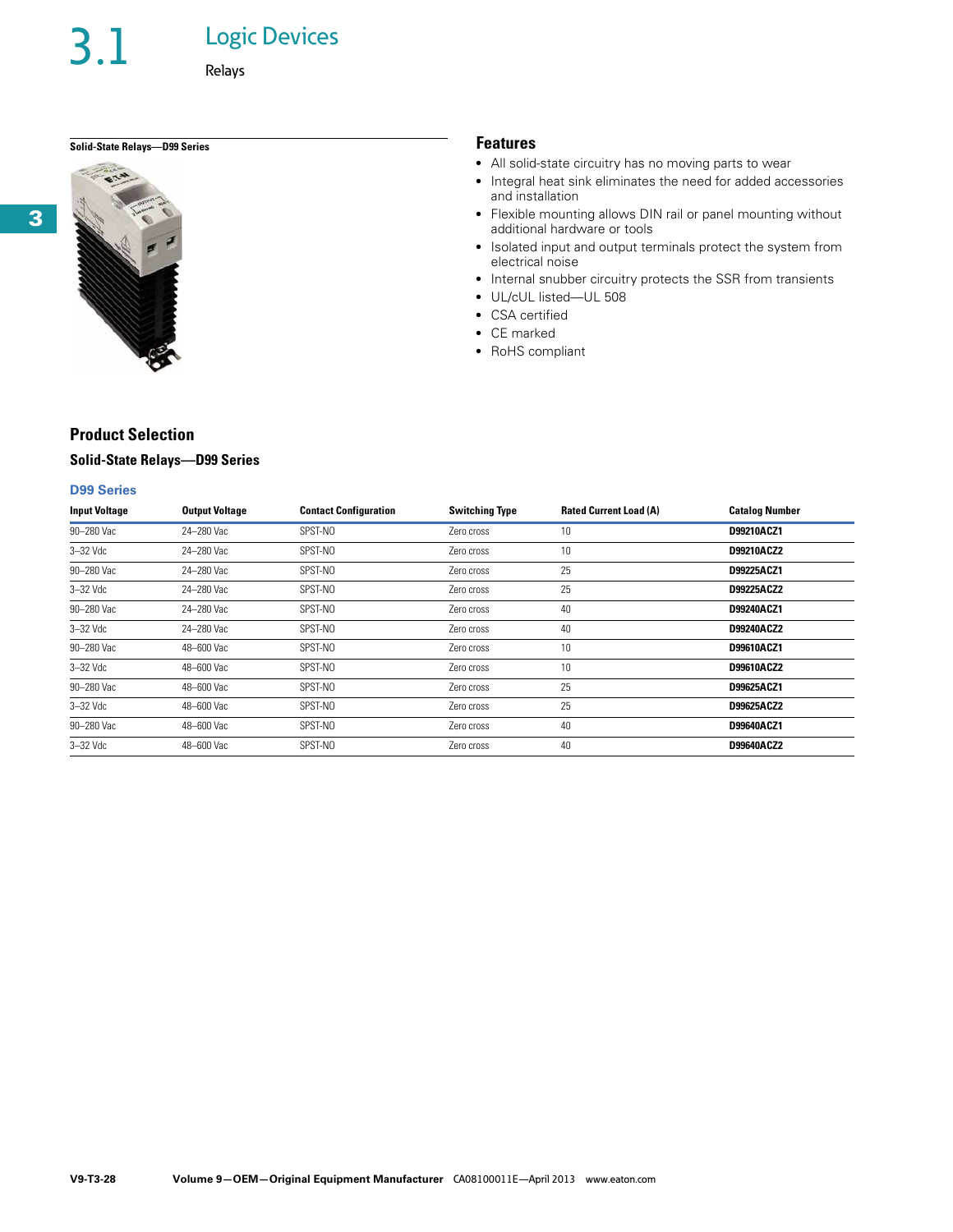## **Universal TR Series Timing Relays Features**



- Multiple user-selectable timing functions and timing ranges in a single unit reduce product variations and stock keeping units (SKUs)
- Universal input voltages from 12 or 24-240 Vac/Vdc eliminate the need to order and stock separate coil voltages
- Compact, DIN rail mountable case reduces panel size
- Advanced LED indication makes troubleshooting easy
- Staggered terminal locations allow access to lower-level terminals after wiring
- SPDT or DPDT contacts with 8A ratings
- cULus listed
- CE marked
- RoHS compliant
- IEC/EN 61812

## **Product Selection Universal TR Series Timing Relays**

## **Universal TR Series**

| <b>Supply Voltage</b> | <b>Description</b>                 | <b>Catalog Number</b> |
|-----------------------|------------------------------------|-----------------------|
| 4-Function            |                                    |                       |
| 24-240 Vac/Vdc        | Compact DIN rail mount, SPDT       | TRL04                 |
| <b>7 Function</b>     |                                    |                       |
| 24-240 Vac/Vdc        | Compact DIN rail mount, SPDT       | TRL07                 |
| 12-240 Vac/Vdc        | Compact DIN rail mount, DPDT       | TRL27                 |
|                       | Asymmetrical pulse generator, DPDT | <b>TRW27</b>          |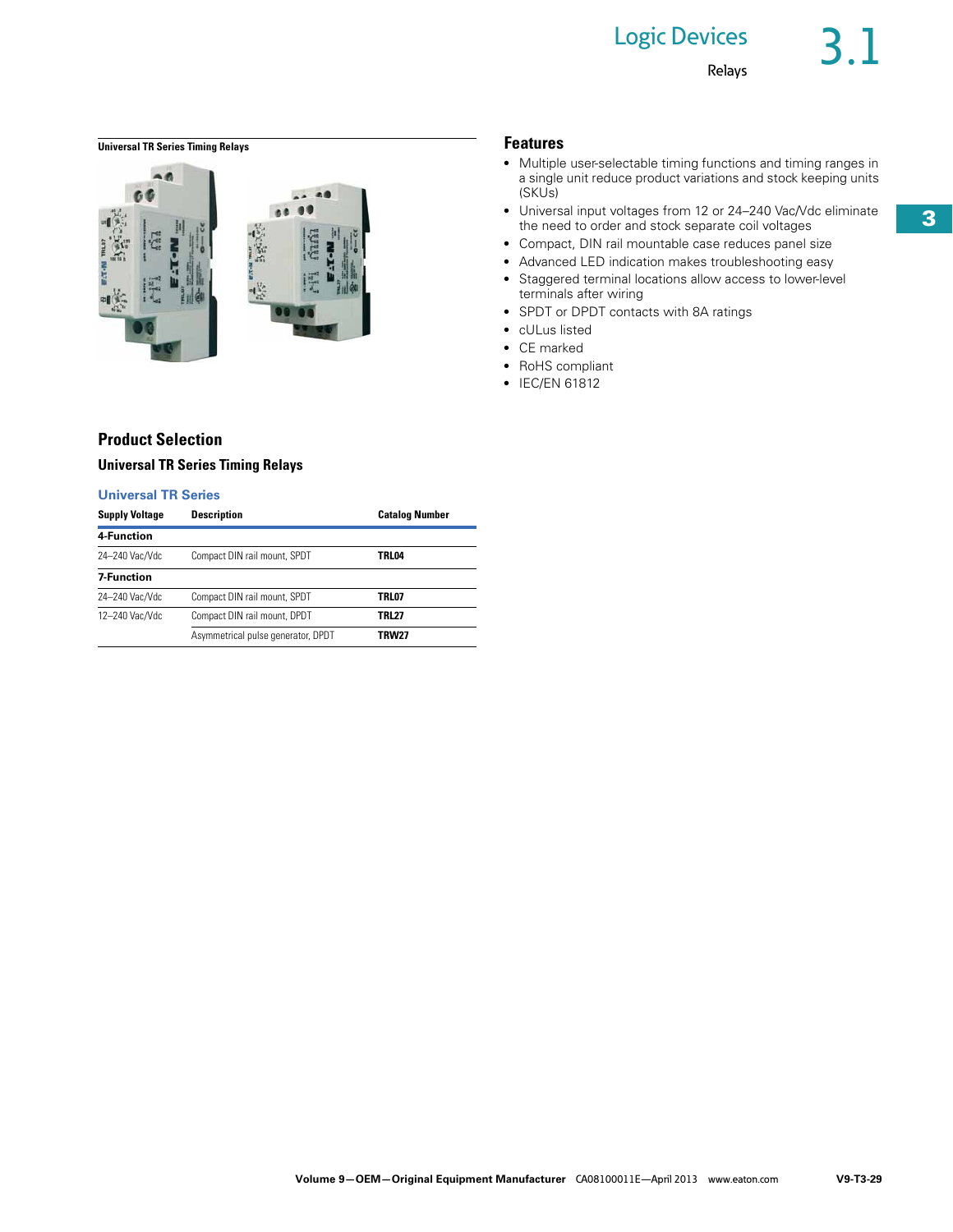**Logic Devices** 

Relays

## **TMR5 Series Timing Relays Features**



## **Catalog Number Selection TMR5 Series Timing Relays**

### **TMR5 Series**

### **Input Voltage 120** = 120 Vac/Vdc **24** = 24 Vac/Vdc **12** = 12 Vac/Vdc **240** = 240 Vac/Vdc  $12 = 12$  Vac/Vdc **240** = 240 Vac/Vdc **Type TMR5** = TMR5 Series timing relays **Timing Range** <sup>23</sup> **03** = 0.02–2 sec. **05** = 0.1–10 sec.  $08 = 0.6 - 60$  sec. **12** = 3–300 sec.  $16 = 0.6 - 60$  min. **20** = 4.8–8 hr.  $22 = 6$  sec.–10 min. **23** = 14.4 min.–24 hr. **Operational Mode 8-Pin Octal Sockets 11-Pin Octal Sockets**  $N = ON$  delay<br> $T = Interval$ = Interval ON **L** = Flasher  $\mathbf{R}$   $\odot$  = Repeat cycle (OFF time first followed by ON time and repeating)  $\mathbf{Y}$   $\odot$  = Repeat cycle (ON time first followed by OFF time and repeating)  $\mathbf{F}$  = OFF delay, control switch trigger **C** = Single shot, control switch trigger **W** = Watchdog, control switch trigger (retriggerable single shot) **P** = OFF delay, power trigger **G** = Single shot, power trigger **D** = Watchdog, power trigger (retriggerable single shot) **TMR5 N 05 120**

## **Product Selection**

## **TMR5 Time Delay Relays**

| <b>Socket</b> | <b>Timing Range</b> | <b>Catalog Number</b>                    | <b>Input Voltage</b> | <b>Socket</b> | <b>Timing Range</b> | <b>Catalog Number</b>                                                                                                                                                     |
|---------------|---------------------|------------------------------------------|----------------------|---------------|---------------------|---------------------------------------------------------------------------------------------------------------------------------------------------------------------------|
|               |                     |                                          |                      |               |                     |                                                                                                                                                                           |
| 8-pin         | $0.1 - 10$ sec.     | TMR5N05120                               | 120 Vac/Vdc          | $11$ -pin     | $0.1 - 10$ sec.     | <b>TMR5C05120</b>                                                                                                                                                         |
|               | $0.6 - 60$ sec.     | TMR5N08120                               | 120 Vac/Vdc          |               | $0.6 - 60$ sec.     | <b>TMR5C08120</b>                                                                                                                                                         |
|               | $0.1 - 10$ sec.     | TMR5N0524                                | 24 Vac/Vdc           |               | $0.1 - 10$ sec.     | <b>TMR5C0524</b>                                                                                                                                                          |
|               | $0.6 - 60$ sec.     | TMR5N0824                                | 24 Vac/Vdc           |               | $0.6 - 60$ sec.     | <b>TMR5C0824</b>                                                                                                                                                          |
|               |                     |                                          |                      |               |                     |                                                                                                                                                                           |
| $11$ -pin     | $0.1 - 10$ sec.     | TMR5F05120                               | 120 Vac/Vdc          | 8-pin         | $0.1 - 10$ sec.     | <b>TMR5R05120</b>                                                                                                                                                         |
|               | $0.6 - 60$ sec.     | TMR5F08120                               | 120 Vac/Vdc          |               | $0.6 - 60$ sec.     | <b>TMR5R08120</b>                                                                                                                                                         |
|               | $0.1 - 10$ sec.     | TMR5F0524                                | 24 Vac/Vdc           |               | $0.1 - 10$ sec.     | <b>TMR5R0524</b>                                                                                                                                                          |
|               | $0.6 - 60$ sec.     | TMR5F0824                                | 24 Vac/Vdc           |               | $0.6 - 60$ sec.     | <b>TMR5R0824</b>                                                                                                                                                          |
|               |                     |                                          |                      |               |                     |                                                                                                                                                                           |
| 8-pin         | $0.1 - 10$ sec.     | TMR5T05120                               | 120 Vac/Vdc          | 8-pin         | $0.1 - 10$ sec.     | <b>TMR5Y05120</b>                                                                                                                                                         |
|               | $0.6 - 60$ sec.     | TMR5T08120                               | 120 Vac/Vdc          |               | $0.6 - 60$ sec.     | <b>TMR5Y08120</b>                                                                                                                                                         |
|               | $0.1 - 10$ sec.     | TMR5T0524                                | 24 Vac/Vdc           |               | $0.1 - 10$ sec.     | <b>TMR5Y0524</b>                                                                                                                                                          |
|               | $0.6 - 60$ sec.     | TMR5T0824                                | 24 Vac/Vdc           |               | $0.6 - 60$ sec.     | <b>TMR5Y0824</b>                                                                                                                                                          |
|               |                     | <b>OFF Delay, Control Switch Trigger</b> |                      |               |                     | Single Shot, Control Switch Trigger<br>Repeat Cycle (OFF Time First Followed by ON Time and Repeating)<br>Repeat Cycle (ON Time First Followed by OFF Time and Repeating) |

### *Notes*

 $\odot$  Indicates DUAL knob unit. All dual knob units can have independently selectable and adjustable ON and OFF times. If different ON and OFF times are desired, add two codes for time ranges in the part number. The first code listed indicates the first timing range of the unit (OFF time for R, ON time for Y) and the second code indicates the second timing range (ON time for R, OFF Time for Y).

<sup>2</sup> Any time range can be created as a custom unit. Contact Eaton for details.

<sup>3</sup> Fixed time delay settings are available for orders of 50 pieces or more.

**3**

- Single timing range for each unit
- Ranges available from 0.02 sec. to 24 hours

**15** = 0.3–30 min.

- Wide variety of functions available
- 10A DPDT output contacts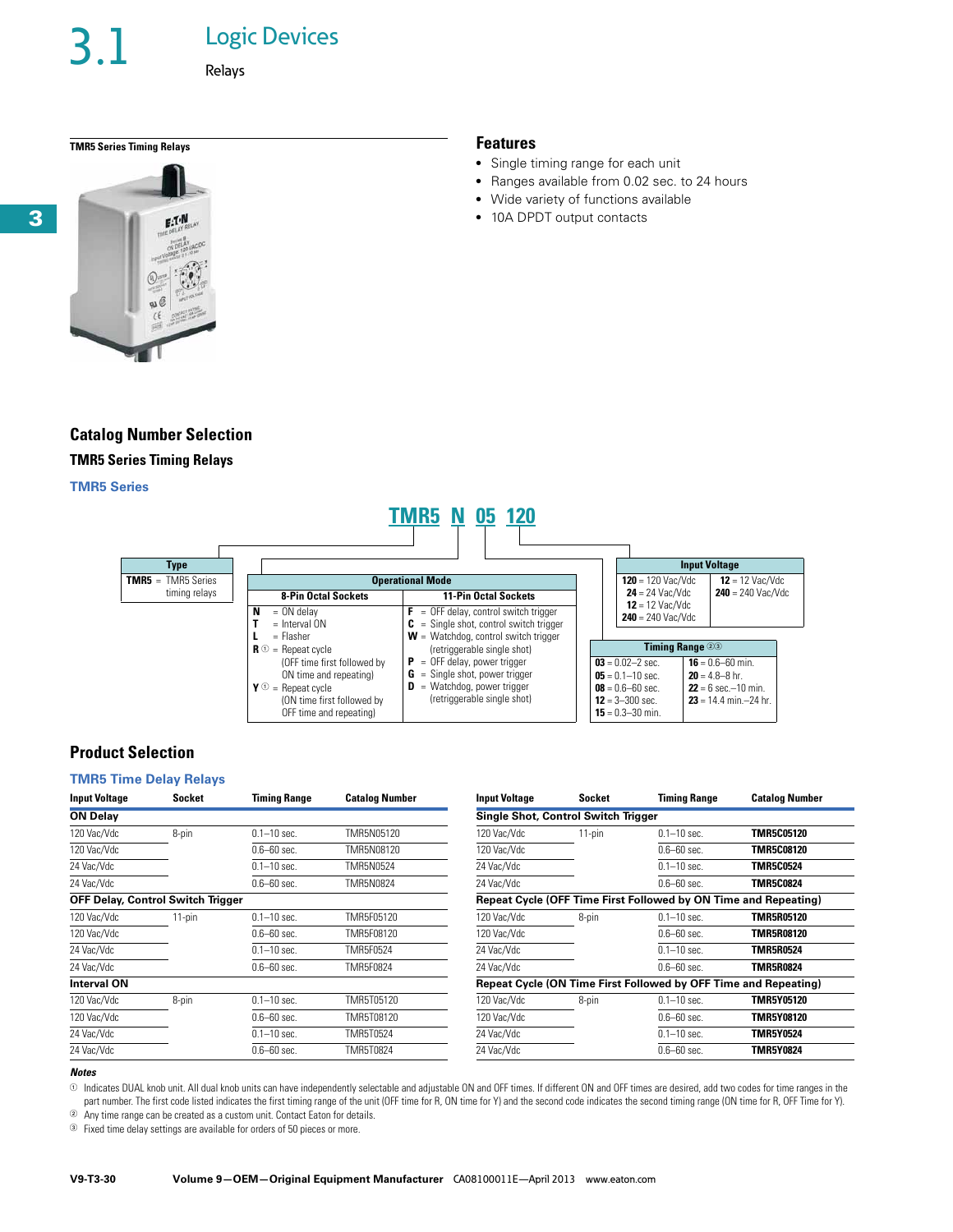# Logic Devices

## **TMR6 Series Timing Relays Features**



- Provides OFF delay function without requiring input voltage during OFF time delay
- Duplicates operation of pneumatic OFF delay timers
- Each unit has eight timing ranges built in, covering 0.05 seconds to 30 minutes
- Selecting a range is easy using a rotary switch (no math is required or DIP switches to set)
- Uses industry-standard
- 8-pin octal socket
- 10A DPDT output contacts
- cRUus
- UL listed (with Eaton socket)
- RoHS compliant
- CE marked

## **Catalog Number Selection**

## **TMR6 Series Timing Relays**

## **TMR6 Series**



## **Product Selection**

### **TMR6 True OFF Delay Relays**

| <b>Input Voltage</b> | <b>Timing Range</b>             | <b>Catalog Number</b> |
|----------------------|---------------------------------|-----------------------|
| 120 Vac/Vdc          | $0.05$ sec $-30$ min.           | <b>TMR6X00120</b>     |
| 24 Vac/Vdc           | (user selectable, eight ranges) | <b>TMR6X0024</b>      |
| 240 Vac/Vdc          |                                 | TMR6X00240            |

## **Accessories**

### **Accessories for Use with TMR6 Time Delay Relays**

| <b>Description</b> | <b>Standard Pack</b> | <b>Catalog Number</b> |
|--------------------|----------------------|-----------------------|
| 8-pin socket       |                      | D3PA2                 |
| Hold-down spring   | 10                   | <b>D65CHDS</b>        |

## **True OFF Delay**

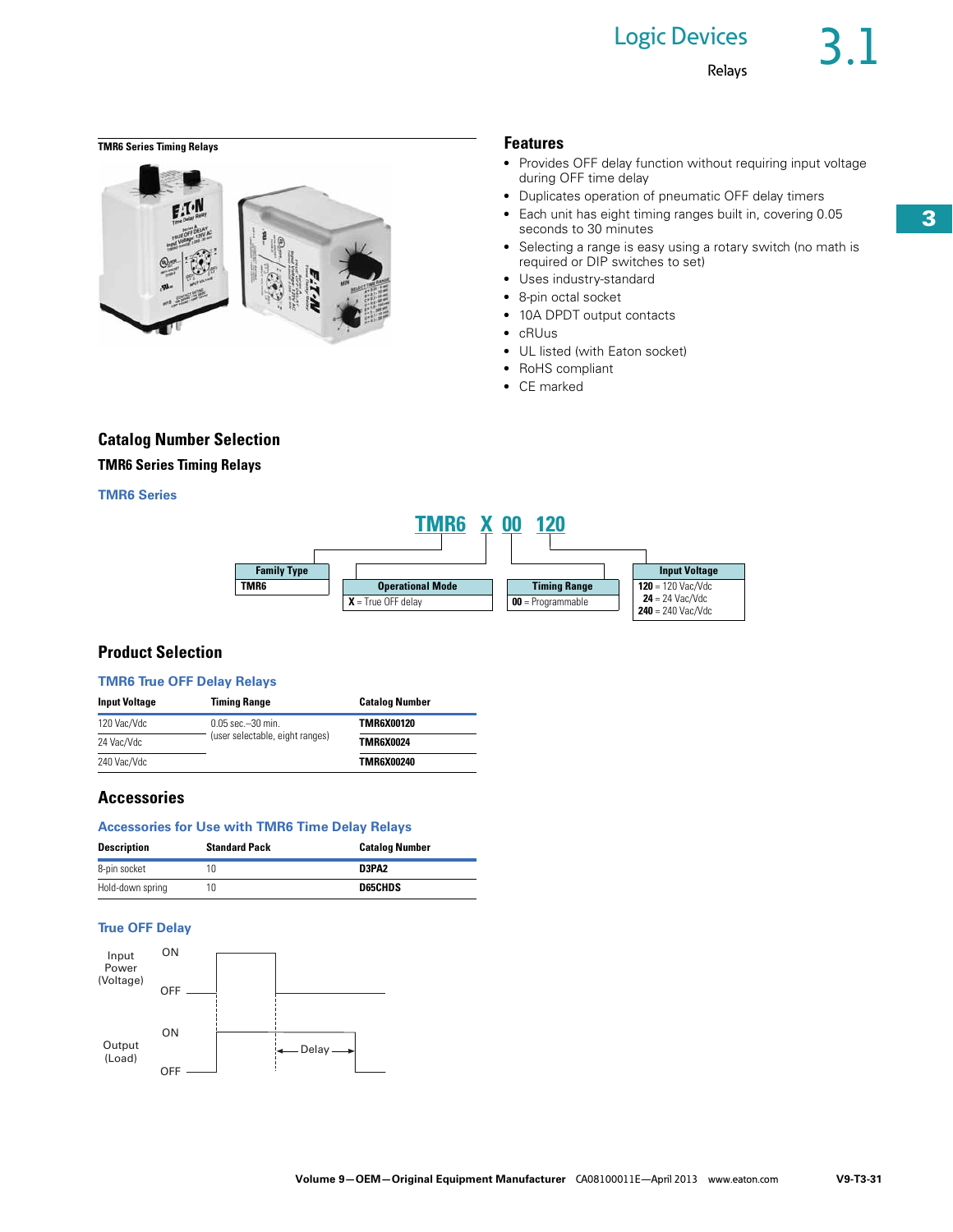**3**

## Logic Devices

Relays

## **TMRP Series Timing Relays Features**



## **Product Selection**

## **TMRP Series Timing Relays**

## **TMRP Timing Relays**

| <b>Supply Voltage</b> | <b>Description</b>           | <b>Catalog Number</b> |
|-----------------------|------------------------------|-----------------------|
| <b>10 Function</b>    |                              |                       |
| 12-240 Vac/Vdc        | Control switch trigger, DPDT | <b>TMRP5100</b>       |
|                       | Control switch trigger, SPDT | <b>TMRP5101</b>       |
|                       | Power trigger, DPDT          | <b>TMRP5102</b>       |

- Multiple user-selectable timing functions and timing ranges in a single unit reduce product variations and stock keeping units (SKUs)
- Universal input voltages from 12–240 Vac/Vdc eliminate the need to order and stock separate coil voltages
- Timing ranges up to 9990 hours
- Dual LED indication makes troubleshooting easy
- Flexible design for back-panel, through-panel (45 mm x 45 mm cutout), or DIN rail mounting
- SPDT or DPDT contacts with 12A ratings
- Plastic dust cover keeps out contaminants and eliminates accidental set point changes
- Use with standard Eaton D3 sockets
- UL recognized
- CE marked
- RoHS compliant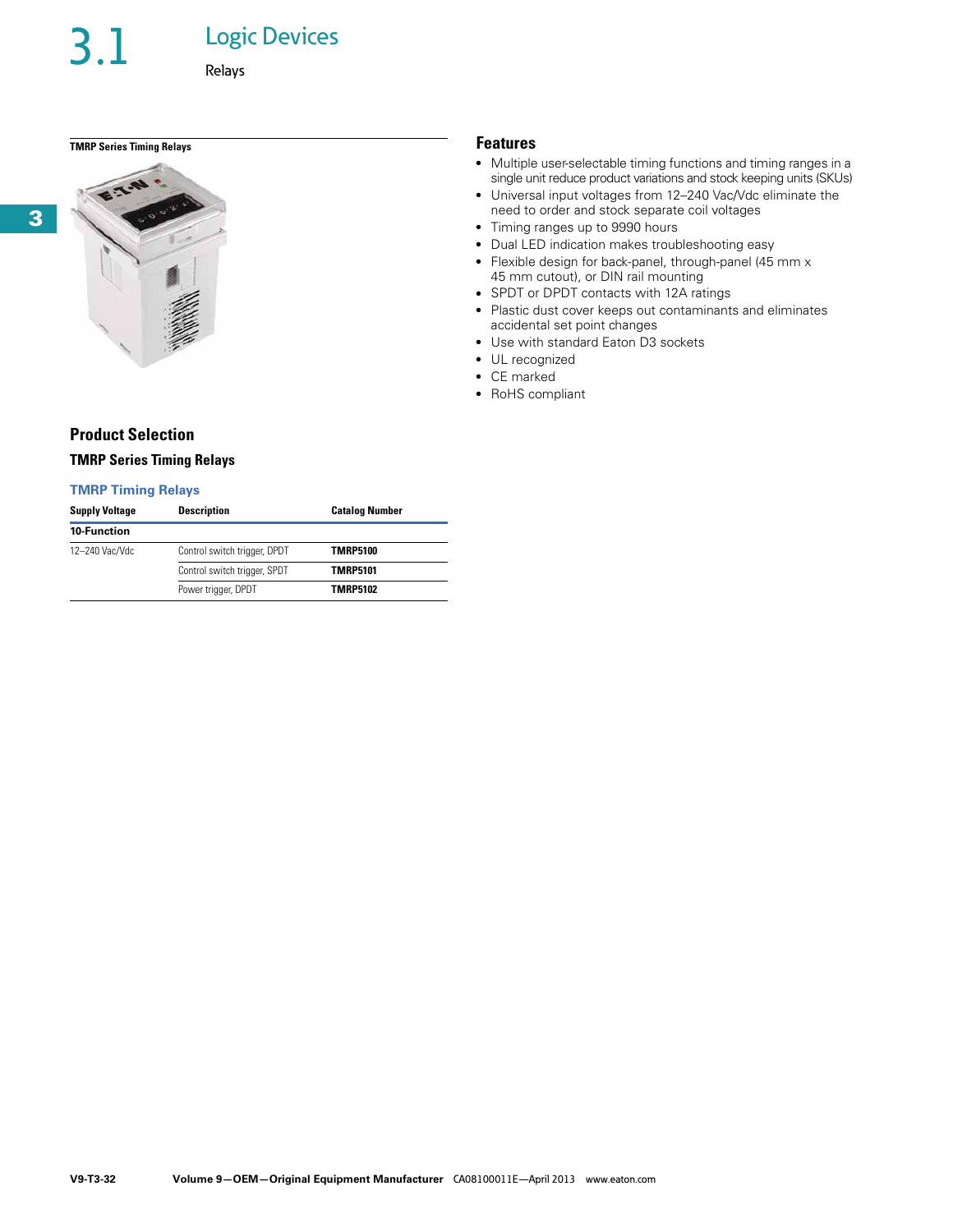## **Product Overview**

## **Programmable Controllers Selection Guide**







|                                                                                                                    |                                                                                  |                                                                                                                                         | - 10                                                                                 |                                                                                  |
|--------------------------------------------------------------------------------------------------------------------|----------------------------------------------------------------------------------|-----------------------------------------------------------------------------------------------------------------------------------------|--------------------------------------------------------------------------------------|----------------------------------------------------------------------------------|
| <b>Description</b>                                                                                                 | <b>Fusion Integrated</b><br><b>Machine Controllers</b>                           | easy Programmable Relays                                                                                                                | <b>MFD-Titan</b><br><b>Multi-Functional Displays</b>                                 | <b>ELC Series PLCs</b>                                                           |
|                                                                                                                    | Page V9-T3-36                                                                    | Page V9-T3-37                                                                                                                           | Page V9-T3-40                                                                        | Page V9-T3-46                                                                    |
| <b>User Interface</b>                                                                                              |                                                                                  |                                                                                                                                         |                                                                                      |                                                                                  |
| LCD display (text/graphics)                                                                                        | 3-, 4- or 5-line text<br>(embedded)                                              | 4-line text<br>(embedded)                                                                                                               | 4-line text and graphics<br>(embedded)                                               | Text and graphics thru HMi<br>or ELC-GP (external)                               |
| Seven-segment display                                                                                              |                                                                                  |                                                                                                                                         | 4 characters (simulated)                                                             | $PA$ only = 2 digital                                                            |
| Keypad for programming                                                                                             | Yes                                                                              | Optional                                                                                                                                | Optional                                                                             | $\overline{\phantom{0}}$                                                         |
| Hand-held programmer                                                                                               |                                                                                  |                                                                                                                                         |                                                                                      | Available for all                                                                |
| Potentiometers                                                                                                     | Simulated using display                                                          | Simulated using optional display                                                                                                        | Simulated using optional display                                                     | PC/PH = two embedded                                                             |
| I/O Digital                                                                                                        |                                                                                  |                                                                                                                                         |                                                                                      |                                                                                  |
| Embedded digital input types                                                                                       | 3.5-30 Vdc                                                                       | 12 Vdc/24 Vdc<br>24 Vac or 110/240 Vac                                                                                                  | 24 Vac or 110/240 Vac<br>(using MFD I/O)                                             | 24 Vdc or 110/240 Vac                                                            |
| Embedded digital output types                                                                                      | 24 Vdc transistor or high current<br>relay (5A resistive)                        | 24 Vdc transistor or high current<br>relay (8A resistive)                                                                               | 24 Vdc transistor or high current<br>relay (8A resistive)<br>(using MFD I/O)         | 24 Vdc transistor or relay                                                       |
| Embedded digital inputs/outputs<br>10 control inputs<br>3 counter inputs/<br>per unit<br>2 transistors<br>5 relays |                                                                                  | easy $500 = 8/4$<br>easy700/800 = 12 (6 or 8)                                                                                           | 12/4<br>(using MFD I/O)                                                              | $PA = 4/2$<br>$PB = 8/6$<br>$PC/PH = 8/4$<br>$PV = 16/12$                        |
| Expansion digital input types                                                                                      | $\overline{\phantom{0}}$                                                         | 24 Vdc or 110/240 Vac                                                                                                                   | 24 Vdc or 110/240 Vac                                                                | 24 Vdc or 110/240 Vac                                                            |
| Expansion digital output types                                                                                     | <u>Lind</u>                                                                      | 24 Vdc transistor or high current<br>relay (8A resistive)                                                                               | 24 Vdc transistor or high current<br>relay (8A resistive)                            | 24 Vdc transistor, relay or high<br>current relay (6A resistive)                 |
| 20<br>Max. digital I/O includes<br>embedded and expansion                                                          |                                                                                  | $easy500 = 12$<br>$easy700/800 = 40$<br>easy800 (link up to 8 expanded units<br>using easyNet) = $320$                                  | (link up to 8 expanded units<br>with $easyNet) = 320$                                | $PA/PB/PC/PH =$<br>112 in/112 out and embedded<br>$PV = 240$ in/240 out embedded |
| I/O Analog                                                                                                         |                                                                                  |                                                                                                                                         |                                                                                      |                                                                                  |
| Embedded analog input quantity<br>and types                                                                        | 2 at 4-20 mA<br>2 at 0-10 Vdc                                                    | Optional on 24 Vac or DC<br>input units<br>$easy500 = 2$<br>$easy700 = 4$<br>easy819/821 = $N/A$<br>easy820/822 = 1<br>All 0 to +10 Vdc | Optional on 24 Vac or Vdc<br>input units $= 4$<br>All 0 to +10 Vdc                   | $PA = 2$ at<br>either $-10$ to $+10$ Vdc<br>or $-20$ to $+20$ mA                 |
| Embedded analog input resolution                                                                                   | $6.5$ bit                                                                        | 10 bit                                                                                                                                  | 10 bit                                                                               | 12 bit                                                                           |
| Embedded analog outputs<br>quantity and types                                                                      | 1 at 4-20 mA<br>Optional easy $820/822 = 1$<br>All 0 to +10 Vdc<br>1 at 0-10 Vdc |                                                                                                                                         | Available using<br>MFD-RA17 or MFD-TA17<br>MFD I/O Modules = $1$<br>All 0 to +10 Vdc | $PA = 2$ at<br>either -10 to +10 Vdc<br>or $-20$ to $+20$ mA                     |
| Embedded analog output resolution                                                                                  | 6.5 bit                                                                          | 10 bit                                                                                                                                  | 10 bit                                                                               | 12 bit                                                                           |
| Expansion analog input types                                                                                       |                                                                                  | $\mathbf{0}$                                                                                                                            | 0                                                                                    | $-10$ to $+10$ Vdc or<br>$-20$ to $+20$ mA                                       |
| Expansion analog input resolution                                                                                  |                                                                                  |                                                                                                                                         |                                                                                      | V = 12 bits, I = 11 or 13 bits $\odot$                                           |
| Expansion analog outputs types                                                                                     |                                                                                  | $\mathbf{0}$                                                                                                                            | $\theta$                                                                             | 0 to 20 mA, 4 to 20 mA<br>0 to 10 Vdc, 2 to 10 Vdc <sup>1</sup>                  |

### *Note*

 $\odot$  Combo modules have 11 bit resolution; analog input-only modules support 13 bit.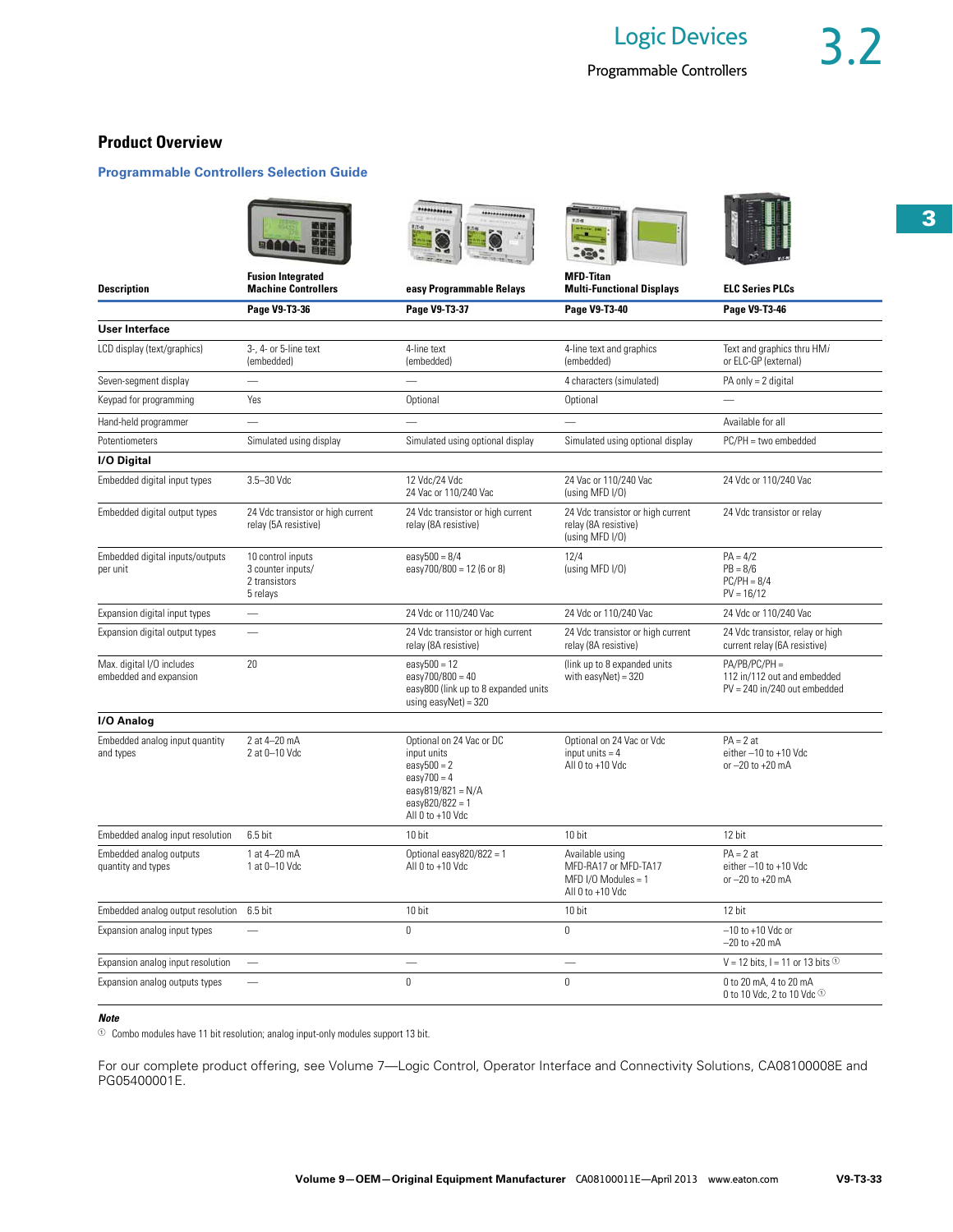Programmable Controllers

## **Programmable Controllers Selection Guide, continued**

|                                                                                                                     |                                                        | **************                                          |                                                         |                                                                                                                                                                                                     |
|---------------------------------------------------------------------------------------------------------------------|--------------------------------------------------------|---------------------------------------------------------|---------------------------------------------------------|-----------------------------------------------------------------------------------------------------------------------------------------------------------------------------------------------------|
| <b>Description</b>                                                                                                  | <b>Fusion Integrated</b><br><b>Machine Controllers</b> | easy Programmable Relays                                | <b>MFD-Titan</b><br><b>Multi-Functional Displays</b>    | <b>ELC Series PLCs</b>                                                                                                                                                                              |
| I/O Analog                                                                                                          |                                                        |                                                         |                                                         |                                                                                                                                                                                                     |
| Expansion analog<br>output resolution                                                                               |                                                        |                                                         |                                                         | Voltage = 14 bit<br>Current = 11 or 12 bit $\odot$                                                                                                                                                  |
| Max. expansion analog<br>inputs/outputs                                                                             |                                                        | 0/0                                                     | 0/0                                                     | Up to 32/up to 32<br>(max. using eight combo<br>modules = $32$ in + 16 out)                                                                                                                         |
| <b>I/O Specialty Inputs</b>                                                                                         |                                                        |                                                         |                                                         |                                                                                                                                                                                                     |
| RTD PT100                                                                                                           |                                                        |                                                         | $\overline{\phantom{0}}$                                | Four point expansion module                                                                                                                                                                         |
| Thermocouple                                                                                                        |                                                        |                                                         |                                                         | Four point expansion module                                                                                                                                                                         |
| Programming                                                                                                         |                                                        |                                                         |                                                         |                                                                                                                                                                                                     |
| Programming tools                                                                                                   | Software or front panel                                | Software:<br>on-board keypad;<br>memory module transfer | Software:<br>on-board keypad;<br>memory module transfer | Software:<br>memory module transfer;<br>hand-held programmer                                                                                                                                        |
| Program size                                                                                                        | 100 rungs with up to 6 contacts<br>and 1 coil per rung | easy500/700 = 128 rungs<br>$easy800 = 256 rungs$        | $MFD = 256$ rungs                                       | $PB = 4k$ steps<br>$PA/PC/PH = 8k$ steps<br>$PV = 16k$ steps                                                                                                                                        |
| Programming languages                                                                                               | Ladder                                                 | Ladder;<br>function block                               | Ladder;<br>function block                               | Instructions, ladder,<br>sequential function chart                                                                                                                                                  |
| <b>Timers</b>                                                                                                       | 8                                                      | easy500/700 = 16<br>$easy800 = 32$                      | 32                                                      | $PB = 128$<br>$PA/PC/PH/PV =$<br>244 standard with additional timers for<br>subroutine and retentive applications                                                                                   |
| General counters                                                                                                    | 8                                                      | easy500/700 = 16<br>$easy800 = 32$                      | 32                                                      | $PB = 128$<br>$PA/PC/PH = 235$<br>$PV = 253$                                                                                                                                                        |
| High speed counters<br>Quantity at max. speed<br>(pulse train output use<br>may limit maximum<br>counter frequency) | Up to 14 kHz with five presets<br>and prewarn          | 1 kHz                                                   | 3 kHz                                                   | $PB = up to 4, 2 at 20 kHz$<br>$PA/PC = up to 6, 1 at 30 kHz$<br>and 1 at 10 kHz<br>$PH = up to 8, 1 at 100 kHz$<br>and 1 at 30 kHz<br>$PV = up to 8, 2 at 200 kHz$<br>2 at 20 kHz; and 2 at 10 kHz |
| Pulse train outputs<br>Quantity at max. speed<br>(high speed input use<br>may limit maximum<br>speed for outputs)   |                                                        |                                                         |                                                         | $PB = 2$ at 10 kHz<br>$PA/PC = 1$ at 30 kHz;<br>and 1 at 10 kHz<br>$PH = 1$ at 100 kHz:<br>and 1 at 30 kHz<br>$PV = up to 2 at 200 kHz$ ;<br>and 1 at 40 kHz                                        |
| Real time clock                                                                                                     | Yes                                                    | $easy500 = Optional$<br>easy700/800 = Yes               | Yes                                                     | $PA/PC/PH/PV = Yes$<br>Not available on PB                                                                                                                                                          |

## *Note*

 $\Phi$  Combo modules have 11 bit resolution; analog input-only modules support 13 bit.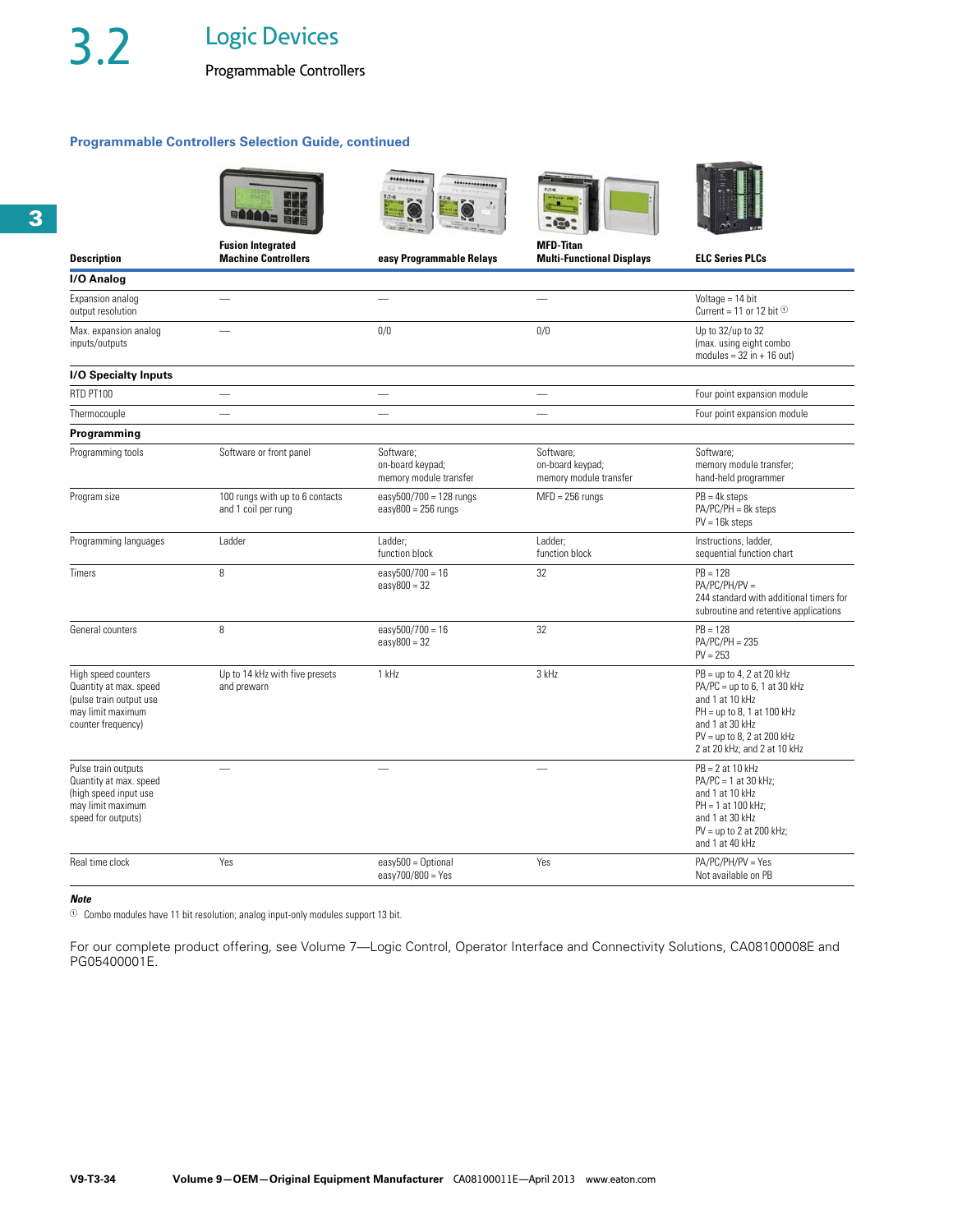**IN COLUMN 2 IS NOT** 

## **Programmable Controllers Selection Guide, continued**

|                                                  |                                                        | ************<br>***************                  |                                                                       |                                                               |
|--------------------------------------------------|--------------------------------------------------------|--------------------------------------------------|-----------------------------------------------------------------------|---------------------------------------------------------------|
| <b>Description</b>                               | <b>Fusion Integrated</b><br><b>Machine Controllers</b> | easy Programmable Relays                         | <b>MFD-Titan</b><br><b>Multi-Functional Displays</b>                  | <b>ELC Series PLCs</b>                                        |
| <b>Communications</b>                            |                                                        |                                                  |                                                                       |                                                               |
| Ports                                            | 1 RS-232/RS-485                                        | Programming only                                 | Programming only                                                      | 1 RS-232 device or programming<br>1 RS-485 master or device   |
| DeviceNet                                        |                                                        | easy700/800 = device only                        | Device only                                                           | PA/PB/PC/PH = device only<br>$PV = master$ and device         |
| Ethernet OPC                                     |                                                        | easy700/800 = device only                        | Device only                                                           | PA/PB/PC/PH = device only<br>$PV = limited master$ and device |
| ASi                                              |                                                        | easy700/800 = device only                        | Device only                                                           |                                                               |
| PROFIBUS-DP                                      |                                                        | easy700/800 = device only                        | Device only                                                           |                                                               |
| CANopen                                          |                                                        | easy700/800 = device only                        | Device only                                                           | --                                                            |
| Modbus Serial                                    | Device only                                            |                                                  |                                                                       | ASCII/RTU<br>master and device                                |
| <b>General Specifications</b>                    |                                                        |                                                  |                                                                       |                                                               |
| CSA<br>Hazardous location<br>Class I, Division 2 |                                                        | Yes                                              |                                                                       |                                                               |
| Agency certifications                            | UL/cUL/CE                                              | UL/CSA/CE/C-Tick                                 | UL/CSA/CE/C-Tick                                                      | cULus/CE/C-Tick                                               |
| Operating temperature range                      | 0° to 50°C<br>(32° to 122°F)                           | $-25^\circ$ to 55 $\degree$ C<br>(-13° to 131°F) | $-25^\circ$ to $55^\circ$ C<br>(-13° to 131°F)<br>Display -5° to 50°C | $0^\circ$ to 55 $^\circ$ C<br>(32° to 131°F)                  |
| Storage/transport temperature<br>range           | $-20^\circ$ to 70 $^\circ$ C<br>(-4° to 158°F)         | $-40^\circ$ to 70 $^\circ$ C<br>(-40° to 158°F)  | $-40^\circ$ to 70 $\degree$ C<br>(-40° to 158°F)                      | $-25^\circ$ to 70 $\degree$ C<br>(-13° to 158°F)              |
| Nominal operating power                          | 100/240 Vac<br>24 Vdc<br>12 Vdc                        | 100/240 Vac<br>24 Vdc<br>12 Vdc                  | 100/240 Vac<br>24 Vdc                                                 | 24 Vdc<br>110/240 Vac using<br>ELC power supply               |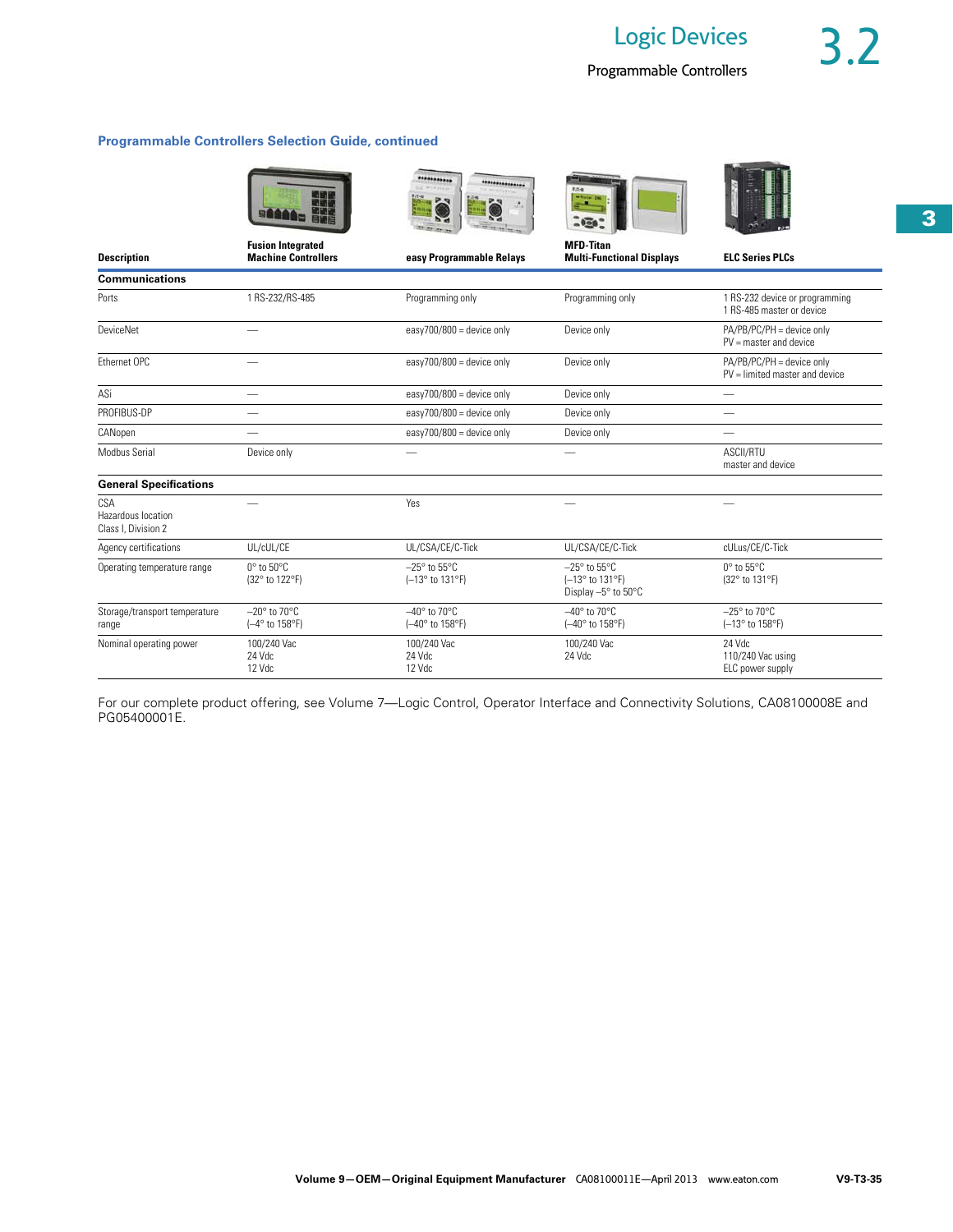## **Fusion**® **Integrated Machine Controller Features**



- User-configurable operator interface with back-lit LCD display and 18-button tactile feedback keypad
- High-speed counter with five presets and prewarn, totalizer, batch counter and ratemeter
- 10 parameter sets
- 13 digital inputs
- $\bullet$  (2) 4-20 mA inputs
- $\bullet$  (2) 0-10V input
- (3) Form C, 2 Form A, 2 NPN transistor, (1) 4–20 mA, and (1) 0–10V output
- RS-232 and RS-485 serial communications
- 100-line ladder logic processor for ultimate flexibility
- Configuration software included
- Type 4X enclosure

## **Product Selection**

## **Fusion Integrated Machine Controller**

## **Fusion Integrated Machine Controller**

| <b>Description</b>                                    | <b>Catalog Number</b> |
|-------------------------------------------------------|-----------------------|
| Fusion integrated machine controller—10-30 Vdc power  | 57550400              |
| Fusion integrated machine controller-85-265 Vac power | 57551400              |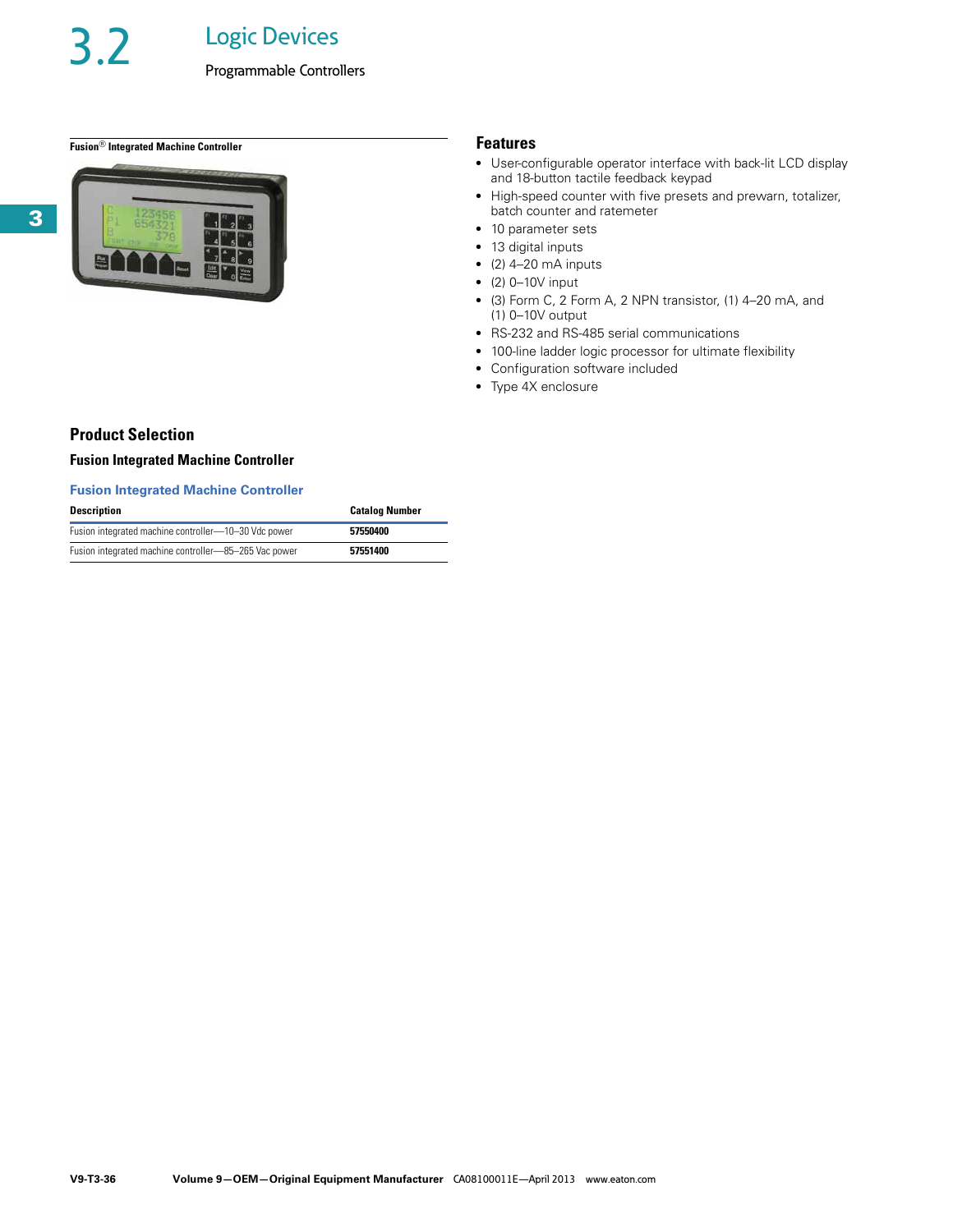## **easy500/700/800 Programmable Relays Features**



- easy500 Series-for controlling small applications with up to 12 input/output signals
- easy700 Series-for controlling medium-sized applications with up to 40 input/output signals
- easy800 Series-for controlling large-scale applications with up to 320 input/output signals; use easyNet for applications beyond 40 I/O
- Available with or without 2.5 in LCD display
- DIN rail mounted or panel mounted using optional mounting feet

## **Catalog Number Selection**

## **easy Programmable Relays**

**easy500/700/800**



**Note:** Not all combinations are possible. See selection tables.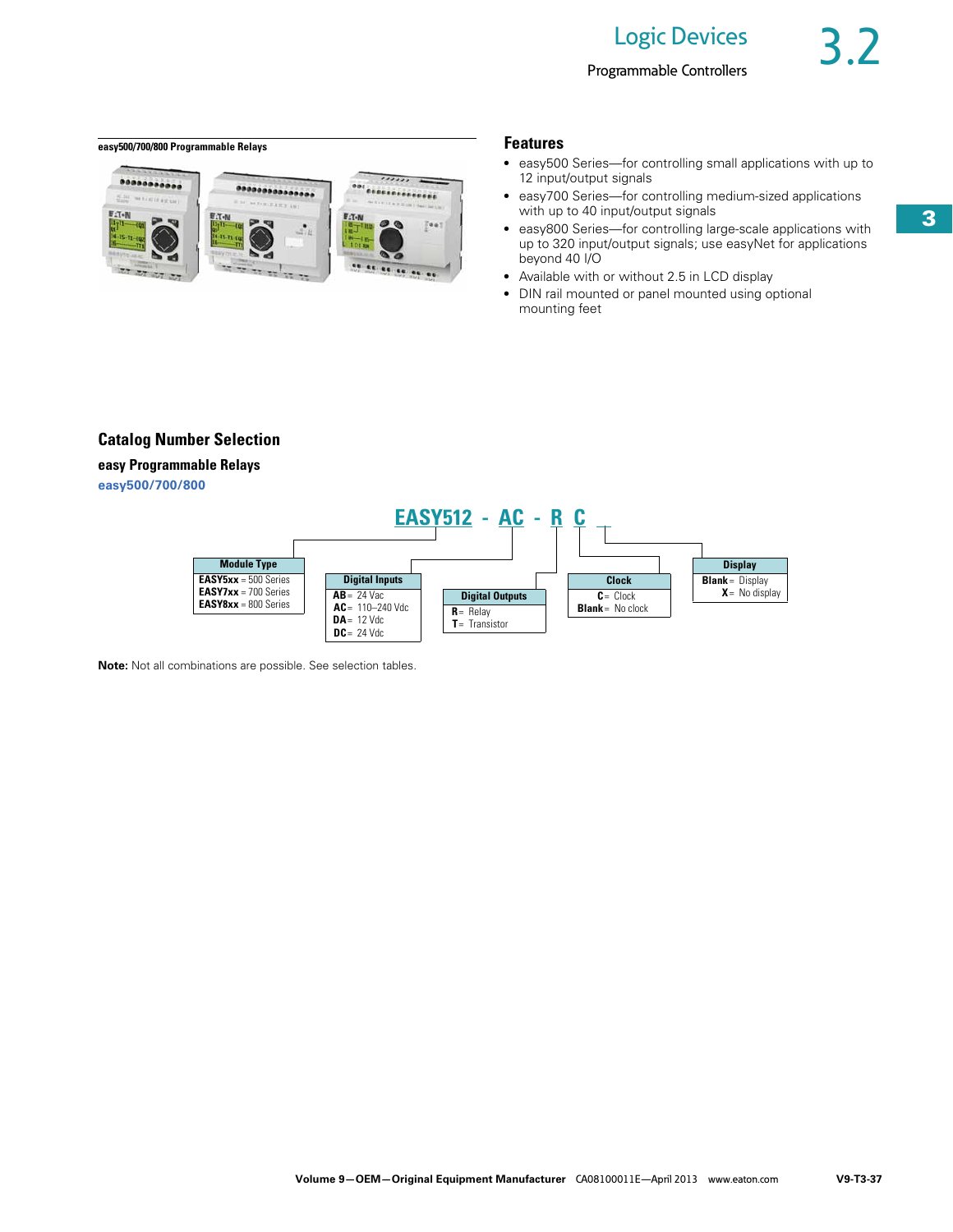## **Product Selection**

**easy500—Display** 

## **easy500 Programmable Relays (Standalone)**



| 0000000000                                                          |                    | <b>Inputs</b> |             |        |        |                       | <b>Outputs</b> |                   | Catalog               |
|---------------------------------------------------------------------|--------------------|---------------|-------------|--------|--------|-----------------------|----------------|-------------------|-----------------------|
| $160.3 \times 10$<br>AT MUSIC.<br><b>NUMBER</b>                     | <b>Description</b> | 24 Vac        | 110–240 Vac | 12 Vdc | 24 Vdc | Analog $\circledcirc$ | Relay          | <b>Transistor</b> | <b>Number</b>         |
| $E: T \cdot N$<br>$\mathbf{D}$<br><b>CO</b>                         | <b>Display</b>     |               |             |        |        |                       |                |                   |                       |
| 11   T1 ---- 1 01<br>  14 - 15 - 11 - 1 02<br>  14 - 15 - 11 - 1 02 | 12 I/O, no clock   |               | 8           |        |        |                       |                |                   | <b>EASY512-AC-R</b>   |
| $-11$<br>✍<br>$\sum_{i=1}^{n}$<br>008930-ALR                        |                    |               |             |        | 8      | $\overline{2}$        |                |                   | <b>EASY512-DC-R</b>   |
| <b>DOM</b>                                                          | 12 I/O, clock      | 8             |             |        |        | 2                     |                | __                | EASY512-AB-RC         |
| 00000<br><b>GG</b>                                                  |                    |               | 8           |        |        |                       |                |                   | EASY512-AC-RC         |
|                                                                     |                    |               | --          | 8      | —      | $\overline{2}$        |                | –                 | EASY512-DA-RC         |
| easy500-No Display                                                  |                    |               |             |        | 8      | $\overline{2}$        |                |                   | EASY512-DC-RC         |
| 00000000000                                                         |                    |               |             |        | 8      | $\overline{2}$        |                | 4                 | EASY512-DC-TC         |
| A A SET ST WANT<br>$E: T \cdot N$                                   | <b>No Display</b>  |               |             |        |        |                       |                |                   |                       |
| $\begin{array}{c}\n\ddots \\ \hline\n\end{array}$                   | 12 I/O, clock      | 8             |             |        |        | $\overline{2}$        | 4              |                   | EASY512-AB-RCX        |
|                                                                     |                    |               | 8           |        |        |                       |                | –                 | EASY512-AC-RCX        |
| eanysp.cc-to<br><b>TOMAT</b>                                        |                    |               |             | 8      | —      | $\overline{2}$        |                | __                | EASY512-DA-RCX        |
| where the                                                           |                    |               |             |        | 8      | $\overline{2}$        |                | –                 | <b>EASY512-DC-RCX</b> |
|                                                                     |                    |               |             |        | 8      | $\overline{2}$        |                | 4                 | EASY512-DC-TCX        |

## **easy700—Display**  .........

## **easy700 Programmable Relays (Expandable and Networkable)**

|                                                                     |                    | <b>Inputs</b> |             |        |        |                       | <b>Outputs</b> |                   | Catalog               |
|---------------------------------------------------------------------|--------------------|---------------|-------------|--------|--------|-----------------------|----------------|-------------------|-----------------------|
| and with the first part of the con-                                 | <b>Description</b> | 24 Vac        | 110–240 Vac | 12 Vdc | 24 Vdc | Analog $\circledcirc$ | Relay          | <b>Transistor</b> | <b>Number</b>         |
| <b>FAC-N</b><br>Little<br>$-2.1$<br>$(4.15 - 1)$                    | <b>Display</b>     |               |             |        |        |                       |                |                   |                       |
| <b>College College</b>                                              | 18 I/O, clock      | 12            |             |        |        | 4                     | հ              |                   | EASY719-AB-RC         |
|                                                                     |                    |               | 12          |        |        |                       | 6              | –                 | EASY719-AC-RC         |
|                                                                     |                    |               |             | 12     |        | 4                     | 6              |                   | EASY719-DA-RC         |
| easy700-No Display                                                  |                    |               |             |        | 12     | 4                     | 6              | _                 | EASY719-DC-RC         |
| ***************                                                     | 20 I/O, clock      |               |             |        | 12     | 4                     |                | 8                 | EASY721-DC-TC         |
| <b>EXHIP</b><br>$-44.8 + 0.00$<br>$W \cdot T \cdot W$<br>$\Delta$ . | <b>No Display</b>  |               |             |        |        |                       |                |                   |                       |
| <b>Local</b><br>nevy's ALEX<br><b>Child</b>                         | 18 I/O, clock      | 12            |             |        |        | 4                     | 6              |                   | EASY719-AB-RCX        |
|                                                                     |                    |               | 12          |        |        |                       | 6              |                   | <b>EASY719-AC-RCX</b> |
|                                                                     |                    |               |             | 12     |        | 4                     | 6              | _                 | EASY719-DA-RCX        |
|                                                                     |                    |               |             |        | 12     | 4                     | 6              | –                 | <b>EASY719-DC-RCX</b> |
|                                                                     | 20 I/O, clock      |               |             |        | 12     | 4                     |                | 8                 | EASY721-DC-TCX        |
|                                                                     |                    |               |             |        |        |                       |                |                   |                       |

## **easy800—Display**

## **easy800 Programmable Relays (Expandable and Networkable)**

| <b>000 00000000000000</b><br>$T = 1$<br>09               | <b>Description</b> | <b>Inputs</b><br>110-240 Vac | 24 Vdc | Analog $\circledcirc$ | <b>Outputs</b><br>Relay | <b>Transistor</b> | <b>Analog</b> | Catalog<br>Number     |
|----------------------------------------------------------|--------------------|------------------------------|--------|-----------------------|-------------------------|-------------------|---------------|-----------------------|
| <b>FACK</b><br><b>HALL</b><br><b>HALL</b><br><b>HALL</b> | <b>Display</b>     |                              |        |                       |                         |                   |               |                       |
| $\sigma$                                                 | 18 I/O, clock      | 12                           |        |                       | 6                       |                   |               | <b>EASY819-AC-RC</b>  |
|                                                          |                    |                              | 12     | 4                     | h                       |                   |               | <b>EASY819-DC-RC</b>  |
|                                                          | 19 I/O, clock      | –                            | 12     | 4                     | 6                       |                   |               | <b>EASY820-DC-RC</b>  |
| easy800-No Display                                       | 20 I/O, clock      |                              | 12     | 4                     |                         | 8                 |               | EASY821-DC-TC         |
|                                                          | 21 I/O, clock      |                              | 12     | 4                     |                         | 8                 |               | EASY822-DC-TC         |
| <b>WIT-N</b><br>$\frac{1}{2}$ a.e.                       | <b>No Display</b>  |                              |        |                       |                         |                   |               |                       |
| <b>BBFVILLES</b>                                         | 18 I/O, clock      | 12                           |        |                       | ĥ                       |                   |               | EASY819-AC-RCX        |
|                                                          |                    |                              | 12     | 4                     | հ                       |                   |               | <b>EASY819-DC-RCX</b> |
|                                                          | 19 I/O, clock      |                              | 12     | 4                     | ĥ                       |                   |               | <b>EASY820-DC-RCX</b> |
|                                                          | 20 I/O, clock      |                              | 12     | 4                     |                         | 8                 |               | <b>EASY821-DC-TCX</b> |
|                                                          | 21 I/O, clock      |                              | 12     | 4                     |                         | 8                 |               | EASY822-DC-TCX        |
|                                                          |                    |                              |        |                       |                         |                   |               |                       |

## *Note*

 $\odot$  Analog inputs optional. Use of analog inputs will result in a decrease in the same number of available digital inputs.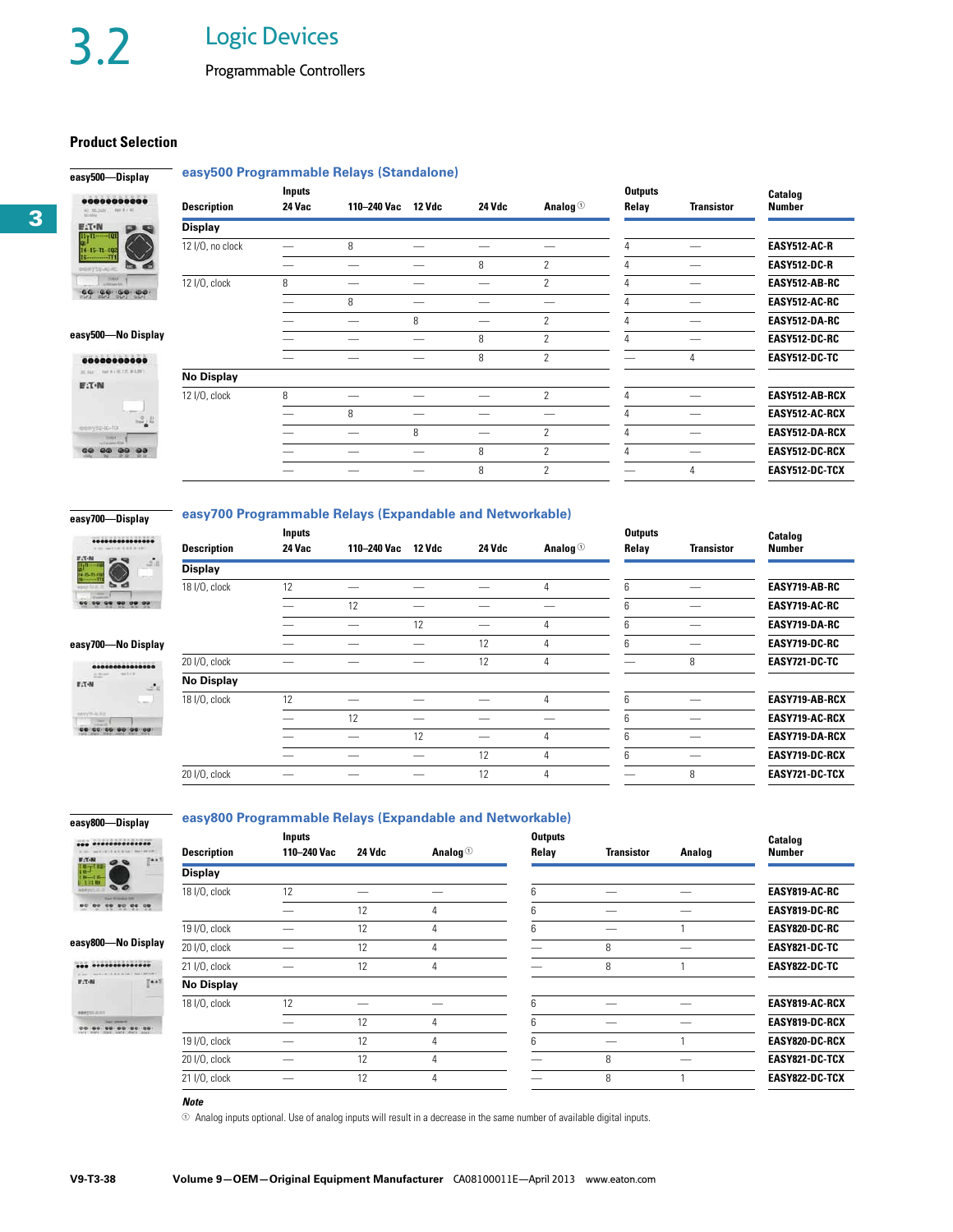## **EASY618\_**

 $v_{\text{DM}}$ 

 $\frac{1}{2}$ 

... ...............

## **Digital I/O Expansion Modules**

Can be used via easyLink.

| <b>Supply Voltage</b> | <b>Digital Inputs</b> | <b>Outputs</b><br>Relay 10A (UL)                                                             | <b>Transistor</b> | <b>Catalog</b><br><b>Number</b> |
|-----------------------|-----------------------|----------------------------------------------------------------------------------------------|-------------------|---------------------------------|
| 100-240 Vac           | 12                    | 6                                                                                            |                   | <b>EASY618 AC RE</b>            |
| 24 Vdc                | 12                    | 6                                                                                            |                   | <b>EASY618 DC RE</b>            |
| 24 Vdc                | 12                    |                                                                                              | 8                 | <b>FASY620-DC-TF</b>            |
| 24 Vdc                | 6                     | 4                                                                                            |                   | <b>EASY410 DC RE</b>            |
| 24 Vdc                | 6                     |                                                                                              | 4                 | <b>EASY410 DC TE</b>            |
| 24 Vdc                |                       | 2                                                                                            |                   | <b>FASY202-RF</b>               |
|                       |                       | For distributed connection of a digital input/output expansion at up to 98 ft (30m) distance |                   | <b>EASY200-EASY</b>             |



## **Analog I/O Expansion Modules**

Can be used via easyLink.

**Supply Voltage Inputs Digital Outputs Analog Outputs Catalog Number Digital/ Analog Can Be Used**  *f***elay 10A (UL) Transistor** 24 Vdc 1/2 2 — 2 1 **EASY406-DC-ME** 24 Vdc 1/6 2 — 2 2 **EASY411-DC-ME**



н

 $-20$ 

## **Ethernet Gateway Module**

| <b>Description</b> |                                                                                                                     | Catalog<br>Number |
|--------------------|---------------------------------------------------------------------------------------------------------------------|-------------------|
| Ethernet gateway   | Serial interface easyRelay or MFD-CP8/CP10 to<br>Ethernet, for connecting to easyOPC server,<br>easySoft or easyCom | <b>EASY209-SE</b> |

### **EASY204-DP**



## **Network Interface Modules**

| <b>Description</b>                                   |                                                                              | Catalog<br><b>Number</b> |
|------------------------------------------------------|------------------------------------------------------------------------------|--------------------------|
| DeviceNet interface module                           | Addresses available 0 to 63                                                  | <b>EASY222 DN</b>        |
| PROFIBUS-DP interface module                         | Device addresses available 1 to 126                                          | EASY204-DP               |
| AS-Interface interface module with<br>4 in and 4 out | Device: 4 inputs, 4 outputs, 4 parameter bits<br>Addresses available 0 to 31 | EASY205-ASI              |
| CANopen interface module                             | Addresses available 1 to 127                                                 | <b>EASY221-CO</b>        |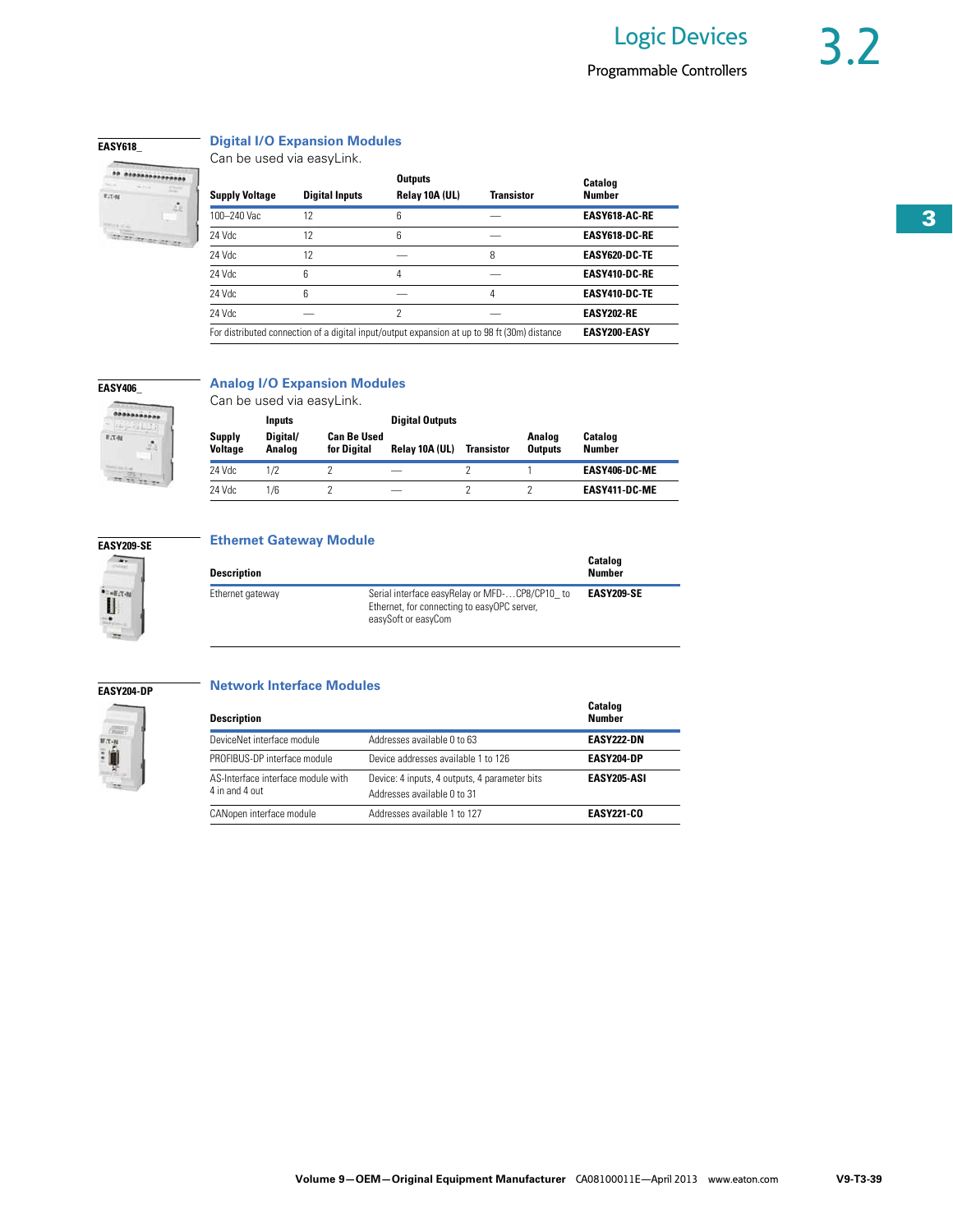# 3.2 Logic Devices

## **MFD-80-B**  $E: T \rightarrow N$

**3**

## **MFD-Titan Display/Operator Unit**

Monochrome display 132 x 64 pixels with switchable backlight and removable front frame.

| <b>Description</b>                                                             | Keypad | <b>Eaton Logo</b> | Catalog<br><b>Number</b> |
|--------------------------------------------------------------------------------|--------|-------------------|--------------------------|
| MFD display, NEMA 4X indoor rated                                              |        |                   | <b>MFD-80-X</b>          |
| MFD display, NEMA 4X indoor rated                                              |        |                   | MFD-80                   |
| MFD display/keypad, NEMA 4X in conjunction with MFD-XM-80 protective diaphragm |        |                   | <b>MFD-80-B-X</b>        |
| MFD display/keypad, NEMA 4X in conjunction with MFD-XM-80 protective diaphragm |        |                   | <b>MFD-80-B</b>          |

### **MFD-Titan Text/Graphics Display Modules**

Combine with MFD-80-\_ to use as remote text/graphics display.

| 1111111 |
|---------|
|         |
|         |
|         |
| ,,,,,,, |

**MFD-CP4** 

| Supply<br><b>Voltage</b> | <b>Description</b>                                          | Catalog<br><b>Number</b> |
|--------------------------|-------------------------------------------------------------|--------------------------|
| 100-240 Vac              | AC power supply / communication module (no cable)           | <b>MFD-AC-CP4</b>        |
|                          | AC module for easy500/700 relays and cable MFD-CP4-500-CAB5 | <b>MFD-AC-CP4-500</b>    |
|                          | AC module for easy800 relays and cable MFD-CP4-800-CAB5     | <b>MFD-AC-CP4-800</b>    |
| 24 Vdc                   | DC power supply / communication module (no cable)           | <b>MFD-CP4</b>           |
|                          | DC module for easy500/700 relays and cable MFD-CP4-500-CAB5 | <b>MFD-CP4-500</b>       |
|                          | DC module for easy800 relays and cable MFD-CP4-800-CAB5     | <b>MFD-CP4-800</b>       |

## **MFD-Titan Controller Module**

Attach to MFD-80-\_ display/operator unit and add MFD-Titan I/O modules as needed.



**MFD-CP**

| Supply<br><b>Voltage</b> | <b>Description</b>                                          | Catalog<br><b>Number</b> |
|--------------------------|-------------------------------------------------------------|--------------------------|
| 100-240 Vac              | Program and screen memory                                   | <b>MFD-AC-CP8-ME</b>     |
|                          | Program and screen memory, with easyNet                     | <b>MFD-AC-CP8-NT</b>     |
| 24 Vdc                   | Program and screen memory                                   | <b>MFD-CP8-ME</b>        |
|                          | Program and screen memory, with easyNet                     | <b>MFD-CP8-NT</b>        |
|                          | Double program and screen memory (as MFD-CP8)               | MFD-CP10-ME              |
|                          | Double program and screen memory (as MFD-CP8), with easyNet | <b>MFD-CP10-NT</b>       |

## **MFD-Titan I/O Modules**

Attach to back of MFD-Titan controller modules.



**MFD-R16**

| <b>Supply</b>  |                    | Inputs $\odot$ |        | <b>Outputs</b> |            | <b>Catalog</b> |                   |
|----------------|--------------------|----------------|--------|----------------|------------|----------------|-------------------|
| <b>Voltage</b> | <b>Description</b> | <b>Digital</b> | Analog | Relav          | Transistor | Analog         | <b>Number</b>     |
| 100-240 Vac    | 16 1/0             | 12             |        | 4              |            |                | <b>MFD-AC-R16</b> |
| 24 Vdc         |                    | 12             | 4      | 4              |            |                | <b>MFD-R16</b>    |
|                |                    | 12             | 4      |                | 4          |                | <b>MFD-T16</b>    |
| 24 Vdc         | 17 1/0             | 12             | 4      | 4              |            |                | <b>MFD-RA17</b>   |
|                |                    | 12             | 4      |                | 4          |                | <b>MFD-TA17</b>   |

**MFD-TP\_**

## **MFD-Titan I/O Modules with Temperature Detection**

For use with MFD-CP8-\_ from device version 08, MFD-CP10.

|                         | <u>U du vitil ivil D UI U TIUIII duviuu vuluiuu, ivil D UI TU.</u> |                |                                                         |        |                   |                   |        |                                                                       |                                 |  |  |
|-------------------------|--------------------------------------------------------------------|----------------|---------------------------------------------------------|--------|-------------------|-------------------|--------|-----------------------------------------------------------------------|---------------------------------|--|--|
| boose boose boose       |                                                                    | Inputs         | <b>Can Be Used</b><br><b>Pt100</b><br><b>For Analog</b> |        | <b>Outputs</b>    |                   |        |                                                                       |                                 |  |  |
| <b>E</b> :T-N<br>Kilos: | Supply<br>Voltage                                                  | <b>Digital</b> |                                                         |        | Relay<br>10A (UL) | <b>Transistor</b> | Analog | <b>Temperature Ranges</b>                                             | <b>Catalog</b><br><b>Number</b> |  |  |
|                         | 24 Vdc                                                             | 6              |                                                         |        |                   |                   |        | $-40^{\circ}$ to +90°C/0° to +250°C/0° to +400°C                      | MFD-TP12-PT-A                   |  |  |
|                         |                                                                    |                |                                                         |        |                   | 4                 | _      | $-200^{\circ}$ to +200 $^{\circ}$ C/0 $^{\circ}$ to +850 $^{\circ}$ C | MFD-TP12-PT-B                   |  |  |
|                         |                                                                    |                |                                                         |        |                   | 4                 |        | $-40^{\circ}$ to +90 $^{\circ}$ C/0 $^{\circ}$ to +250 $^{\circ}$ C   | MFD-TP12-NI-A                   |  |  |
|                         |                                                                    |                | っ                                                       | $\sim$ |                   | 4                 |        | $-40^{\circ}$ to +90°C/0° to +250°C/0° to +400°C                      | MFD-TAP13-PT-A                  |  |  |
|                         |                                                                    |                | ↷                                                       |        |                   | 4                 |        | $-200^{\circ}$ to +200 $^{\circ}$ C/0 $^{\circ}$ to +850 $^{\circ}$ C | MFD-TAP13-PT-B                  |  |  |
|                         |                                                                    |                | c                                                       |        |                   |                   |        | $-40^{\circ}$ to +90 $^{\circ}$ C/0 $^{\circ}$ to +250 $^{\circ}$ C   | MFD-TAP13-NI-A                  |  |  |
|                         |                                                                    |                |                                                         |        |                   |                   |        |                                                                       |                                 |  |  |

*Note*

 $\odot$  Analog inputs optional.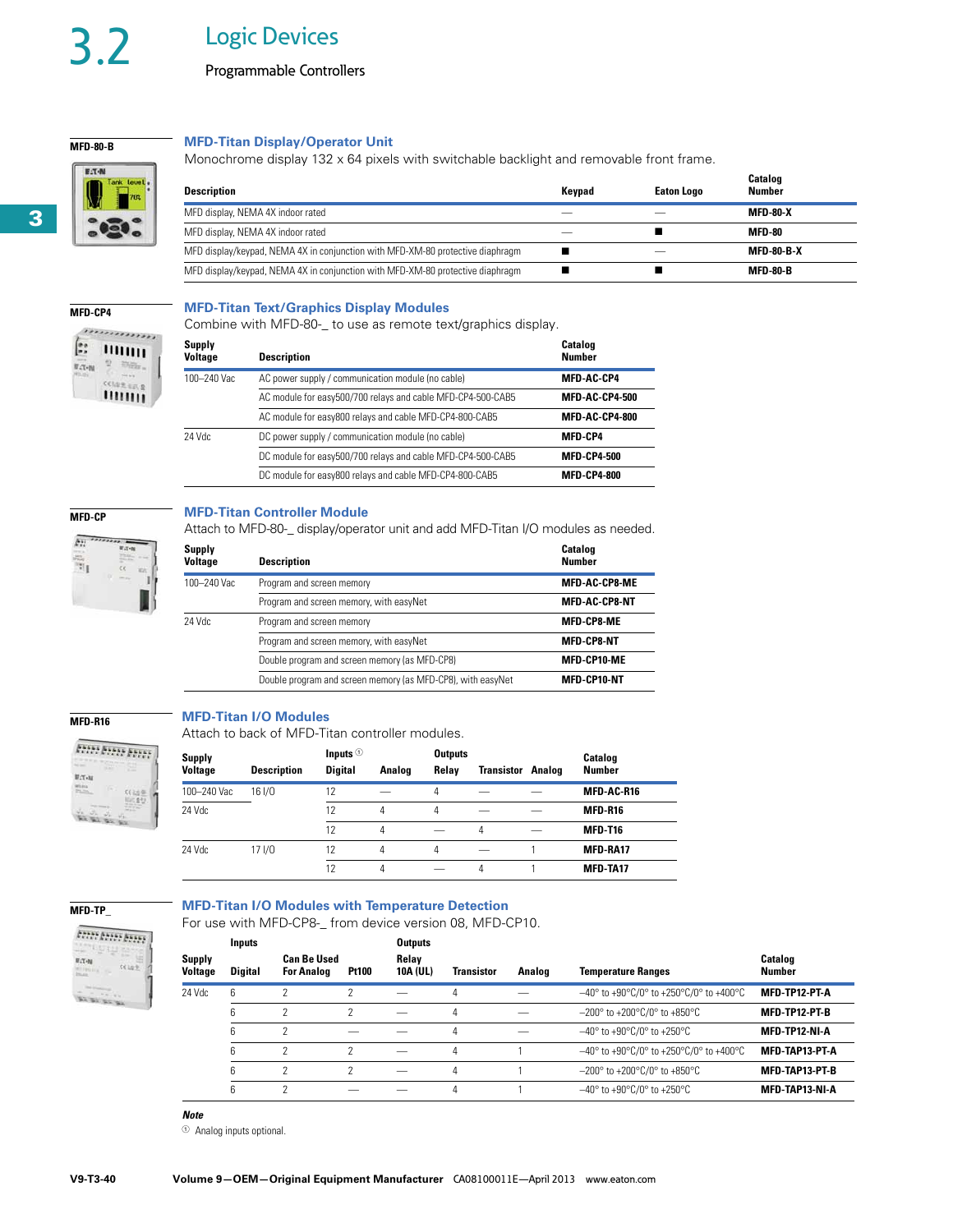## **easy802/806 Programmable Relays with SmartWire-DT Features**



- Combines the functions of an easy800 with direct connection to SmartWire-DT
- Exchange of data as well as power supply for the SmartWire-DT devices and contactors
- Up to 99 SmartWire-DT nodes in total with up to 166 inputs/ outputs that can be connected
- Up to eight easy806 controllers can be connected via easyNet
- easy806 controllers include four high-speed inputs, two of which can be outputs
- Serial interface for programming or connection of an MFD remote text display or XV touch panel

## **Product Selection**

## **easy802/806 Programmable Relays with SmartWire-DT**

Control relay for connection of SmartWire-DT and simultaneously for supply of power to the SmartWire-DT devices, such as switchgear and contactors.

| EASY802-DC-SWD               | easy800 with SmartWire-DT       |                                                                                                                                    |                       |  |  |  |  |  |  |
|------------------------------|---------------------------------|------------------------------------------------------------------------------------------------------------------------------------|-----------------------|--|--|--|--|--|--|
|                              | <b>Supply</b><br><b>Voltage</b> | <b>Description</b>                                                                                                                 | <b>Catalog Number</b> |  |  |  |  |  |  |
| 플                            | 24 Vdc                          | Control relay with SmartWire-DT                                                                                                    | EASY802-DC-SWD        |  |  |  |  |  |  |
| ۰п.<br>EASY806-DC-SWD<br>П., | 24 Vdc                          | Control relay with SmartWire-DT, four inputs, two of<br>which can be used as outputs (transistor 24 Vdc, 0.1A),<br>easyNet onboard | EASY806-DC-SWD        |  |  |  |  |  |  |
|                              |                                 |                                                                                                                                    |                       |  |  |  |  |  |  |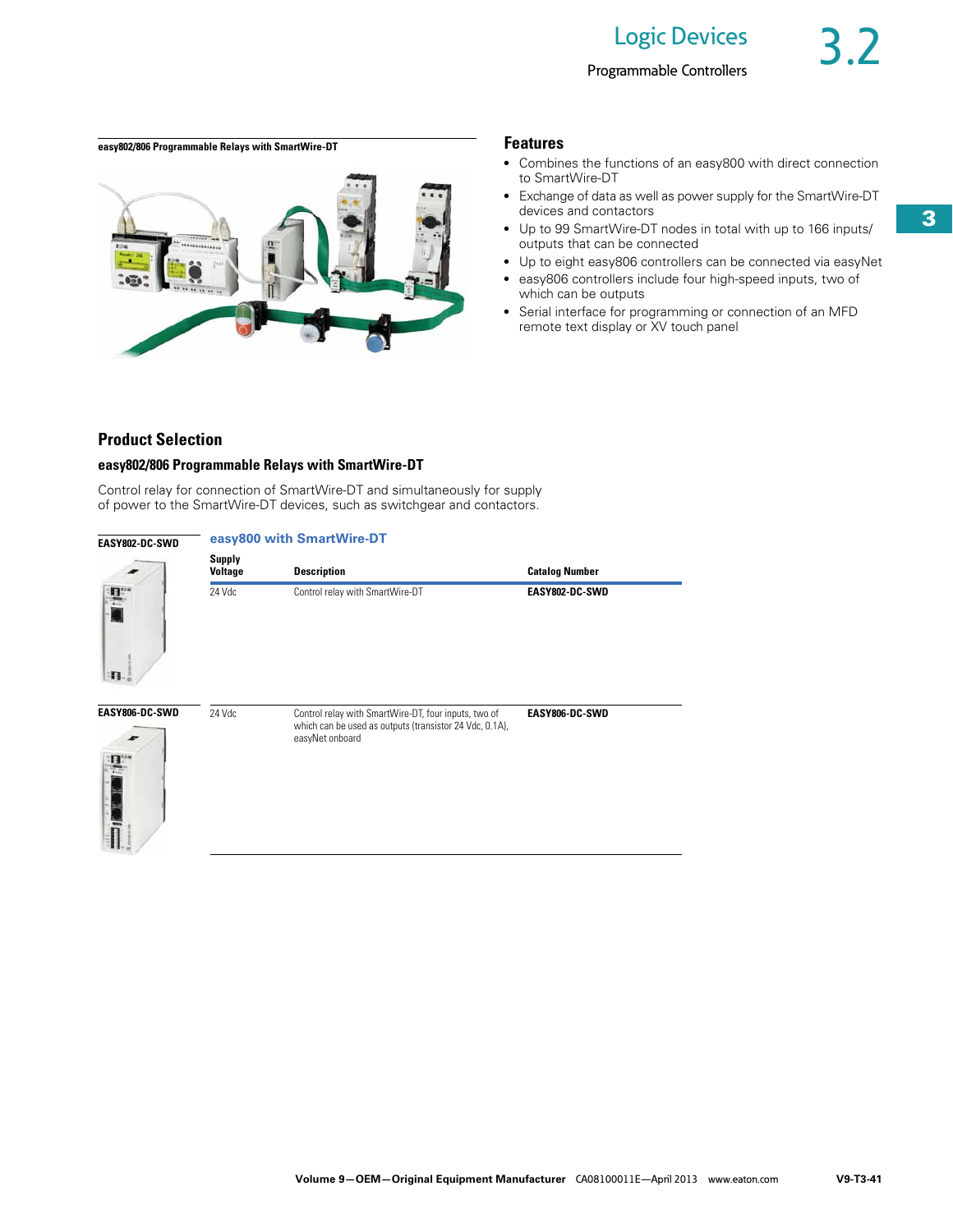3.2 Logic Devices





- CoDeSys PLC and Web visualization
- Galileo/CoDeSys remote visualization
- Ethernet port on all models
- Windows® CE 5 operating system
- 32-bit RISC CPU at 400 MHz
- 64 MB internal memory
- SD card slot for external memory
- Run/Stop switch
- Optional: Integrated SmartWire-DT master for 99 nodes
- Optional: RS-232, RS-485, PROFIBUS-DP/MPI, CANopen/easyNet

## **Catalog Number Selection**

## **XC152 PLCs with and without SmartWire-DT**

## **XC PLC**

|                                         |          | $XC-152 - E6 - 11$                                                      |                                                       |                                       |
|-----------------------------------------|----------|-------------------------------------------------------------------------|-------------------------------------------------------|---------------------------------------|
| Family                                  |          |                                                                         |                                                       | <b>Mounting</b>                       |
| XC-152 = Windows CE OS CoDeSys firmware |          |                                                                         |                                                       | <b>11</b> = $DIN$ rail or panel mount |
|                                         |          | <b>Features</b>                                                         | <b>Features</b>                                       |                                       |
|                                         |          | <b>Base Unit Variant</b>                                                | <b>Additional COMM Options</b>                        |                                       |
|                                         | USB host | $D =$ Ethernet, RS-485 and USB host<br>$E =$ SmartWire-DT, Ethernet and | $3 = None$<br>$6 = 1$ -CANopen<br>$8 = 1-PROFIBUS-DP$ |                                       |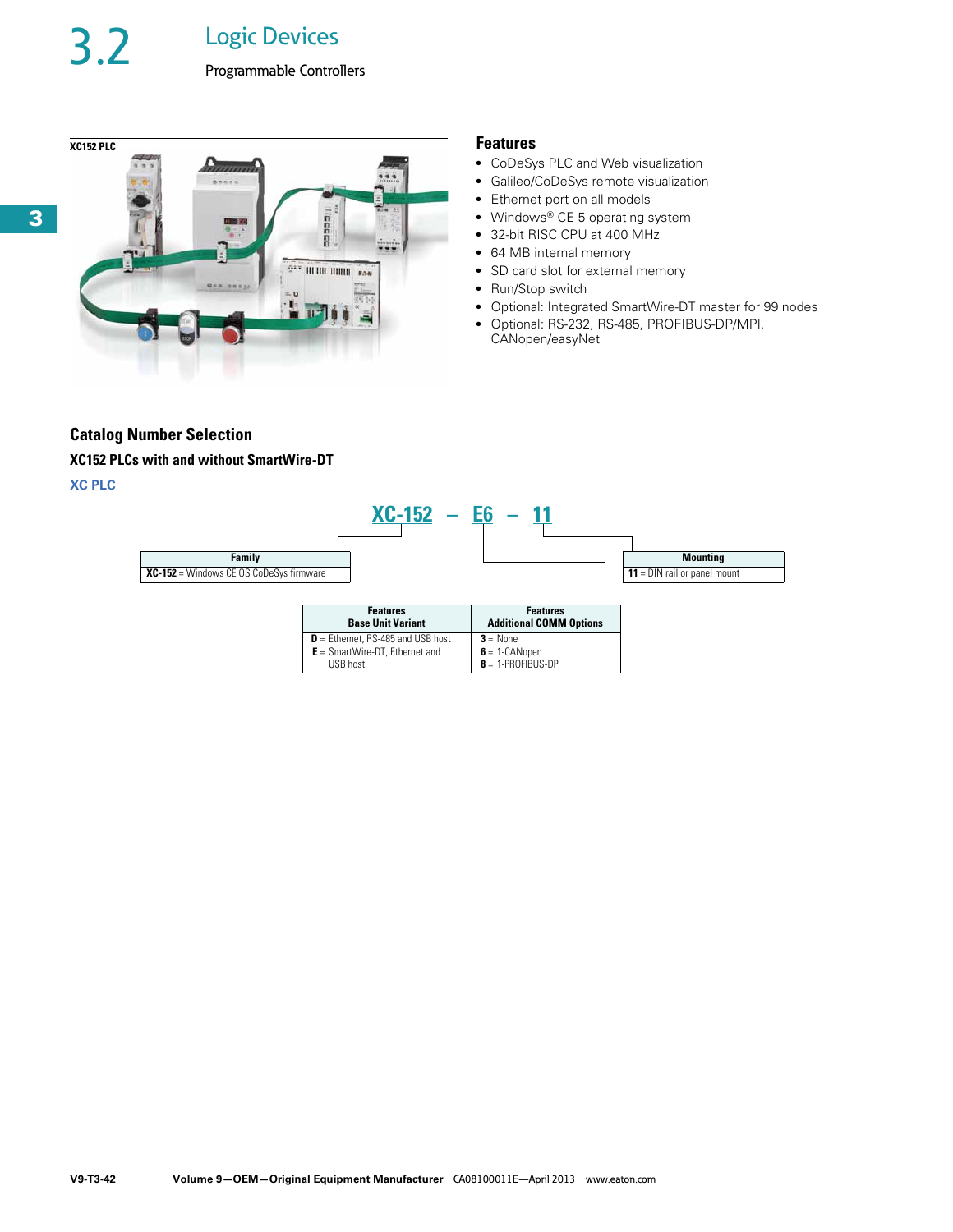## **Product Selection**

| <b>HIRRI BURG</b> |  |
|-------------------|--|
|                   |  |
|                   |  |

|          | <b>XC152 PLC</b>                  |                                |               |               |                 |                          |
|----------|-----------------------------------|--------------------------------|---------------|---------------|-----------------|--------------------------|
| IIII Kaw | <b>CoDeSys</b><br><b>Firmware</b> | <b>Fieldbus</b><br><b>Type</b> | <b>RS-232</b> | <b>RS-485</b> | <b>Ethernet</b> | Catalog<br><b>Number</b> |
| E.       |                                   | CANopen                        |               |               |                 | XC-152-D6-11             |
| ã        |                                   | PROFIBUS-DP                    |               |               |                 | XC-152-D8-11             |

## **XC152 PLC SmartWire-DT** $\overline{\cdots}$  mm

Ł 'u bir

## **XC152 PLC SmartWire-DT**

|       | CoDeSys<br><b>Firmware</b> | <b>Fieldbus</b><br>Type | <b>RS-232</b> | <b>RS-485</b> | <b>Ethernet</b> | <b>SmartWire-DT</b> | <b>Catalog</b><br><b>Number</b> |
|-------|----------------------------|-------------------------|---------------|---------------|-----------------|---------------------|---------------------------------|
| Rites |                            | None                    |               | None          |                 |                     | XC 152 E3-11                    |
|       |                            | CANopen                 | None          |               |                 |                     | XC-152-E6-11                    |
|       |                            | PROFIBUS-DP             | None          |               |                 |                     | XC-152-E8-11                    |

## **Accessories**

## **XC PLC Accessories**

| <b>Description</b>                              | <b>Catalog</b><br><b>Number</b> |
|-------------------------------------------------|---------------------------------|
| PLC programming software, single seat license   | SW-XSOFT-CODESYS-2-S $\odot$    |
| PLC programming software, multiple seat license | SW-XSOFT-CODESYS-2-M $\odot$    |
| SD memory card                                  | <b>MEMORY-SD-A1-S</b>           |

### *Note*

<sup>1</sup> For details on SW-XSoft-CoDeSys software, see Volume 7—Logic Control, Operator Interface and Connectivity Solutions, CA08100008E, Tab 4.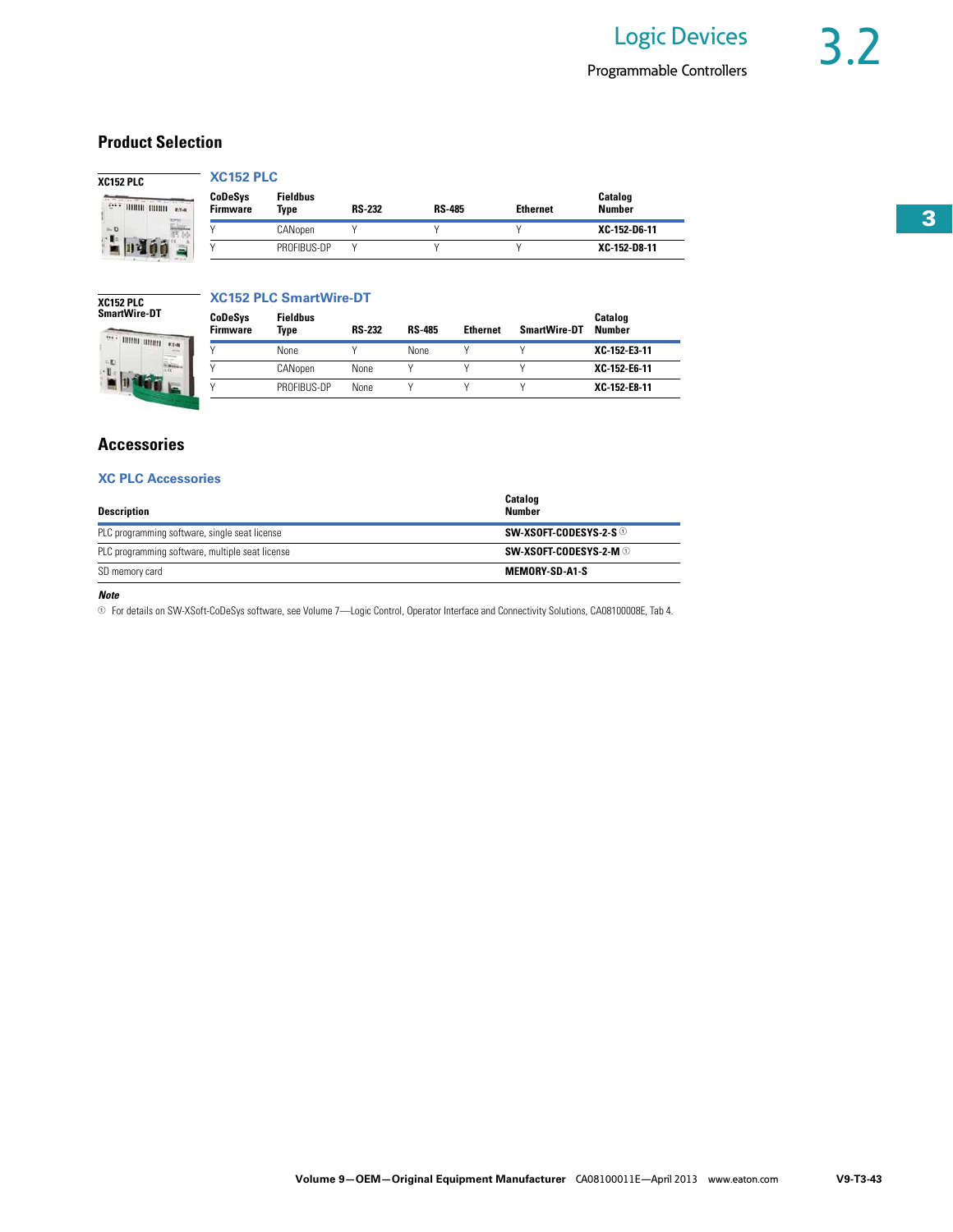3.2 Logic Devices



- High resolution resistive touch TFT displays
- Brilliant image display with 65,536 colors
- 3.5 in, 5.7 in or 7 in widescreen displays in robust plastic housings and bezels, or 5.7 in, 8.4 in or 10.4 in displays in high-end aluminum front bezels and metal housings
- Ethernet and RS-485 serial ports on all models
- PROFIBUS-DP or CANopen master on all models larger than 3.5 inches
- Programmable with IEC 61131-3 compliant XSoft-CoDeSys software
- Built-in SmartWire-DT master for 99 nodes
- Easy connection direct to motor control components or I/O modules on the SmartWire-DT flat cable
- Web/remote visualization
- RISC CPU 32-bit 400 MHz
- 64 MB memory
- SD card slot

## **Catalog Number Selection**

### **XV Series HMI-PLCs with and without SmartWire-DT**

## **XV HMI-PLC**

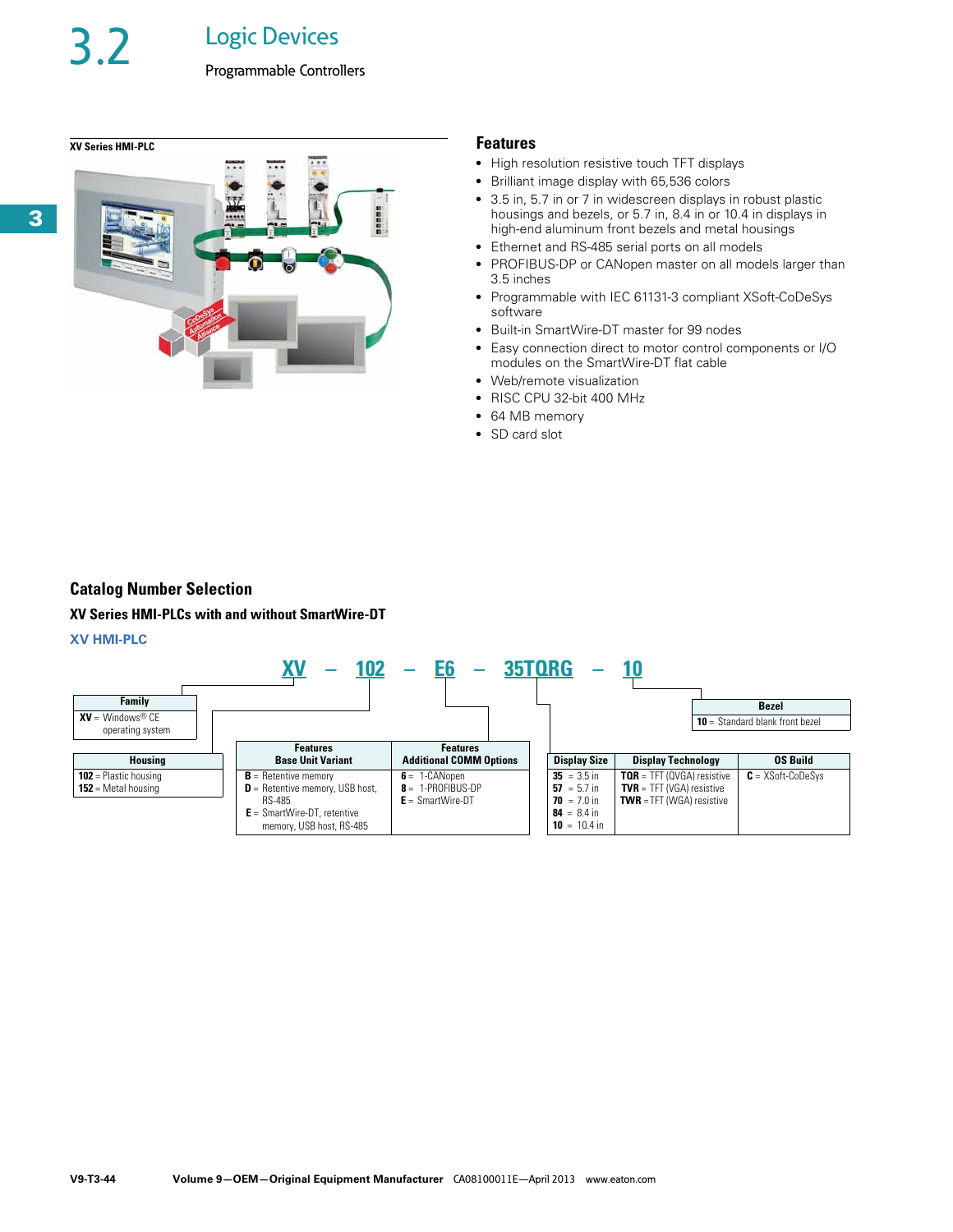## **Product Selection**

**XV HMI-PLC** 



**XV HMI-PLC** 

| <b>Display Size/Type</b> | <b>Display</b><br><b>Resolution</b> | CoDeSys<br><b>Firmware</b> | <b>Fieldbus Type</b> | <b>RS-485</b> | <b>Ethernet</b> | <b>Catalog Number</b> |
|--------------------------|-------------------------------------|----------------------------|----------------------|---------------|-----------------|-----------------------|
| <b>Plastic Housing</b>   |                                     |                            |                      |               |                 |                       |
| 3.5 in TFT               | OVGA                                | v                          | CANopen              | γ             | Υ               | XV-102-B6-35TORC-10   |
| Resistive                | 320x240                             | v                          | PROFIBUS-DP          | Υ             | Υ               | XV-102-B8-35TORC-10   |
| 5.7 in TFT               | VGA                                 | Υ                          | CANopen              | Υ             | Υ               | XV-102-D6-57TVRC-10   |
| Resistive                | 640x480                             | $\vee$                     | PROFIBUS-DP          | γ             | Υ               | XV-102-D8-57TVRC-10   |
| 7.0 in TFT               | WGA<br>800x480                      | V                          | CANopen              | Υ             | Υ               | XV-102-D6-70TWRC-10   |
| Resistive                |                                     | $\vee$                     | PROFIBUS-DP          | γ             | Υ               | XV-102-D8-70TWRC-10   |
| <b>Metal Housing</b>     |                                     |                            |                      |               |                 |                       |
| 5.7 in TFT               | VGA                                 | V                          | CANopen              | Υ             | Υ               | XV-152-D6-57TVRC-10   |
| Resistive                | 640x480                             | v                          | PROFIBUS-DP          | γ             | Υ               | XV-152-D8-57TVRC-10   |
| 8.4 in TFT               | VGA                                 | V                          | CANopen              | Υ             | Υ               | XV-152-D6-84TVRC-10   |
| Resistive                | 640x480                             | $\vee$                     | PROFIBUS-DP          | Υ             | Υ               | XV-152-D8-84TVRC-10   |
| 10.4 in TFT              | VGA                                 | γ                          | CANopen              | Υ             | Υ               | XV-152-D6-10TVRC-10   |
| Resistive                | 640x480                             | $\vee$                     | PROFIBUS-DP          | γ             | Υ               | XV-152-D8-10TVRC-10   |

## **XV HMI-PLC with SmartWire-DT**



## **XV HMI-PLC SmartWire-DT**

| <b>Display</b><br>Size/Type  | <b>Display</b><br><b>Resolution</b> | CoDeSys<br><b>Firmware</b> | <b>Fieldbus Type</b> | <b>RS-485</b> | <b>Ethernet</b> | <b>SmartWire-DT</b> | <b>Catalog Number</b> |
|------------------------------|-------------------------------------|----------------------------|----------------------|---------------|-----------------|---------------------|-----------------------|
| <b>Plastic Housing</b>       |                                     |                            |                      |               |                 |                     |                       |
| 3.5 in TFT                   | <b>OVGA</b><br>320x240              | Υ                          | <b>None</b>          | None          | V               | $\vee$              | XV-102-BE-35TORC-10   |
| 5.7 in TFT                   | VGA                                 | Υ                          | CANopen              | V             | V               | $\vee$              | XV-102-E6-57TVRC-10   |
| 640x480                      |                                     | Y                          | PROFIBUS-DP          | V             | V               | $\vee$              | XV-102-E8-57TVRC-10   |
| 7.0 in TFT                   | WGA                                 | Υ                          | CANopen              | V             | V               | $\vee$              | XV-102-E6-70TWRC-10   |
|                              | 800x480                             | γ                          | PROFIBUS-DP          | γ             | V               | $\vee$              | XV-102-E8-70TWRC-10   |
| <b>Metal Housing</b>         |                                     |                            |                      |               |                 |                     |                       |
| VGA<br>5.7 in TFT<br>640x480 |                                     | Y                          | CANopen              | γ             | V               | $\vee$              | XV-152-E6-57TVRC-10   |
|                              |                                     | Υ                          | PROFIBUS-DP          | γ             | V               | $\vee$              | XV-152-E8-57TVRC-10   |
| 8.4 in TFT                   | VGA                                 | Y                          | CANopen              | γ             | V               | γ                   | XV-152-E6-84TVRC-10   |
|                              | 640x480                             | Υ                          | PROFIBUS-DP          | Y             | $\vee$          | v                   | XV-152-E8-84TVRC-10   |
| 10.4 in TFT                  | VGA                                 | Υ                          | CANopen              | γ             | V               | V                   | XV-152-E6-10TVRC-10   |
|                              | 640x480                             | Υ                          | PROFIBUS-DP          | $\vee$        | $\vee$          | $\vee$              | XV-152-E8-10TVRC-10   |

## **Accessories**

## **XV HMI-PLC Accessories**

| <b>Description</b>                                                                      | <b>Catalog Number</b>             |
|-----------------------------------------------------------------------------------------|-----------------------------------|
| HMI-PLC programming software, single seat license                                       | SW-XSOFT-CODESYS-2-S <sup>1</sup> |
| HMI-PLC programming software, multiple seat license                                     | SW-XSOFT-CODESYS-2-M $\odot$      |
| SD memory card                                                                          | <b>MEMORY-SD-A1-S</b>             |
| XV-102 parts kit (1 power conductor, 8 mounting brackets, 1 sealing strip, 1 touch pen) | <b>ACC-TP-57-KG-1</b>             |
| XV-152 parts kit (1 power conductor, 8 mounting brackets, 1 sealing strip, 1 touch pen) | ACC-TP-10-12-RES-1                |

## *Note*

<sup>1</sup> For details on SW-XSoft-CoDeSys software, see Volume 7—Logic Control, Operator Interface and Connectivity Solutions, CA08100008E, Tab 4.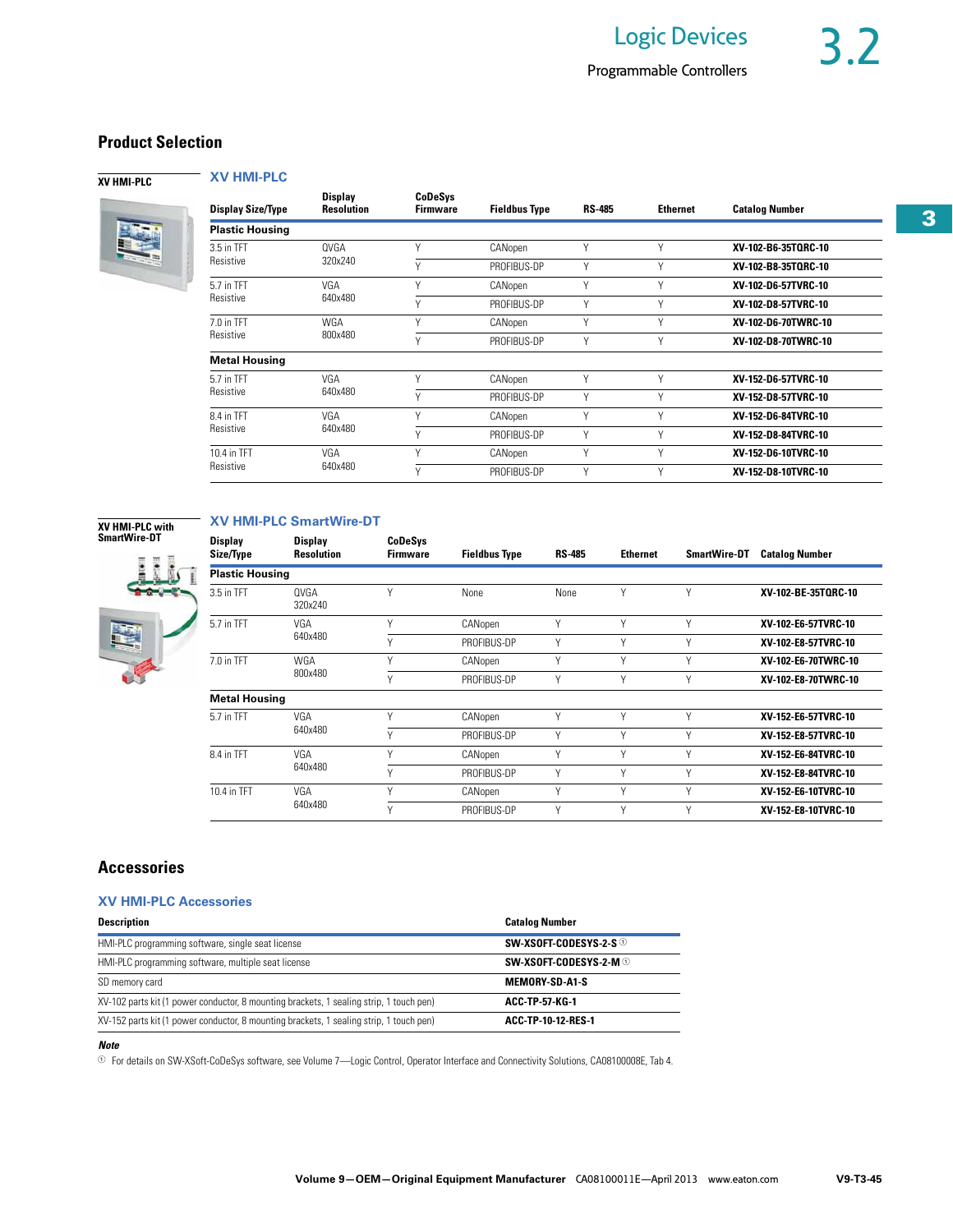Programmable Controllers

## **ELC Programmable Logic Controllers Features**



- Modular PLC logic platform with a range of basic to sophisticated CPUs
- Ethernet and DeviceNet master communications
- Distributed I/O for EtherNet/IP, Modbus TCP, PROFIBUS-DP, DeviceNet and Modbus serial networks

## **Catalog Number Selection**

**ELC Series Programmable Logic Controllers**

## **Controllers and Expansion Modules**



## **Master Communication Modules**



### **Distributed I/O Adapter Modules**



### *Note*

 $\Phi$  Left side communications module.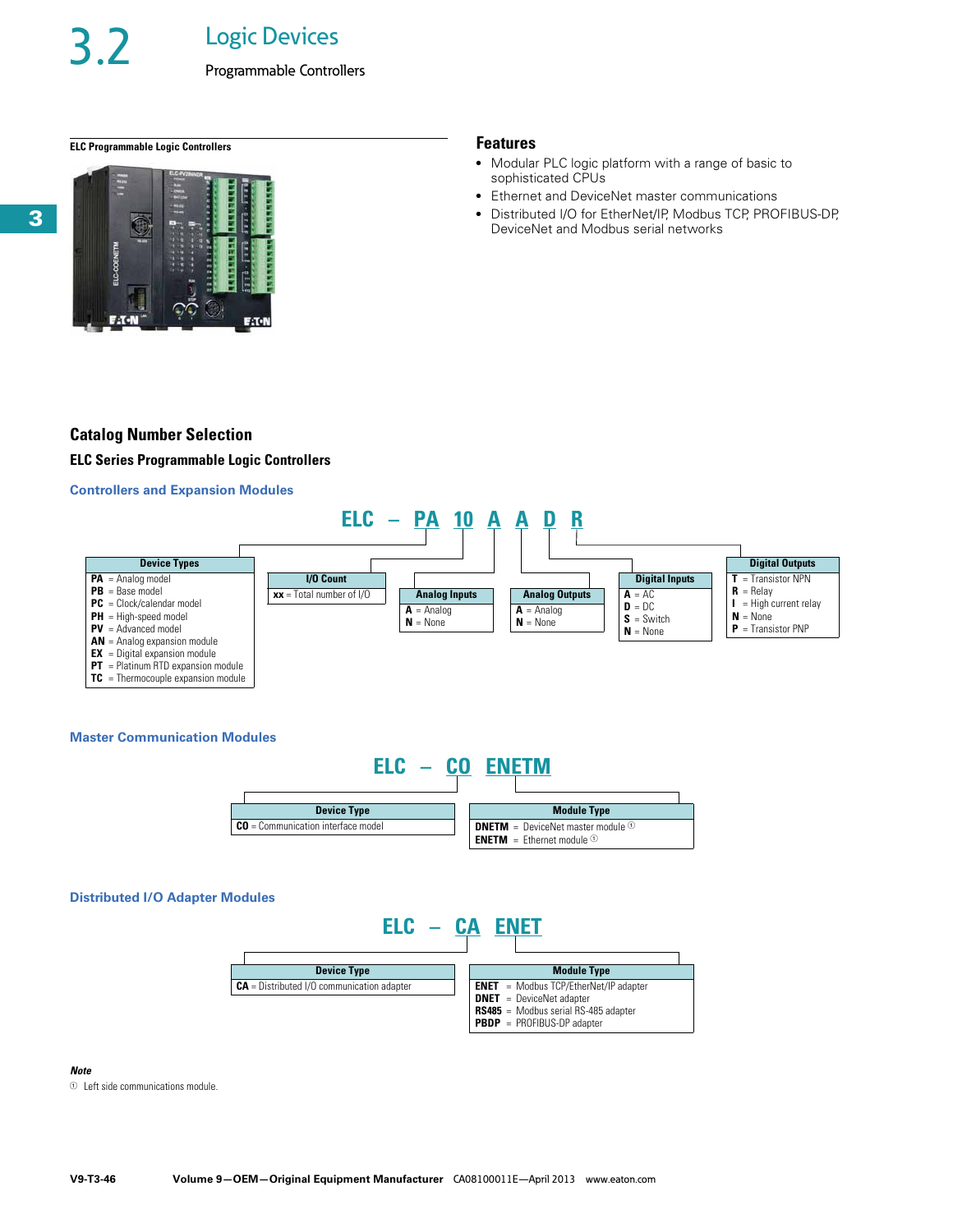## **Product Selection**

## **Controllers**

| <b>Description</b>               | Inputs      | <b>Outputs</b>          | Analog                 | High Speed I/O     | <b>Maximum Current</b><br><b>Consumption</b><br>(at 24 Vdc) | <b>Catalog Number</b> |
|----------------------------------|-------------|-------------------------|------------------------|--------------------|-------------------------------------------------------------|-----------------------|
| ELC-PB Model and 14 I/O built-in | (8) 24 Vdc  | (6) Relay, 1.5A         |                        | (2) 20 kHz inputs  | 150 mA                                                      | <b>ELC-PB14NNDR</b>   |
|                                  | (8) 24 Vdc  | (6) Transistor, 100 mA  |                        | (2) 20 kHz inputs  | 150 mA                                                      | <b>ELC-PB14NNDT</b>   |
| ELC-PC Model and 12 I/O built-in | (8) 24 Vdc  | (4) Relay, 1.5A         |                        | (1) 30 kHz inputs  | 150 mA                                                      | <b>ELC-PC12NNDR</b>   |
|                                  | (8) 24 Vdc  | (4) Transistor, 100 mA  |                        | (1) 30 kHz inputs  | 150 mA                                                      | <b>ELC-PC12NNDT</b>   |
|                                  | (8) 110 Vac | (4) Relay, 1.5A         |                        | (1) 30 kHz inputs  | 150 mA                                                      | <b>ELC-PC12NNAR</b>   |
| ELC-PH Model and 12 I/O built-in | (8) 24 Vdc  | (4) Transistor, 100 mA  |                        | (1) 100 kHz inputs | 170 mA                                                      | <b>ELC-PH12NNDT</b>   |
| ELC-PA Model and 10 I/O built-in | (4) 24 Vdc  | (2) Relay, 1.5A         | $(2)$ In and $(2)$ Out | (1) 30 kHz inputs  | 210 mA                                                      | <b>ELC PA10AADR</b>   |
|                                  | (4) 24 Vdc  | (2) Relay, 1.5A         | $(2)$ In and $(2)$ Out | (1) 30 kHz inputs  | 210 mA                                                      | <b>ELC-PA10AADT</b>   |
| ELC-PV Model and 28 I/O built-in | (16) 24 Vdc | (12) Relay, 1.5A        |                        | (2) 200 kHz inputs | 220 mA                                                      | <b>ELC-PV28NNDR</b>   |
|                                  | (16) 24 Vdc | (12) Transistor. 100 mA |                        | (2) 200 kHz inputs | 220 mA                                                      | <b>ELC-PV28NNDT</b>   |

## **Distributed I/O Adapter Modules**

| <b>Description</b>                 | <b>Catalog Number</b> |
|------------------------------------|-----------------------|
| Modbus TCP/EtherNet/IP I/O adapter | ELC-CAENET            |
| Modbus serial RS-485 I/O adapter   | <b>ELC CARS485</b>    |
| DeviceNet I/O adapter              | ELC-CADNET            |
| PROFIBUS-DP I/O adapter            | <b>ELC-CAPBDP</b>     |

## **Network Communication Master Modules (Left Side Bus)**

| <b>Description</b>                | <b>Catalog Number</b> |
|-----------------------------------|-----------------------|
| Ethernet Modbus TCP (master/node) | ELC-COENETM           |
| DeviceNet scanner (master/node)   | ELC-CODNETM           |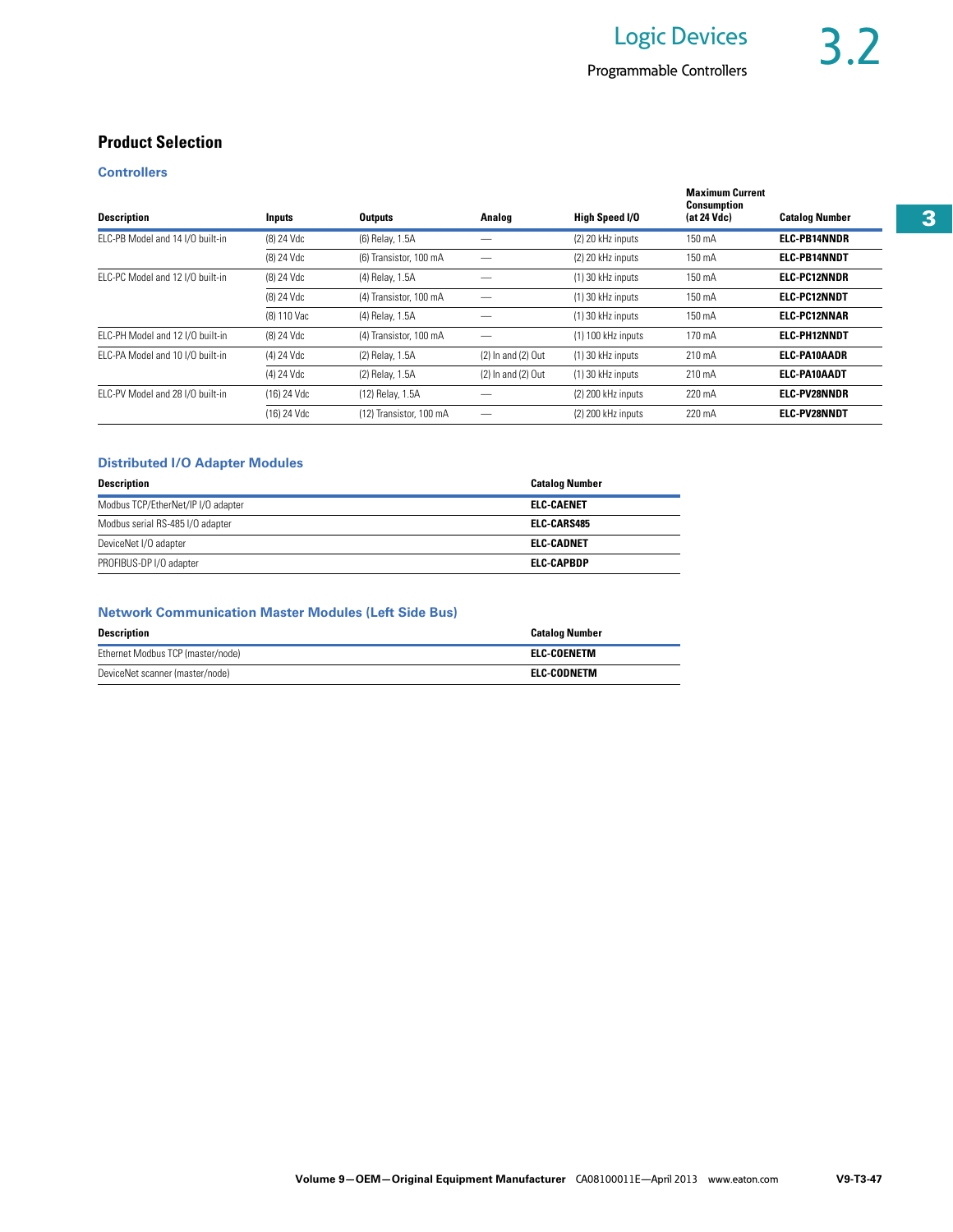Programmable Controllers

## **Digital Expansion Modules (Right Side Bus)**

| <b>Description</b>                 | Inputs       | <b>Outputs</b>                | <b>Maximum Current</b><br><b>Consumption</b><br>(at 24 Vdc) | <b>Catalog Number</b> |
|------------------------------------|--------------|-------------------------------|-------------------------------------------------------------|-----------------------|
| 8 DC input module                  | (8) 24 Vdc   |                               | $50 \text{ mA}$                                             | <b>ELC-EX08NNDN</b>   |
| 16 DC input module                 | (16) 24 Vdc  |                               | $100 \text{ mA}$                                            | <b>ELC-EX16NNDN</b>   |
| 8 DC input/output module           | (4) 24 Vdc   | (4) Transistor (sink), 0.3A   | 70 mA                                                       | <b>ELC EXO8NNDT</b>   |
| 16 DC input/output module          | (8) 24 Vdc   | (8) Transistor (sink), 0.3A   | 90 mA                                                       | <b>ELC-EX16NNDT</b>   |
| 16 DC input/output module          | (8) 24 Vdc   | (8) Transistor (source), 0.3A | $100 \text{ mA}$                                            | <b>ELC-EX16NNDP</b>   |
| 8 DC input/relay output module     | (4) 24 Vdc   | (4) Relay, 1.5A               | 70 mA                                                       | <b>ELC EXO8NNDR</b>   |
| 16 DC input/relay output module    | (8) 24 Vdc   | (8) Relay, 1.5A               | 90 mA                                                       | <b>ELC-EX16NNDR</b>   |
| 8 AC input module                  | (8) 110 Vac  |                               | $50 \text{ mA}$                                             | <b>ELC-EX08NNAN</b>   |
| 8 Transistor output module         |              | (8) Transistor (sink), 0.3A   | 70 mA                                                       | <b>ELC-EX08NNNT</b>   |
| 8 Relay output module              |              | (8) Relay, 1.5A               | 70 mA                                                       | <b>ELC-EXO8NNNR</b>   |
| 6 High current relay output module |              | (6) Relay, 6A                 | 70 mA                                                       | <b>ELC-EX06NNNI</b>   |
| 8 Toggle switch input module       | (8) Switches |                               | 20 mA                                                       | <b>ELC EXO8NNSN</b>   |

## **Analog and Temperature Expansion Modules (Right Side Bus)**

| <b>Description</b>                             | Analog<br>Inputs | Analog<br><b>Outputs</b> | <b>Maximum Current</b><br><b>Consumption</b><br>(at 24 Vdc) | <b>Catalog Number</b> |
|------------------------------------------------|------------------|--------------------------|-------------------------------------------------------------|-----------------------|
| 4 Analog input module                          | 4                |                          | $90 \text{ mA}$                                             | <b>ELC-AN04ANNN</b>   |
| 2 Analog output module                         |                  |                          | $125 \text{ mA}$                                            | <b>ELC-AN02NANN</b>   |
| 4 Analog output module                         |                  | 4                        | 170 mA                                                      | <b>ELC-AN04NANN</b>   |
| 6 Analog input/output module                   | 4                |                          | $90 \text{ mA}$                                             | <b>ELC-AN06AANN</b>   |
| 4 Thermocouple input module (J, K, R, S and T) | 4                |                          | $90 \text{ mA}$                                             | <b>ELC-TC04ANNN</b>   |
| 4 Platinum RTD input module (PT100)            | 4                |                          | 90 mA                                                       | <b>ELC-PT04ANNN</b>   |
|                                                |                  |                          |                                                             |                       |

## **Specialty Expansion Modules (Right Side Bus)**

| <b>Description</b>                                                     | <b>Catalog Number</b> |
|------------------------------------------------------------------------|-----------------------|
| Single axis motion control module (Add up to 8 modules per controller) | ELC-MC01              |
| RS-485 Easy Connect adapter (DB9, RJ12, 2-pin connections to RS-485)   | ELC-485APTR           |

## **Accessories and Software**

| <b>Description</b>                                                                | <b>Catalog Number</b> |
|-----------------------------------------------------------------------------------|-----------------------|
| ELC programming software                                                          | <b>ELCSOFT</b>        |
| 24 Vdc, 1A power supply                                                           | ELC-PS01              |
| 24 Vdc, 2A power supply                                                           | ELC-PS02              |
| Cable to connect a PC or a GP unit to ELC, 1 meter (DB9 pin female to 8-pin DIN)  | <b>ELC-CBPCELC1</b>   |
| Cable to connect a PC or a GP unit to ELC, 3 meters (DB9 pin female to 8-pin DIN) | ELC-CBPCELC3          |
| Cable to connect a PC to a GP unit, 3 meters (DB9 pin female to DB9 pin female)   | <b>ELC-CBPCGP3</b>    |
| Program transfer module for ELC controllers                                       | <b>ELC-ACPGMXFR</b>   |
| Plate mount for specialty modules, gty. 10                                        | <b>ELC-ACCOVER</b>    |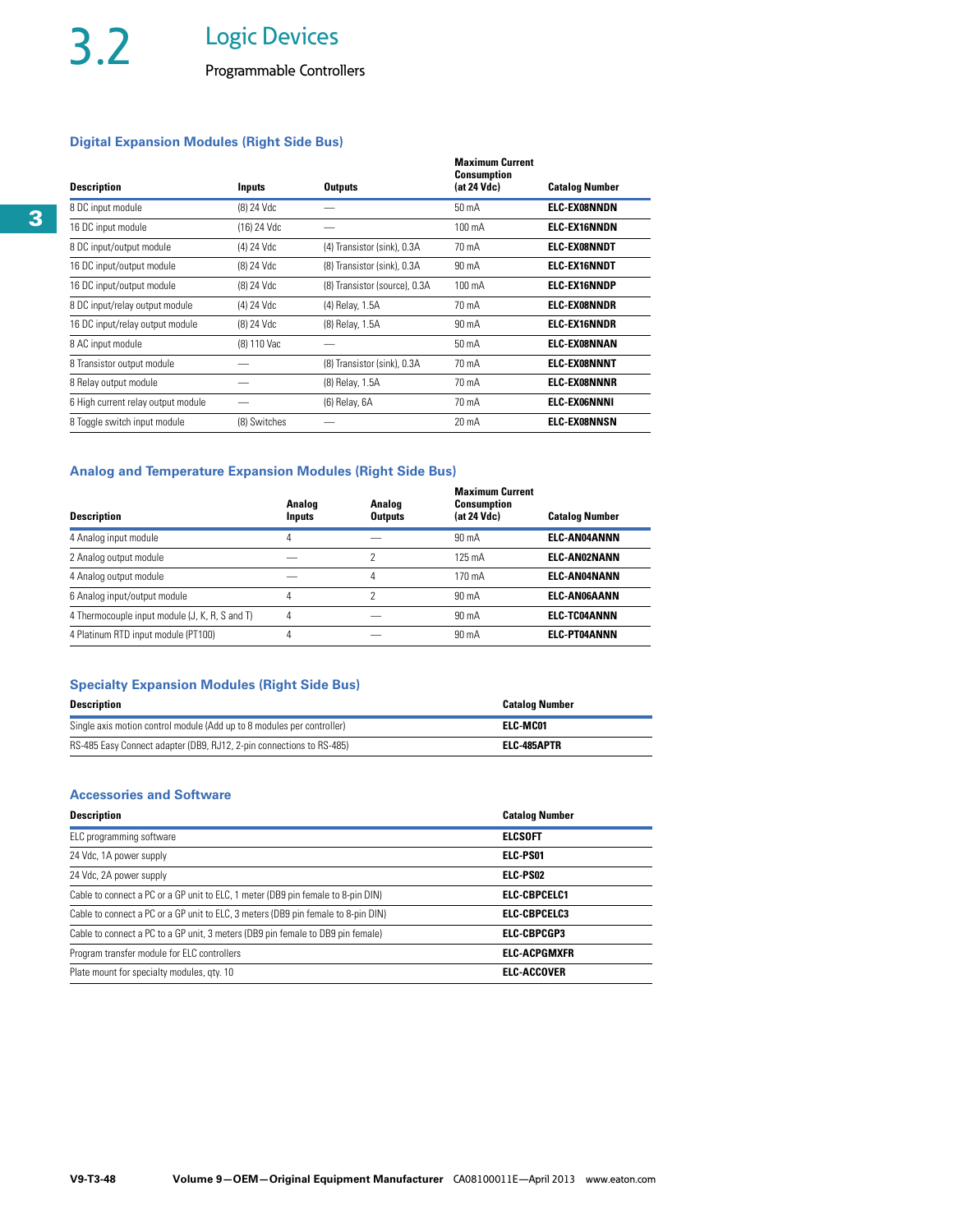## **Product Overview**

**Preset Counters Selection Guide**



| <b>Description</b>       | E5-148-C1400                  | E5-648-C Series         | <b>Eclipse Series</b>                       |
|--------------------------|-------------------------------|-------------------------|---------------------------------------------|
|                          | Page V9-T3-50                 | Page V9-T3-50           | Page V9-T3-51                               |
| Display                  | Two-line LCD                  | Two-line LCD            | LED                                         |
| Power supply             | Replaceable lithium batteries | 10-30 Vdc or 90-260 Vac | 9-30 Vdc or 85-265 Vac                      |
| Number of digits         | 6                             | 6                       | 6                                           |
| Panel cut-out size       | 45 x 45 mm (1/16 DIN)         | 45 x 45 mm (1/16 DIN)   | 92 x 45 mm (1/8 DIN)                        |
| Scaling capability       |                               | Yes                     | Yes                                         |
| Number of presets        |                               | 2 or 4                  | 2                                           |
| Max. counting speed      | 25 Hz                         | 10 kHz                  | Up to 8,250 Hz                              |
| Front panel protection   | IP <sub>65</sub>              | <b>IP65</b>             | Type 4X                                     |
| Other features/functions |                               | Timer/rate indicator    | Analog retransmission/RS-485 communications |
| Relay rating(s)          | 2A                            | 3A                      | 5A                                          |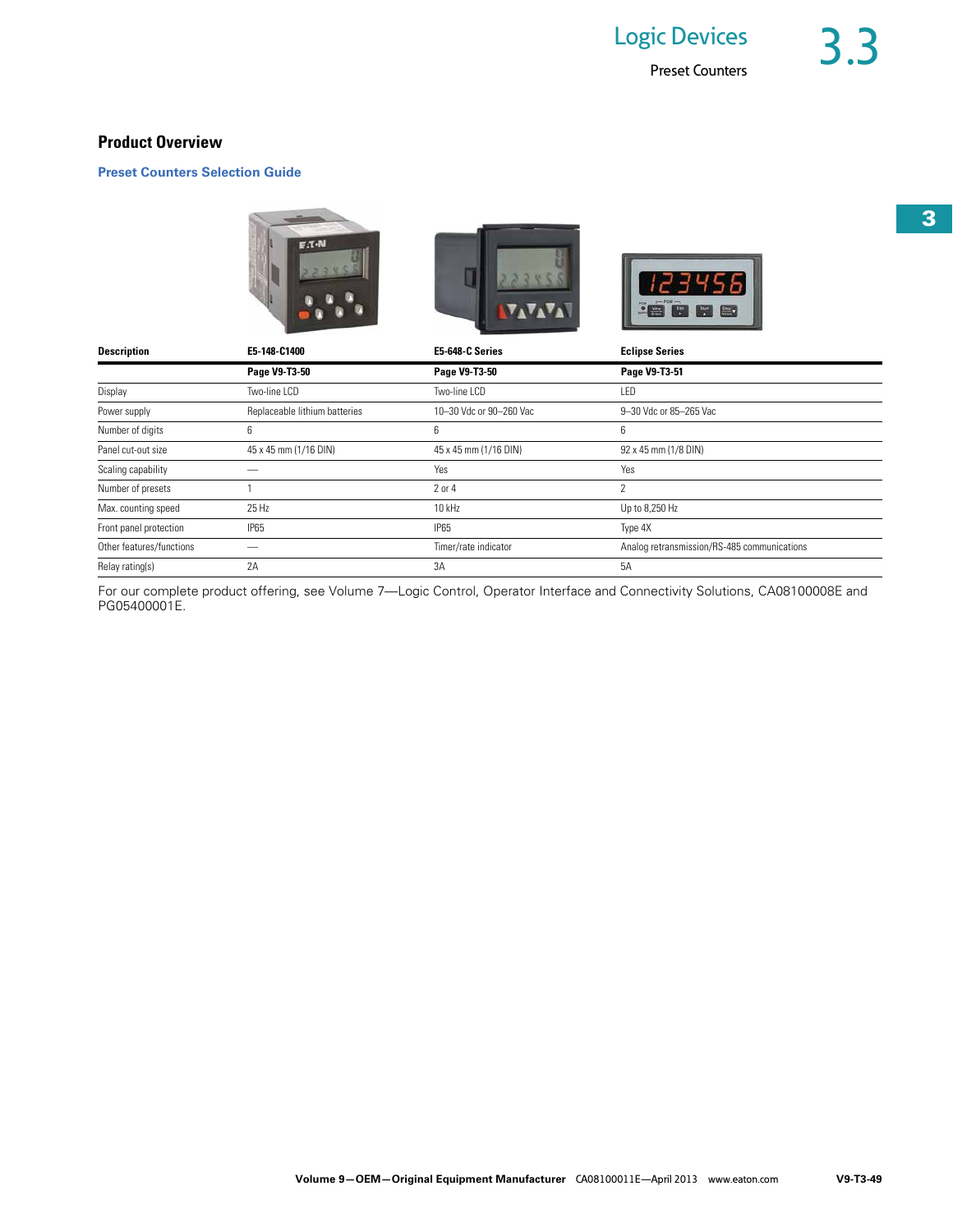Logic Devices

## **1/16 DIN LCD Preset Counter Features**



### Battery powered

- Two-line LC displays count, preset and level of the output
- Replacement for electromechanical preset counters
- No power supply necessary (battery operated)
- Count and reset input electrically separated from counter through optocoupler input range 12–250 Vac/Vdc

## AC/DC powered

- Two-line LCD with optional two-color display
- Programmable as impulse counter, frequency meter or time meter with sign and zero blanking
- Batch mode
- Add/subtract/ratio functions

## **Catalog Number Selection**

## **1/16 DIN LCD Preset Counter**

## **LCD Preset Counter**



## **Product Selection**

## **1/16 DIN LCD**

| <b>Description</b>                           | <b>Catalog Number</b> |  |
|----------------------------------------------|-----------------------|--|
| <b>Battery Powered 1 Preset LCD</b>          |                       |  |
| Battery power 1.89 x 1.89 in (48 x 48 mm)    | E5-148-C1400          |  |
| <b>AC/DC Powered 2 Preset LCD</b>            |                       |  |
| 90-260 Vac power 1.89 x 1.89 in (48 x 48 mm) | E5-648-C2421          |  |
| 10-30 Vdc power 1.89 x 1.89 in (48 x 48 mm)  | E5-648-C2422          |  |
| <b>AC Powered 4 Preset Two-Color LCD</b>     |                       |  |
| 90-260 Vac power 1.89 x 1.89 in (48 x 48 mm) | E5-648-C4461          |  |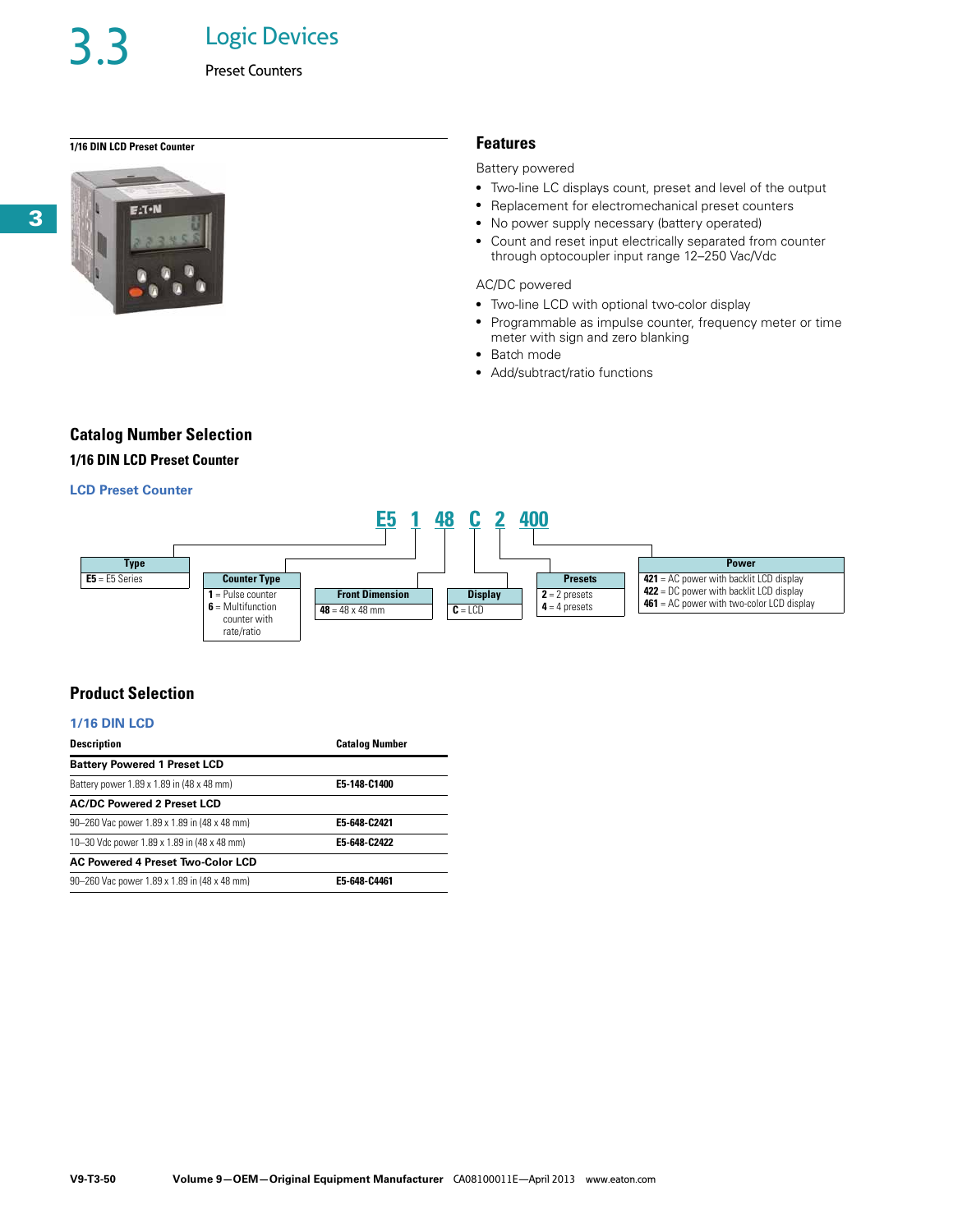Preset Counters

**1/18 DIN Eclipse Series Preset Counter Features** 



- 1/8 DIN cutout
- Type 4X front panel protection
- Seven-segment LED display

## **Catalog Number Selection 1/18 DIN Eclipse Series Preset Counter**

**Eclipse Series Preset Counter** 



**7** = Dual relay, RS-485 communications + analog output

## **Product Selection**

## **LED Count Control, 6-Digit**

| <b>Description</b>                             | <b>Catalog Number</b> |
|------------------------------------------------|-----------------------|
| Relay out, 9-30 Vdc power                      | 57700481              |
| Relay out, 85-265 Vac power                    | 57701481              |
| Relay and analog out, 9-30 Vdc power           | 57700483              |
| Relay and analog out, 85-265 Vac power         | 57701483              |
| Relay and RS-485 out, 9-30 Vdc power           | 57700485              |
| Relay and RS-485 out, 85-265 Vac power         | 57701485              |
| Relay, analog and RS-485 out, 9-30 Vdc power   | 57700487              |
| Relay, analog and RS-485 out, 85-265 Vac power | 57701487              |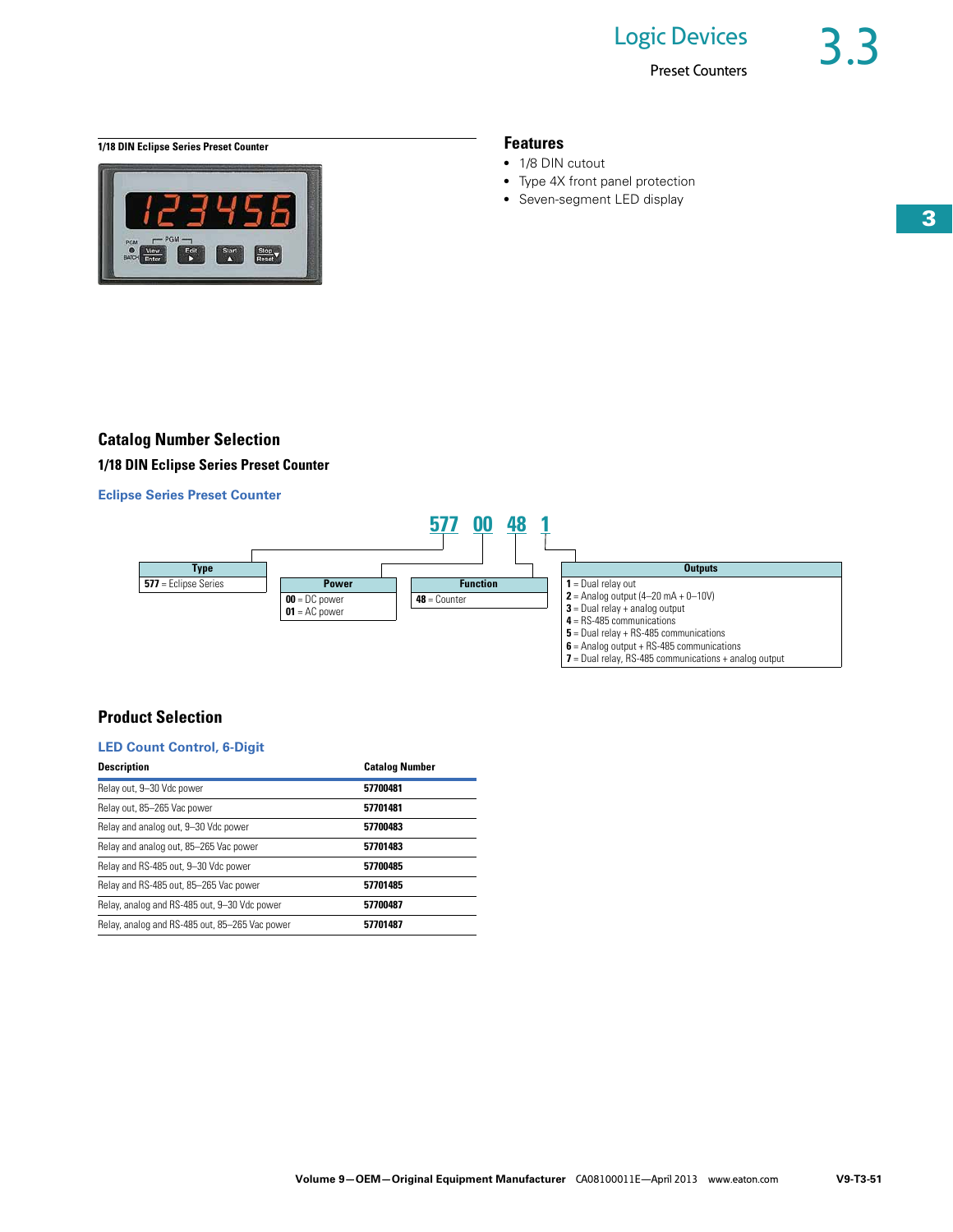## **Product Overview**

## **Ratemeters Selection Guide**

| <b>Description</b>       | TIR<br>RST A<br><b>Courier Series</b>                   | <b>Allen</b><br><b>Eclipse Series</b>       |
|--------------------------|---------------------------------------------------------|---------------------------------------------|
|                          | Page V9-T3-53                                           | Page V9-T3-54                               |
| Display                  | LCD                                                     | LED                                         |
| Power supply             | Replaceable lithium battery                             | 9-30 Vdc or 85-265 Vac                      |
| Number of digits         | 5                                                       | 6                                           |
| Panel cut-out size       | 68 x 33 mm                                              | 92 x 45 mm (1/8 DIN)                        |
| Scaling capability       | Yes                                                     | Yes                                         |
| Number of presets        | _                                                       | 2 (with optional relay out model)           |
| Update time              | 700 ms                                                  | 500 ms                                      |
| Front panel protection   | Type 4X                                                 | Type 4X                                     |
| Other features/functions | Optional backlight, optional extended temperature range | Analog retransmission/RS-485 communications |
| Relay rating(s)          |                                                         | 5A                                          |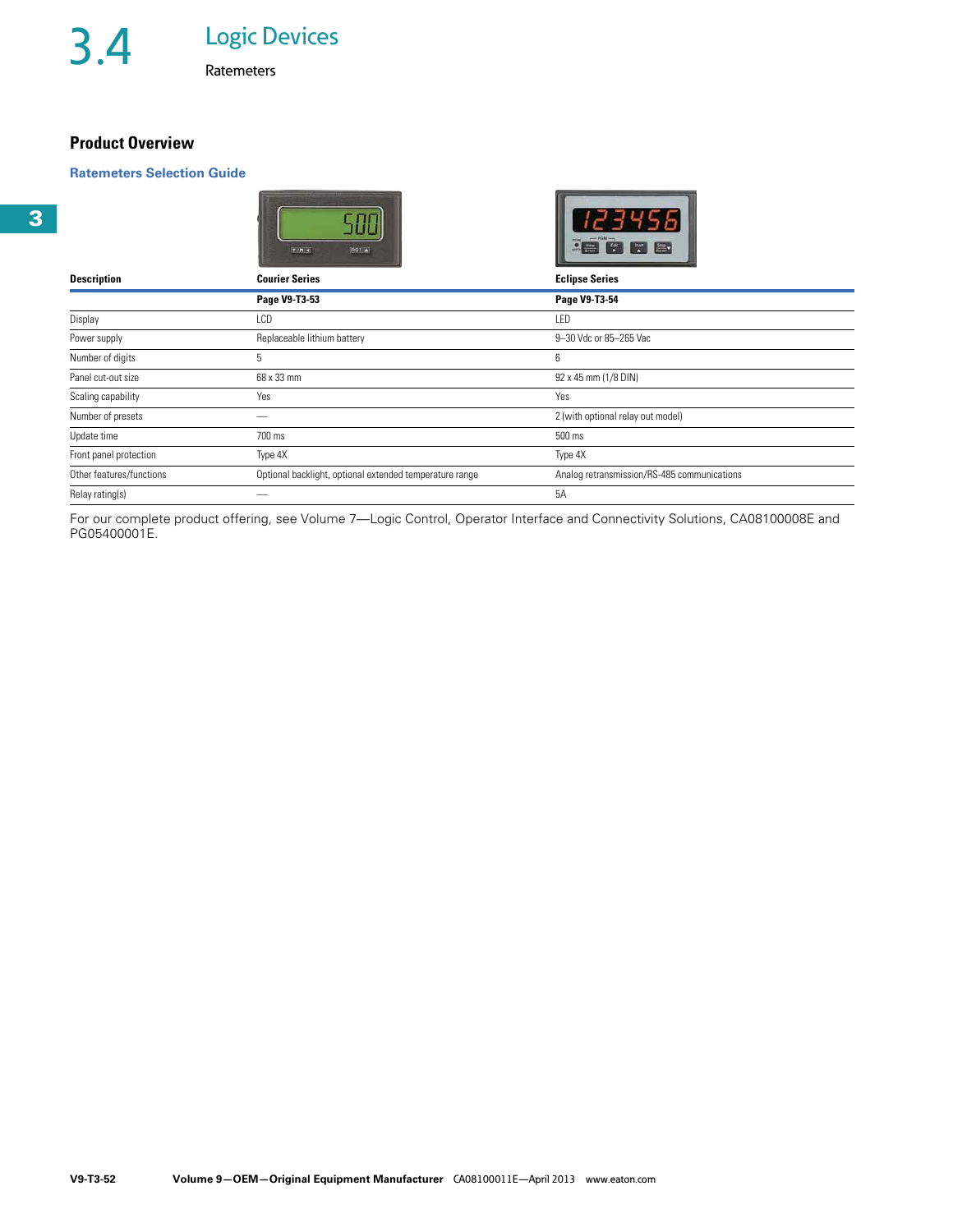

- 1/Tau ratemeter
- Scaling capabilities
- Type 4X protection
- Internal battery: 3V, lithium

## **Catalog Number Selection**

**Courier Series Battery Powered Ratemeter** 

## **Courier Series**



## **Product Selection**

| <b>1/Tau LCD Ratemeter</b> |                       |
|----------------------------|-----------------------|
| <b>Description</b>         | <b>Catalog Number</b> |
| Battery powered            | 53300404              |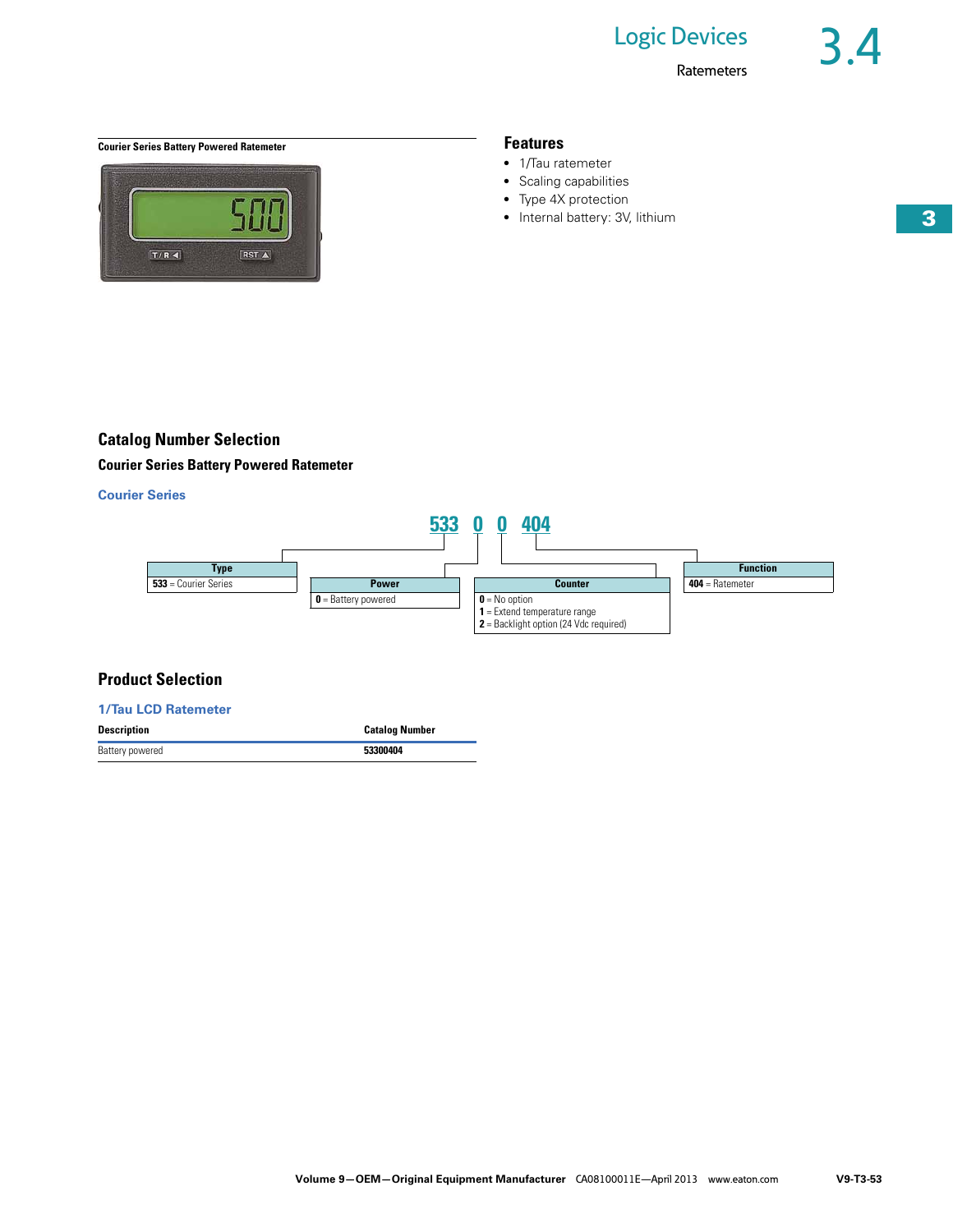# 3.4 Logic Devices

**Ratemeters** 

## **Eclipse Series 1/8 DIN LED Ratemeter Features**



- 1/8 DIN cutout
- Type 4X front panel protection
- Front panel programming

## **Catalog Number Selection Eclipse Series 1/8 DIN LED Ratemeter**

## **Eclipse Series**



## **7** = Dual relay, RS-485 communications + analog output

## **Product Selection**

## **Eclipse Series 5-Digit LED Ratemeter**

| <b>Description</b>                     | <b>Catalog Number</b> |
|----------------------------------------|-----------------------|
| $9 - 30$ Vdc                           | 57700470              |
| 9-30 Vdc, alarms                       | 57700471              |
| 9-30 Vdc, analog out                   | 57700472              |
| 9-30 Vdc, alarms, analog out           | 57700473              |
| 9-30 Vdc, RS-485                       | 57700474              |
| 9-30 Vdc, alarms, RS-485               | 57700475              |
| 9-30 Vdc, analog out, RS-485           | 57700476              |
| 9-30 Vdc, alarms, analog out, RS-485   | 57700477              |
| 85-265 Vac                             | 57701470              |
| 85-265 Vac, alarms                     | 57701471              |
| 85-265 Vac, analog out                 | 57701472              |
| 85-265 Vac, alarms, analog out         | 57701473              |
| 85-265 Vac, RS-485                     | 57701474              |
| 85-265 Vac, alarms, RS-485             | 57701475              |
| 85-265 Vac, analog out, RS-485         | 57701476              |
| 85-265 Vac, alarms, analog out, RS-485 | 57701477              |
|                                        |                       |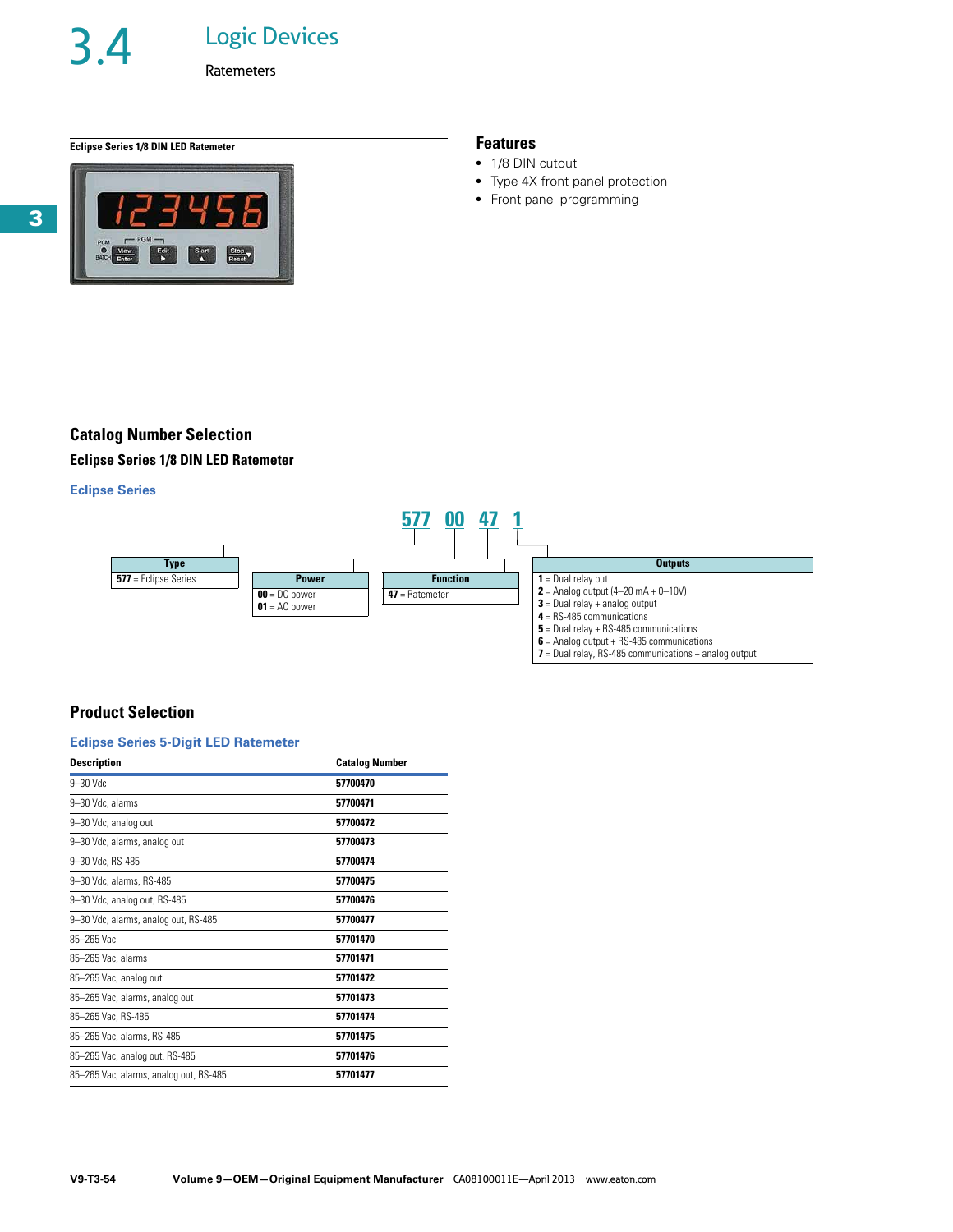## **Product Overview**

## **Hour Meters Selection Guide**

|                        | 18800000<br><b>TAT-N</b>                | Ε<br><b>HAME</b>     | $E.T-M$               | <b>UPAKS</b><br>12345                      |
|------------------------|-----------------------------------------|----------------------|-----------------------|--------------------------------------------|
| <b>Description</b>     | <b>T48 Series</b>                       | 6-T-3H Series        | E5-224 Series         | <b>E42 Series</b>                          |
|                        | Page V9-T3-56                           | Page V9-T3-56        | Page V9-T3-57         | Page V9-T3-57                              |
| Panel cut-out size     | 45 x 45 mm (1/16 DIN)                   | 50.8 mm (2 in) round | 22 x 45 mm (1/32 DIN) | 52.3 mm (2.06 in) round OR<br>24 x 36.8 mm |
| Display type           | Mechanical                              | Mechanical           | LCD                   | LCD                                        |
| Number of digits       | 7 for AC versions,<br>8 for DC versions | 6                    | 8                     | 6                                          |
| Power supply           | 10-30 Vdc or<br>100-130 Vac             | 115 Vac              | Internal battery      | 12-60 Vdc or<br>48-230 Vac                 |
| Timing method          | Synchronous motor                       | Quartz               | Solid-state           | Solid-state                                |
| Front panel protection | <b>IP65</b>                             | Type 4X              | IP65                  | No protection ratings                      |
| Resolution             | 0.1 hour                                | 0.1 hour             | 0.1 second            | 0.1 hour                                   |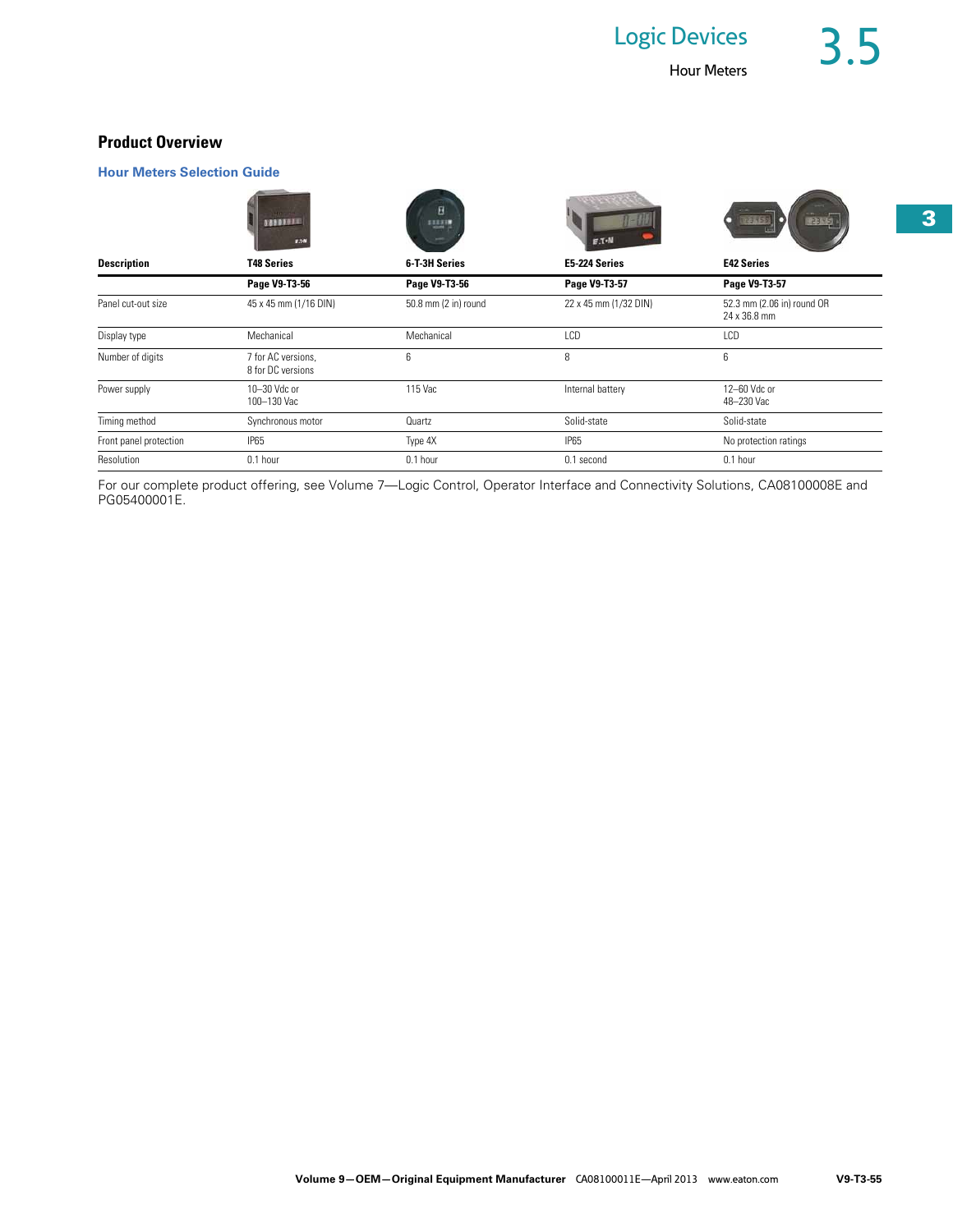3.5 Logic Devices

Hour Meters

## **Electromechanical Hour Meters Features**



1/16 DIN

- High shock-resistance
- Without reset
- Data retention if power is lost
- 71.1 mm round
- 6-digit hour meter for round panel cut-out
- Low cost
- Waterproof
- Type 4X protection

## **Catalog Number Selection**

## **Electromechanical Hour Meters**

## **Hour Meters**



## **Product Selection**

## **Electromechanical Hour Meters**

| <b>Description</b>                       | <b>Catalog Number</b> |  |
|------------------------------------------|-----------------------|--|
| <b>1/16 DIN</b>                          |                       |  |
| 10-30 Vdc, 1.89 x 1.89 in (48 x 48 mm)   | 8-T-65-4848PM-402     |  |
| 100-130 Vac. 1.89 x 1.89 in (48 x 48 mm) | 7-T-65-4848PM-406     |  |
| 71.1 mm Round                            |                       |  |
| 115 Vac, 2.80 in (71.1 mm) round         | 6-T-3H-508RPM-406     |  |
| 10-80 Vdc. 2.80 in (71.1 mm) round       | 6-T-3H-508RPM-402     |  |

## **Accessories**

| <b>DIN Rail Adapter</b> |  |  |
|-------------------------|--|--|
|-------------------------|--|--|

**DIN Rail Adapter**



**Description Catalog Number** DIN rail adapter for DIN electromechanical hour meter **T4848DINADAPT**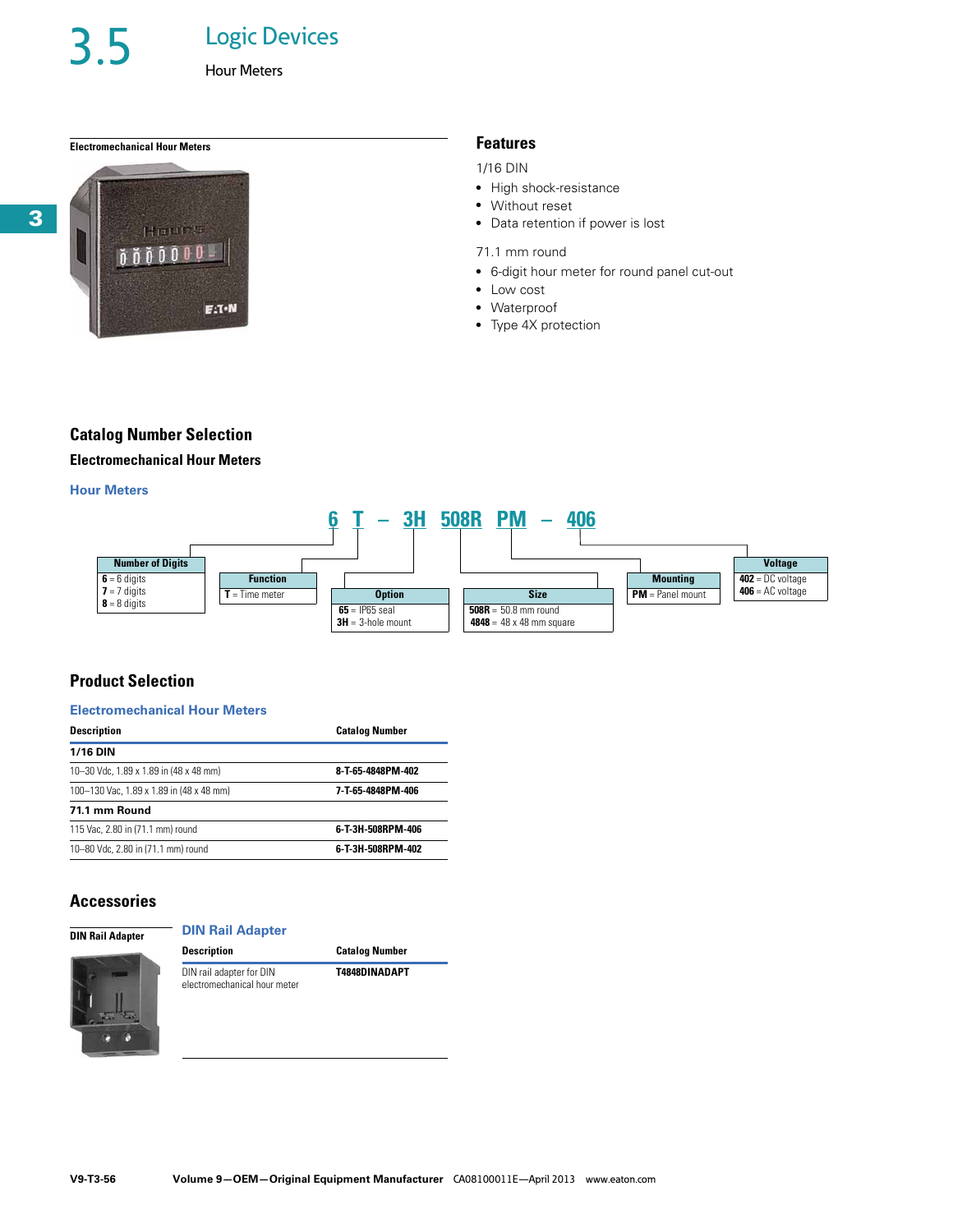## **Electronic LCD Hour Meters Features**



Battery powered

- Low price and high efficiency
- Large 8-digit LCD display, height of the figures 0.31 in (8 mm)
- Different time ranges from 0.1 second to 100,000 hours
- Lifetime of the battery is approximately eight years

## AC/DC powered

- Solid-state hour meters
- Record and display up to 99,999.9 hours, rollover and continue timing
- EEPROM memory can retain data for 25+ years
- Time accumulation indicated by flashing hourglass icon

## **Product Selection**

## **Electronic LCD Hour Meters**

## **LCD Hour Meters**

| <b>Description</b>                                         | <b>Catalog Number</b> |
|------------------------------------------------------------|-----------------------|
| Battery Powered 1/32 DIN 8-Digit LCD                       |                       |
| Hours/minutes, 0.94 x 1.89 in (24 x 48 mm)                 | E5-224-C0440          |
| Hours/minutes, 10–260V input, 0.94 x 1.89 in (24 x 48 mm)  | F5 224 C0448          |
| Minutes/seconds, 0.94 x 1.89 in (24 x 48 mm)               | F5 224 C0450          |
| Minutes/seconds, 10-260V input 0.94 x 1.89 in (24 x 48 mm) | E5-224-C0458          |
| <b>AC/DC Powered Round LCD</b>                             |                       |
| Elapsed hour meter, 48-150 Vdc/100-230 Vac                 | E42DIR48230           |
| Elapsed hour meter w/reset, 48-150 Vdc/100-230 Vac         | E42DIR48230R          |
| Elapsed hour meter, 12-48 Vdc/20-60 Vac                    | E42DIR1260            |
| <b>AC/DC Powered Compact Rectangular LCD</b>               |                       |
| Elapsed hour meter, 48-150 Vdc/100-230 Vac                 | E42D12448230          |
| Elapsed hour meter, w/reset, 48-150 Vdc/100-230 Vac        | E42D12448230R         |
| Elapsed hour meter, 12-48 Vdc/20-60 Vac                    | E42D1241260           |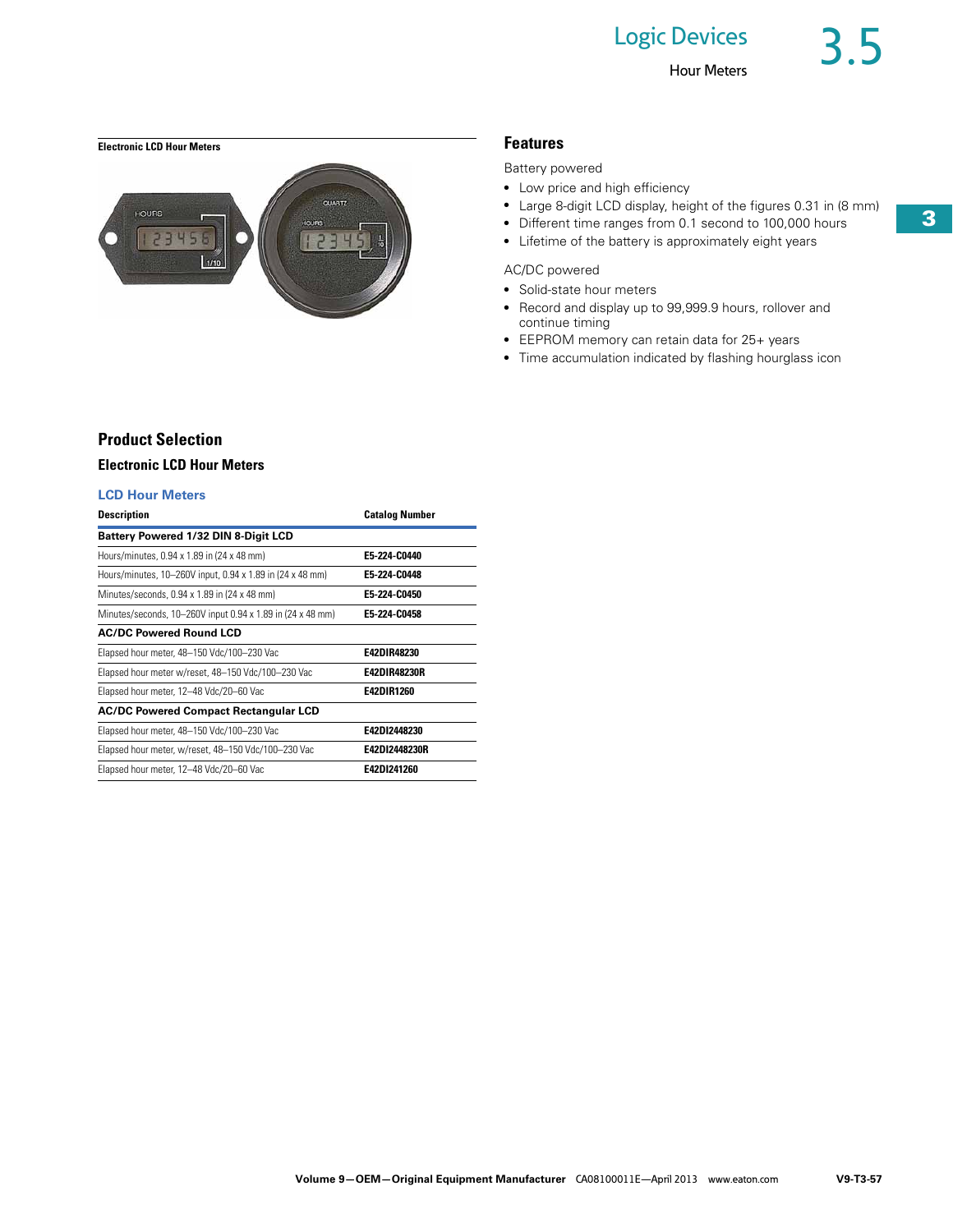## **Product Overview**

## **Totalizers Selection Guide**

| <b>Description</b>        | 000<br><b>Electromechanical Micro</b>              | <b>SE Series</b>                                             | E:T-N<br>E5-024-C Series                        | E5-x24-E Series                                 |
|---------------------------|----------------------------------------------------|--------------------------------------------------------------|-------------------------------------------------|-------------------------------------------------|
|                           | Page V9-T3-59                                      | Page V9-T3-59                                                | Page V9-T3-60                                   | Page V9-T3-60                                   |
| Display type              | Mechanical                                         | Mechanical                                                   | LCD                                             | LED                                             |
| Number of digits          |                                                    | 6                                                            | 8                                               | 6                                               |
| Power supply              | 12 Vdc                                             | 12 or 24 Vdc, 120 or 240 Vac                                 | Internal battery                                | 10-30 Vdc                                       |
| Mounting configuration(s) | Front panel<br>$(13 \times 30 \text{ mm}$ cut-out) | Base mount, bottom mount,<br>top mount, or front panel mount | Front panel<br>22 x 45 mm (1/32 DIN)            | Front panel<br>22 x 45 mm (1/32 DIN)            |
| Maximum counting speed    | 25 Hz                                              | 10 Hz                                                        | 12 kHz                                          | 20 kHz                                          |
| Count reset method(s)     |                                                    |                                                              | Front panel or electronic,<br>can be locked out | Front panel or electronic,<br>can be locked out |
| Front panel protection    | <b>IP65</b>                                        |                                                              | <b>IP65</b>                                     | IP <sub>65</sub>                                |

## **Totalizers Selection Guide, continued**

|                           | TIRSE.<br><b>BSYLA</b>                          | F.1-N                                           | <b>8888</b>                                     |
|---------------------------|-------------------------------------------------|-------------------------------------------------|-------------------------------------------------|
| <b>Description</b>        | <b>Courier Series</b>                           | E5-496 Series                                   | <b>Eclipse Series</b>                           |
|                           | Page V9-T3-61                                   | Page V9-T3-62                                   | Page V9-T3-62                                   |
| Display type              | LCD                                             | LED                                             | LED                                             |
| Number of digits          | 8                                               | 6                                               | 6                                               |
| Power supply              | Replaceable battery                             | 10-30 Vdc or 90-260 Vac                         | 9-30 Vdc or 85-265 Vac                          |
| Mounting configuration(s) | Front panel<br>68 x 33 mm                       | Front panel<br>92 x 45 mm (1/8 DIN)             | Front panel<br>92 x 45 mm (1/8 DIN)             |
| Maximum counting speed    | $10$ kHz                                        | 60 kHz                                          | 8.2 kHz                                         |
| Count reset method(s)     | Front panel or electronic,<br>can be locked out | Front panel or electronic,<br>can be locked out | Front panel or electronic,<br>can be locked out |
| Front panel protection    | Type 4X                                         | <b>IP65</b>                                     | Type 4X                                         |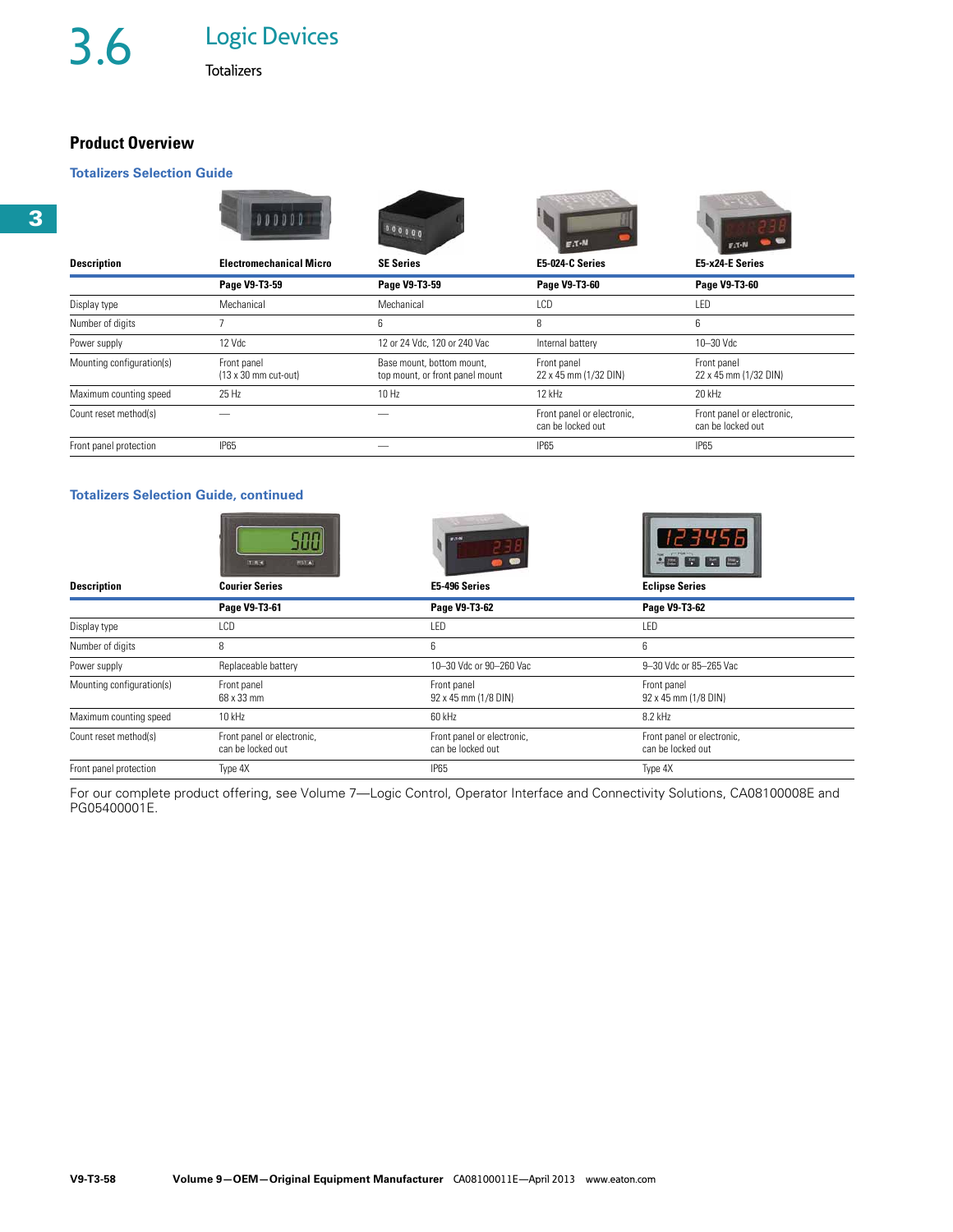

## Micro display

- Low power consumption; suitable for battery consumption
- Small dimensions
- Long service life

## SE Series

- Low-cost electromechanical counter
- Multiple voltage ranges for almost any application
- Compact with various mounting options

## **Catalog Number Selection**

## **Electromechanical Totalizers**

**Totalizers**



## **Product Selection**

## **Micro Display Counter**

| Description                  | <b>Catalog Number</b> |
|------------------------------|-----------------------|
| Micro display counter—12 Vdc | 7-Y-3013PM-401        |

## **SE Series Electromechanical Totalizers**

| <b>Description</b>                 | Catalog<br><b>Number</b> | Order<br>Number | <b>Description</b>                       | Catalog<br>Number | Order<br>Number |
|------------------------------------|--------------------------|-----------------|------------------------------------------|-------------------|-----------------|
| <b>6-Digit Counter</b>             |                          |                 | 6-Digit Counter, continued               |                   |                 |
| Bottom mount sub-miniature 12 Vdc  | 6-Y-41610-401-SE         | 41610401        | Panel mount sub-miniature 120 Vac        | 6-Y-41613-406-SE  | 41613406        |
| Bottom mount sub-miniature 24 Vdc  | 6-Y-41610-402-SE         | 41610402        | Panel mount sub-miniature 240 Vac        | 6-Y-41613-407-SE  | 41613407        |
| Bottom mount sub-miniature 120 Vac | 6-Y-41610-406-SE         | 41610406        | Special base mount sub-miniature 12 Vdc  | 6-Y-41622-401-SE  | 41622401        |
| Bottom mount sub-miniature 240 Vac | 6-Y-41610-407-SE         | 41610407        | Special base mount sub-miniature 24 Vdc  | 6-Y-41622-402-SE  | 41622402        |
| Base mount sub-miniature 12 Vdc    | 6-Y-41611-401-SE         | 41611401        | Special base mount sub-miniature 120 Vac | 6-Y-41622-406-SE  | 41622406        |
| Base mount sub-miniature 24 Vdc    | 6-Y-41611-402-SE         | 41611402        | Special base mount sub-miniature 240 Vac | 6-Y-41622-407-SE  | 41622407        |
| Base mount sub-miniature 120 Vac   | 6-Y-41611-406-SE         | 41611406        | Special top mount sub-miniature 12 Vdc   | 6-Y-41623-401-SE  | 41623401        |
| Base mount sub-miniature 240 Vac   | 6-Y-41611-407-SE         | 41611407        | Special top mount sub-miniature 24 Vdc   | 6-Y-41623-402-SE  | 41623402        |
| Top mount sub-miniature 12 Vdc     | 6-Y-41612-401-SE         | 41612401        | Special top mount sub-miniature 120 Vac  | 6-Y-41623-406-SE  | 41623406        |
| Top mount sub-miniature 24 Vdc     | 6-Y-41612-402-SE         | 41612402        | Special top mount sub-miniature 240 Vac  | 6-Y-41623-407-SE  | 41623407        |
| Top mount sub-miniature 120 Vac    | 6-Y-41612-406-SE         | 41612406        | Snap-in mount sub-miniature 12 Vdc       | 6-Y-42613-401-SE  | 42613401        |
| Top mount sub-miniature 240 Vac    | 6-Y-41612-407-SE         | 41612407        | Snap-in mount sub-miniature 24 Vdc       | 6-Y-42613-402-SE  | 42613402        |
| Panel mount sub-miniature 12 Vdc   | 6-Y-41613-401-SE         | 41613401        | Snap-in mount sub-miniature 120 Vac      | 6-Y-42613-406-SE  | 42613406        |
| Panel mount sub-miniature 24 Vdc   | 6-Y-41613-402-SE         | 41613402        | Snap-in mount sub-miniature 240 Vac      | 6-Y-42613-407-SE  | 42613407        |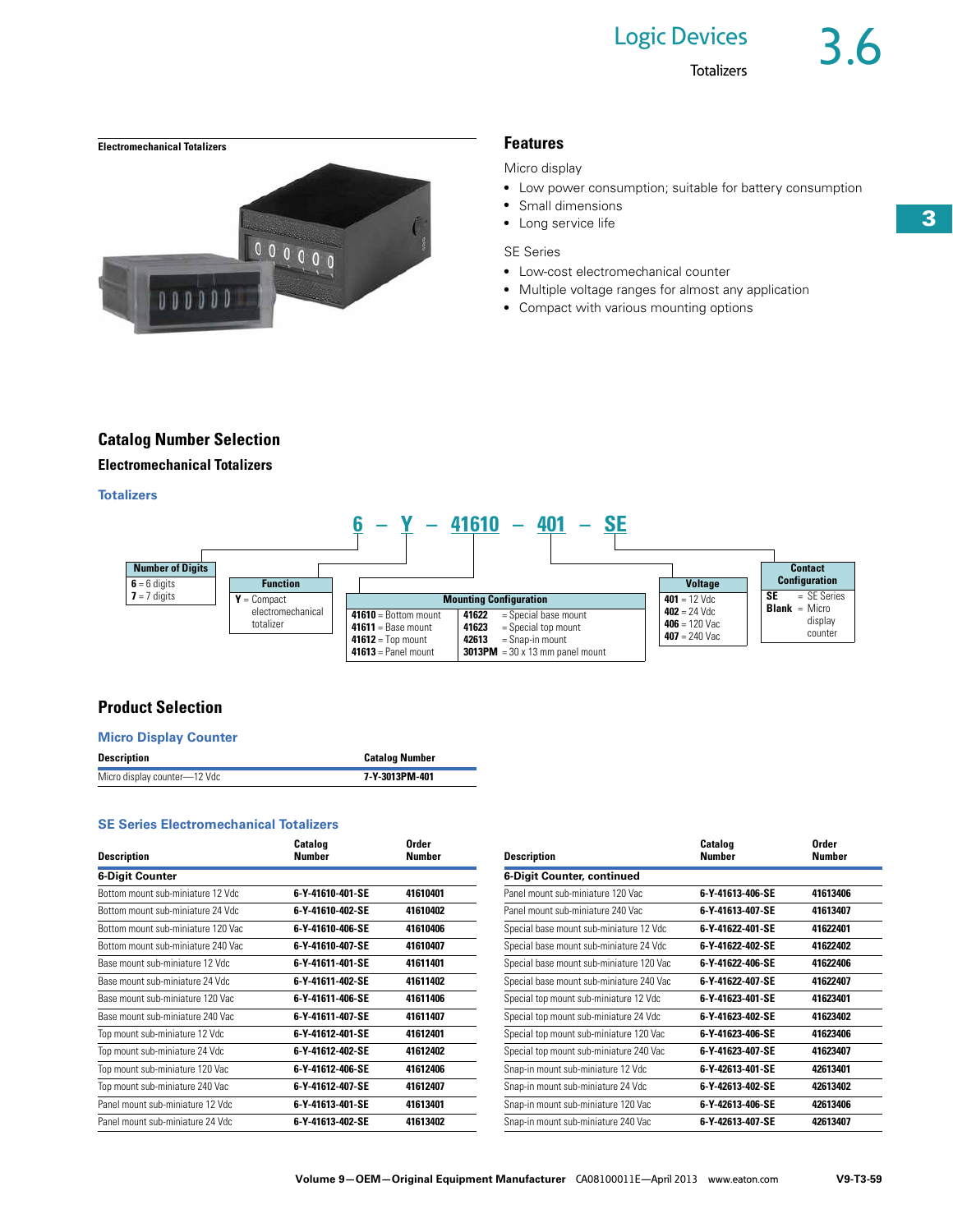3.6 Logic Devices

## **Electronic 1/32 DIN Totalizers Features**



Battery powered LCD

- Low price and high efficiency
- Large 8-digit LCD display, height of the figures 0.31 in (8 mm)
- Lifetime of the battery is approximately 8 years

## DC Powered LED

- Display counter adding and subtracting
- Position display
- Frequency counter/ratemeter
- Timer
- Supply voltage: 10-30 Vdc with reverse polarity protection
- Polarity of inputs: programmable, NPN or PNP

## **Catalog Number Selection Electronic 1/32 DIN Totalizers**

## **Electronic Totalizers**



## **Product Selection**

## **1/32 DIN LCD Totalizers**

| <b>Description</b>                                                                                   | <b>Catalog Number</b> |  |
|------------------------------------------------------------------------------------------------------|-----------------------|--|
| <b>Battery Powered 8-Digit LCD Totalizer</b>                                                         |                       |  |
| 0.94 x 1.89 in (24 x 48 mm) LCD totalizer                                                            | E5-024-C0400          |  |
| 10-260V input 0.94 x 1.89 in (24 x 48 mm) LCD totalizer                                              | E5-024-C0408          |  |
| Count up/down 0.94 x 1.89 in (24 x 48 mm) LCD totalizer                                              | E5-024-C0410          |  |
| DC Powered 6-Digit LED Totalizer                                                                     |                       |  |
| LED single channel totalizer, 10-30 Vdc power 0.94 x 1.89 in<br>$(24 \times 48 \text{ mm})$          | E5-024-E0402          |  |
| LED multifunction totalizer/timer/ratemeter, 10-30 Vdc power<br>$0.94 \times 1.89$ in (24 x 48 mm)   | E5-424-E0402          |  |
| LED double-function totalizer/timer/ratemeter, 10-30 Vdc power<br>$0.94 \times 1.89$ in (24 x 48 mm) | E5-524-E0402          |  |
| LED totalizer with quadrature, 10-30 Vdc power 0.94 x 1.89 in<br>$(24 \times 48 \text{ mm})$         | E5-024-E0432          |  |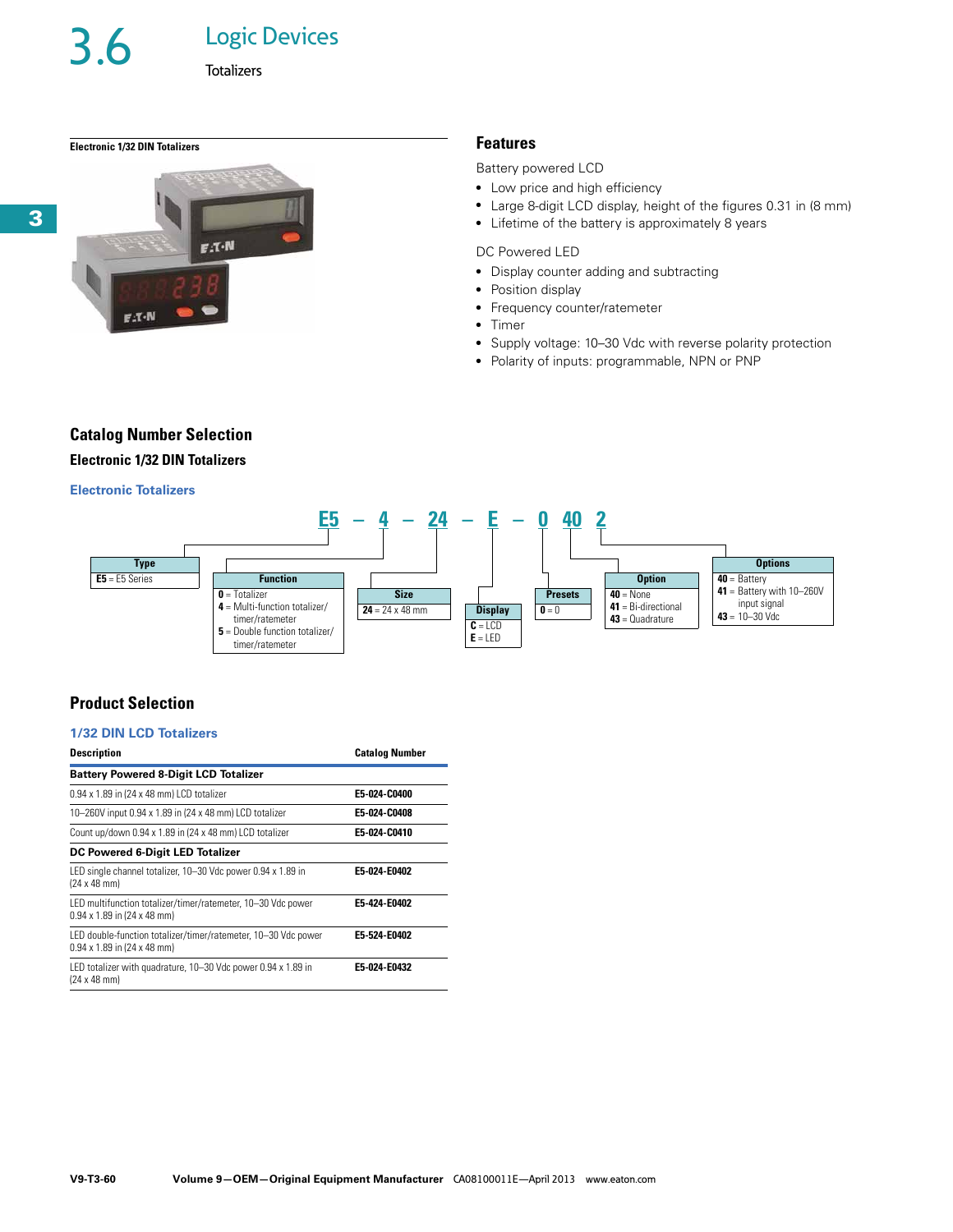**Totalizers** 

## **Electronic Courier Series Battery Powered LCD Totalizers <b>Features** Features



- 8-digit totalizer
- 1/Tau ratemeter is an additional capability on the 53300405 only
- Scaling capabilities
- Remote reset terminal
- Type 4X protection
- Internal battery: 3V, lithium, replaceable battery

## **Catalog Number Selection**

## **Electronic Courier Series Battery Powered LCD Totalizers**

## **Courier Series**



## **Product Selection**

### **Courier Series, 8-Digit LCD Totalizers**

| <b>Description</b>                                         | <b>Catalog Number</b> |
|------------------------------------------------------------|-----------------------|
| Totalizer, battery                                         | 53300400              |
| Add/subtract (10k Hz, PNP input) totalizer, battery        | 53300401              |
| Add/subtract (20 Hz, NPN/contact input) totalizer, battery | 53300402              |
| Quadrature (10k Hz, PNP input) totalizer, battery          | 53300403              |
| Totalizer/ratemeter, battery                               | 53300405              |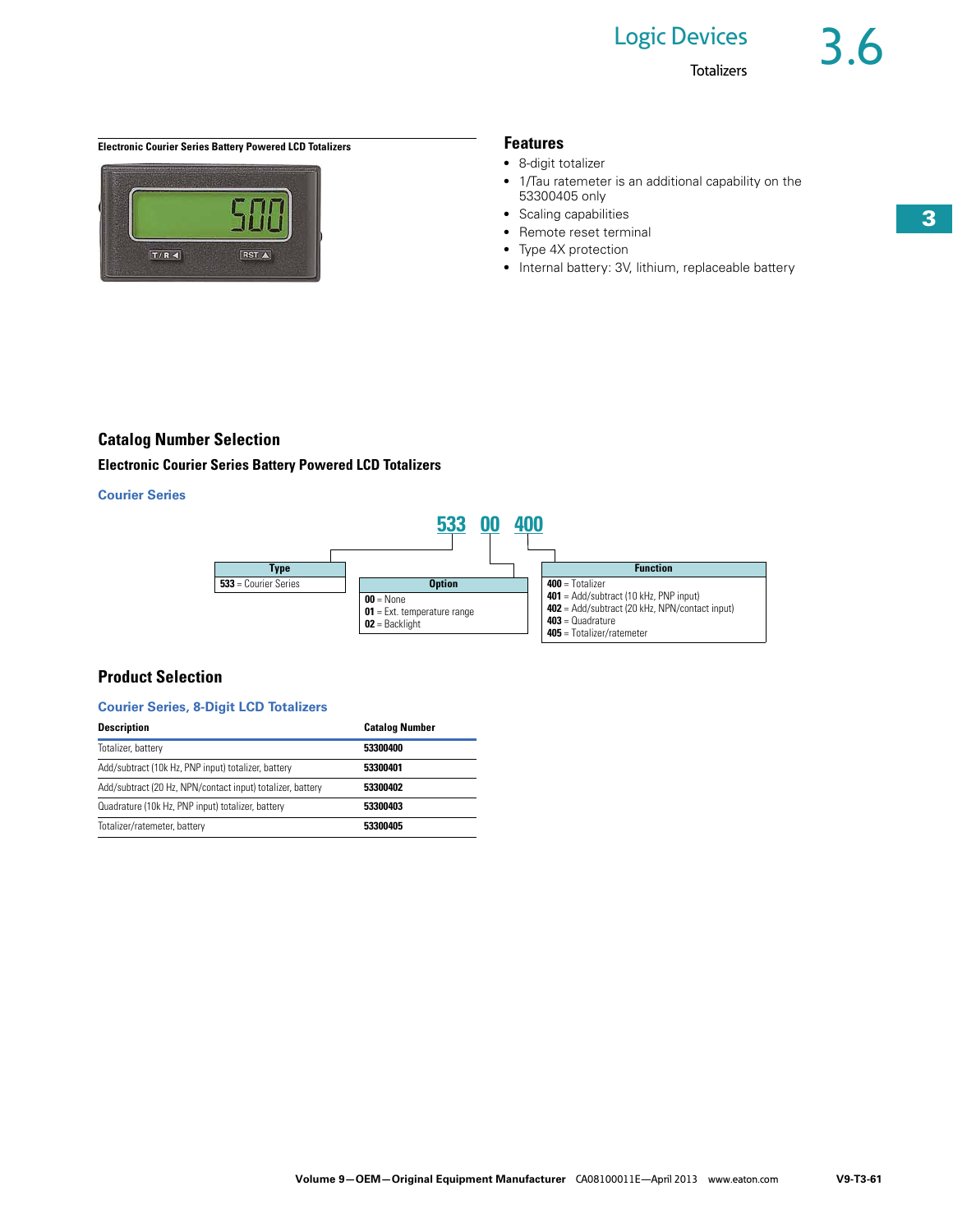**Totalizers** 

## **Electronic 1/8 DIN LED Totalizers Features**



## LED Multifunction

- Display counter adding and subtracting
- Position display
- Frequency counter/ratemeter
- Display: 6-digit red, 7-segment LED display; 0.55 in (14 mm) high
- Polarity of inputs: programmable, NPN or PNP for all inputs

## Eclipse Series

- 1/8 DIN cutout
- Type 4X front panel protection
- Front panel programming

## **Product Selection**

## **Electronic 1/8 DIN LED Totalizers**

## **1/8 DIN LED Totalizers**

| <b>Description</b>                               | <b>Catalog Number</b> |  |
|--------------------------------------------------|-----------------------|--|
| <b>LED Multifunction Counter/Timer/Ratemeter</b> |                       |  |
| 90-260 Vac power 3.78 x 1.89 in (96 x 48 mm)     | E5-496-E0401          |  |
| 10-30 Vdc power 3.78 x 1.89 in (96 x 48 mm)      | E5-496-E0402          |  |
| <b>Eclipse Series LED Totalizer</b>              |                       |  |
| 9-30 Vdc power                                   | 57700480              |  |
| 85-265 Vac power                                 | 57701480              |  |
| Analog out, 9-30 Vdc power                       | 57700482              |  |
| Analog out, 85-265 Vac power                     | 57701482              |  |
| RS-485 out, 9-30 Vdc power                       | 57700484              |  |
| RS-485 out, 85–265 Vac power                     | 57701484              |  |
| RS-485 out and analog out, 9-30 Vdc power        | 57700486              |  |
| RS-485 out and analog out, 85-265 Vac power      | 57701486              |  |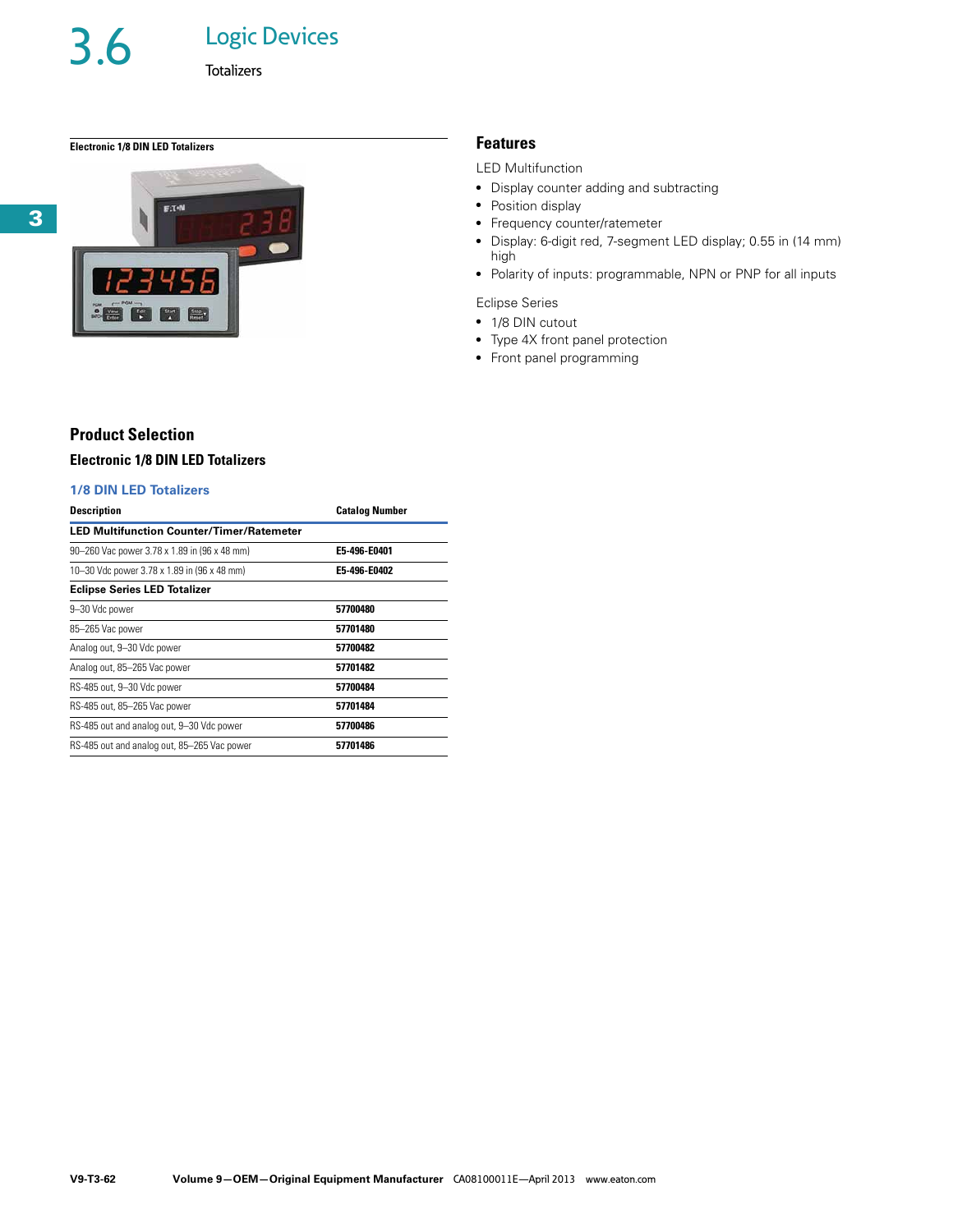## **Product Overview**

**Encoders Selection Guide**



|                             |                      | $\sim$              |  |
|-----------------------------|----------------------|---------------------|--|
| <b>Description</b>          | Cube                 | <b>Right-Angled</b> |  |
|                             | Page V9-T3-64        | Page V9-T3-64       |  |
| Power supply                | 5-28 Vdc             | 5-28 Vdc            |  |
| Output signal               | NPN transistor       | NPN transistor      |  |
| Pulses per revolution       | Up to 600            | Up to 1,800         |  |
| Maximum shaft speed         | 6000 RPM             | 8000 RPM            |  |
| Mounting configuration(s)   | Face or base mounted | Flange mounted      |  |
| Shaft size                  | $3/8$ in             | $3/8$ in            |  |
| Maximum axial loading       | 10 lbs               | 80 lbs              |  |
| Quadrature output available | Yes                  | Yes                 |  |